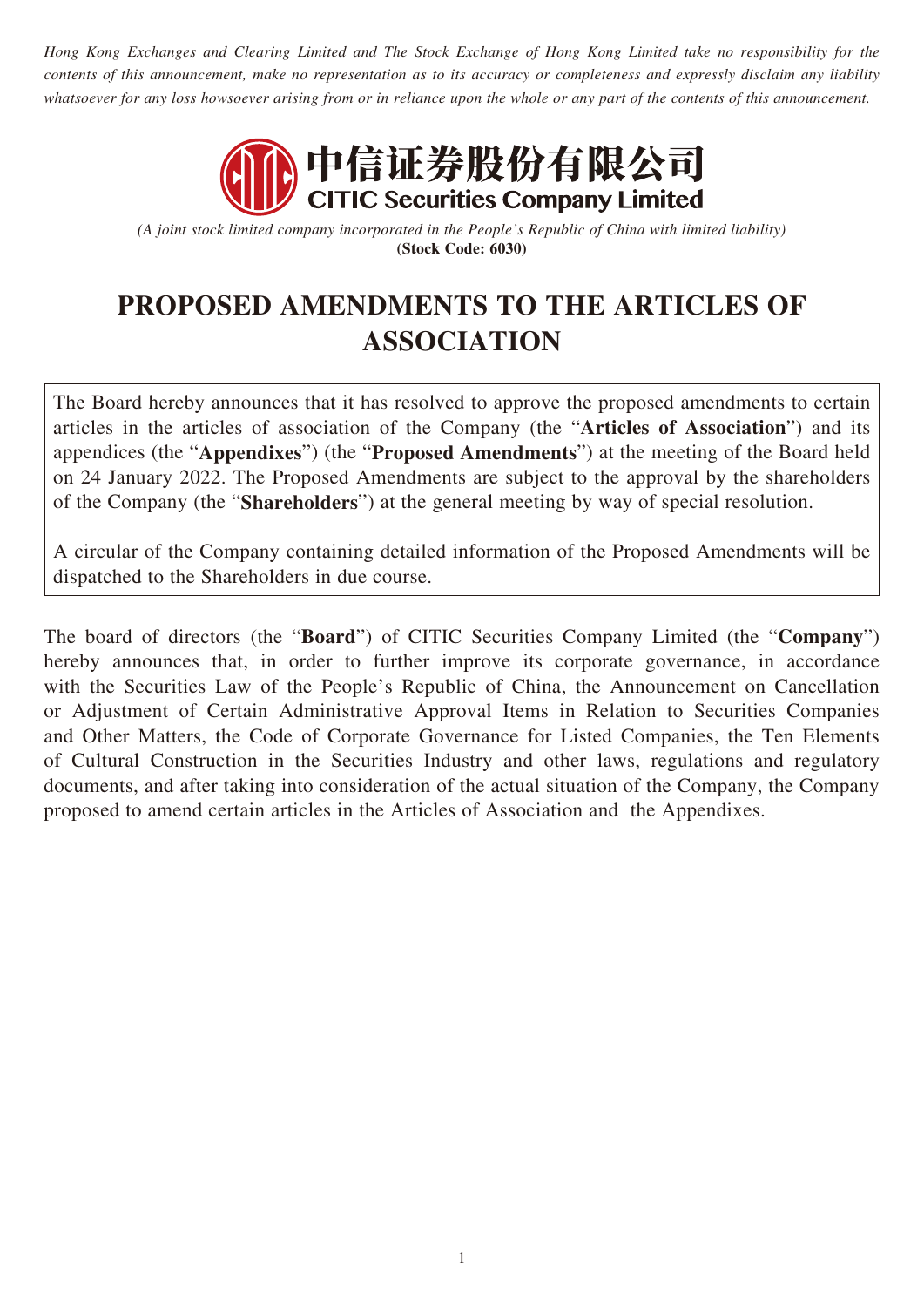Detailed information of the Proposed Amendments is as follows:

## **I. Comparative Table of the Amendments to the Articles of Association**

| <b>Original Articles</b> |                                                                                                                                                                                                                                                                                                                                                                                                                                                                                                                                                                                                                                                                                                                                                                                                                                                                                                                                                                                                                                                                                                                                                                                                                                                                                                   | <b>New Articles</b> |                                                                                                                                                                                                                                                                                                                                                                                                                                                                                                                                                                                                                                                                                                                                                                                                                                                                                                                                                                                                                                                                                                                                                                                                                                                                                                                                                                   | <b>Basis for the</b> |
|--------------------------|---------------------------------------------------------------------------------------------------------------------------------------------------------------------------------------------------------------------------------------------------------------------------------------------------------------------------------------------------------------------------------------------------------------------------------------------------------------------------------------------------------------------------------------------------------------------------------------------------------------------------------------------------------------------------------------------------------------------------------------------------------------------------------------------------------------------------------------------------------------------------------------------------------------------------------------------------------------------------------------------------------------------------------------------------------------------------------------------------------------------------------------------------------------------------------------------------------------------------------------------------------------------------------------------------|---------------------|-------------------------------------------------------------------------------------------------------------------------------------------------------------------------------------------------------------------------------------------------------------------------------------------------------------------------------------------------------------------------------------------------------------------------------------------------------------------------------------------------------------------------------------------------------------------------------------------------------------------------------------------------------------------------------------------------------------------------------------------------------------------------------------------------------------------------------------------------------------------------------------------------------------------------------------------------------------------------------------------------------------------------------------------------------------------------------------------------------------------------------------------------------------------------------------------------------------------------------------------------------------------------------------------------------------------------------------------------------------------|----------------------|
| <b>Article No.</b>       | <b>Article</b>                                                                                                                                                                                                                                                                                                                                                                                                                                                                                                                                                                                                                                                                                                                                                                                                                                                                                                                                                                                                                                                                                                                                                                                                                                                                                    | Article No.         | <b>Article</b>                                                                                                                                                                                                                                                                                                                                                                                                                                                                                                                                                                                                                                                                                                                                                                                                                                                                                                                                                                                                                                                                                                                                                                                                                                                                                                                                                    | <b>Amendments</b>    |
| Article 1                | The Articles of Association (the Article 1)<br>"AOA") has been formulated in<br>accordance with the Company<br>Law of the People's Republic of<br><i>China</i> (the "Company Law"),<br>the Securities Law of the<br>People's Republic of China (the<br>"Securities Law"), the Stock<br>Listing Rules of the Shanghai<br>Stock Exchange (hereinafter)<br>referred to as the "SSE Listing<br>Rules"), the Rules Governing<br>the Listing of Securities on The<br>Stock Exchange of Hong Kong<br><i>Limited</i> (hereinafter referred to as<br>the "Hong Kong Listing Rules"),<br>the Guidelines for the Articles of<br>Association of Listed Companies,<br>the Special Regulations of the<br>State Council for the Share<br>Offerings and Listings Overseas<br>of Joint Stock Limited Companies<br>(the "Special Regulations"), the<br>Mandatory Provisions of Articles<br>of Association of Companies<br>That List Overseas, the Reply<br>on Opinions Concerning the<br>Supplement and Amendment<br>to Articles of Association by<br>Companies to Be Listed in Hong<br>Kong, the Corporate Governance<br>Rules for Securities Companies,<br>the Measures for the Compliance<br>Management of Securities<br>Companies and Securities<br>Investment Fund Management<br>Companies in order to protect |                     | The Articles of Association (the Standardize)<br>"AOA") has been formulated in punctuation<br>accordance with the <i>Company</i> and supplement<br>Law of the People's Republic of applicable laws and<br><i>China</i> (the "Company Law"), regulations<br>Securities Law of the<br>the<br>People's Republic of China (the<br>"Securities Law"), the Stock<br>Listing Rules of the Shanghai<br>Stock Exchange (hereinafter<br>referred to as the "SSE Listing"<br>Rules"), the Rules Governing the<br>Listing of Securities on The Stock<br>Exchange of Hong Kong Limited<br>(hereinafter referred to as the<br>"Hong Kong Listing Rules"), the<br>Guidelines for the Articles of<br>Association of Listed Companies,<br>the Special Regulations of the<br>State Council for the Share<br>Offerings and Listings Overseas<br>of Joint Stock Limited Companies<br>(the "Special Regulations"), the<br>Mandatory Provisions of Articles<br>of Association of Companies<br>That List Overseas, the Reply<br>on Opinions Concerning the<br>Supplement and Amendment<br>to Articles of Association by<br>Companies to Be Listed in Hong<br>Kong, the Corporate Governance<br>Rules for Securities Companies,<br>the Measures for the Compliance<br>Management of Securities<br>Companies and Securities<br>Investment Fund Management<br>Companies, the Official Reply | the<br>marks         |
|                          | the lawful rights and interests of                                                                                                                                                                                                                                                                                                                                                                                                                                                                                                                                                                                                                                                                                                                                                                                                                                                                                                                                                                                                                                                                                                                                                                                                                                                                |                     | of the State Council Regarding                                                                                                                                                                                                                                                                                                                                                                                                                                                                                                                                                                                                                                                                                                                                                                                                                                                                                                                                                                                                                                                                                                                                                                                                                                                                                                                                    |                      |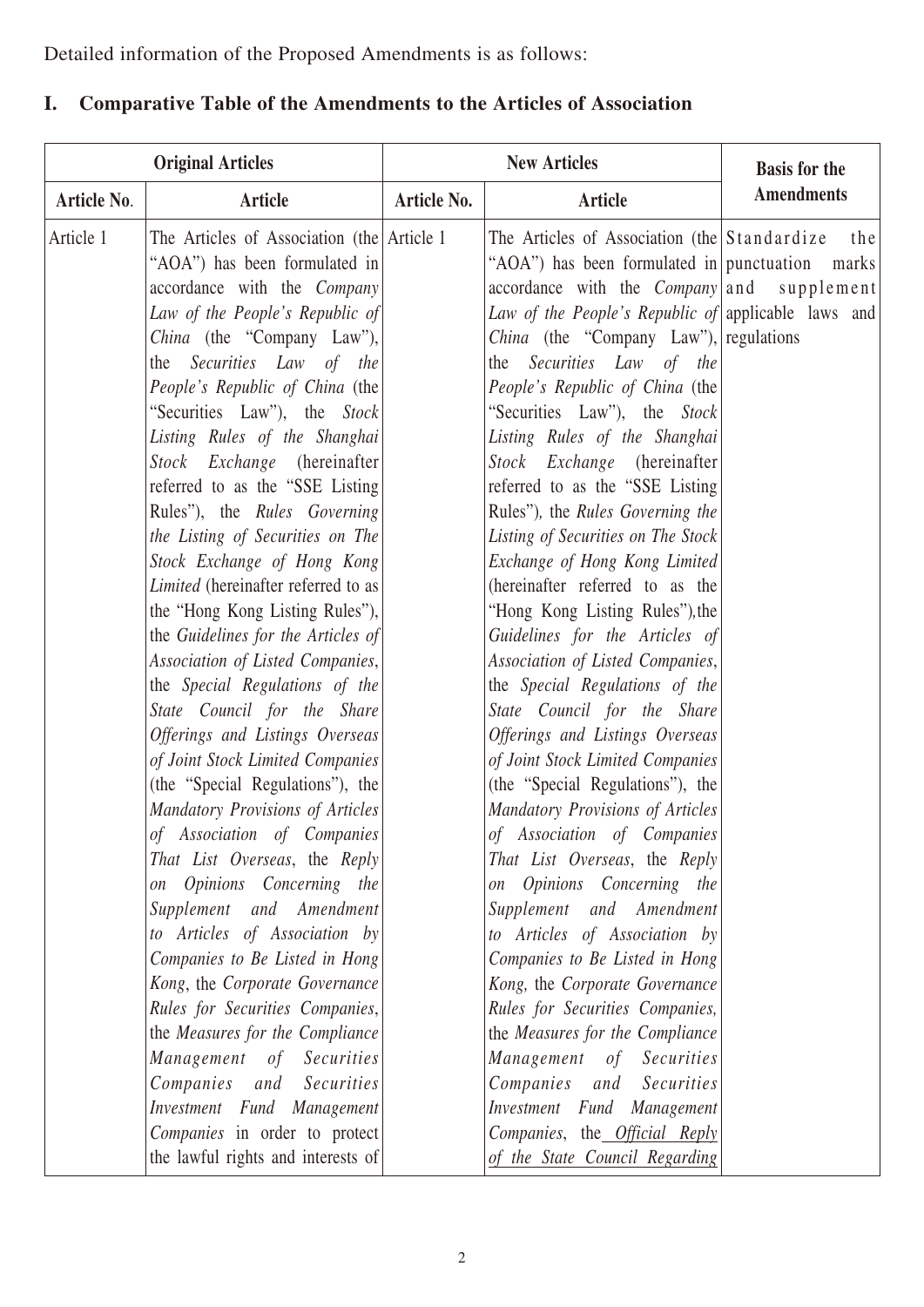|                    | <b>Original Articles</b>                                                                                                                                                                                                                                                                                                                                                                                                                                                                                                                                                                                                                                                                                                                          |                    | <b>New Articles</b>                                                                                                                                                                                                                                                                                                                                                                                                                                                                                                                                                                                                                                                                                                                                                                                                                                                                                                                                                                               | <b>Basis for the</b> |
|--------------------|---------------------------------------------------------------------------------------------------------------------------------------------------------------------------------------------------------------------------------------------------------------------------------------------------------------------------------------------------------------------------------------------------------------------------------------------------------------------------------------------------------------------------------------------------------------------------------------------------------------------------------------------------------------------------------------------------------------------------------------------------|--------------------|---------------------------------------------------------------------------------------------------------------------------------------------------------------------------------------------------------------------------------------------------------------------------------------------------------------------------------------------------------------------------------------------------------------------------------------------------------------------------------------------------------------------------------------------------------------------------------------------------------------------------------------------------------------------------------------------------------------------------------------------------------------------------------------------------------------------------------------------------------------------------------------------------------------------------------------------------------------------------------------------------|----------------------|
| <b>Article No.</b> | <b>Article</b>                                                                                                                                                                                                                                                                                                                                                                                                                                                                                                                                                                                                                                                                                                                                    | <b>Article No.</b> | <b>Article</b>                                                                                                                                                                                                                                                                                                                                                                                                                                                                                                                                                                                                                                                                                                                                                                                                                                                                                                                                                                                    | <b>Amendments</b>    |
|                    | the Company, its shareholders<br>and creditors, and regulate the<br>organization and acts of the<br>Company.                                                                                                                                                                                                                                                                                                                                                                                                                                                                                                                                                                                                                                      |                    | Adjusting the Application of<br>Provisions to Matters Including<br>the Notice Period for Convention<br>of Shareholders' Meetings by<br>Overseas Listed Companies in<br>order to protect the lawful rights<br>and interests of the Company, its<br>shareholders and creditors, and<br>regulate the organization and acts<br>of the Company.                                                                                                                                                                                                                                                                                                                                                                                                                                                                                                                                                                                                                                                        |                      |
| Article 2          | The Company is a joint stock Article 2<br>company with limited liabilities<br>established under the Company<br>Law, the Securities Law and<br>other relevant regulations (the<br>"Company").<br>Following approval<br>b y<br>China Securities Regulatory<br>Commission (the "CSRC")<br>(ref. Zheng Jian Ji Gou Zi 1999)<br>121), the Company, converted<br>from CITIC Securities Ltd.,<br>was established by the original<br>shareholders CITIC Securities<br>Ltd. and other promoters on<br>September 26, 1999 by means<br>of promotion. The Company<br>obtained its Business Entity<br>License (No.: 1000001001830)<br>from the State Administration for<br>Industry and Commerce of the<br>People's Republic of China on<br>December 29, 1999. |                    | The Company is a joint stock Replenish the history<br>company with limited liabilities and development of<br>established under the Company the Company<br>Law, the Securities Law and<br>other relevant regulations (the<br>"Company").<br><b>CITIC</b><br>Formerly known<br>as<br>Securities Limited, the Company<br>was established on October 25,<br>1995 with the approval of the<br>People's Bank of China (ref. Yin<br>Fu 1995 No. 313). Following<br>approval by China Securities<br>Regulatory Commission (the<br>"CSRC") (ref. Zheng Jian Ji Gou<br>Zi 1999 121), the Company,<br>converted from CITIC Securities<br>Ltd., was established by the<br>original shareholders of CITIC<br>Securities Ltd. and other<br>promoters on September 26,<br>1999 by means of promotion.<br>The Company obtained its<br>Business Entity License (No.:<br>1000001001830) from the State<br>Administration for Industry<br>and Commerce of the People's<br>Republic of China on December<br>29, 1999. |                      |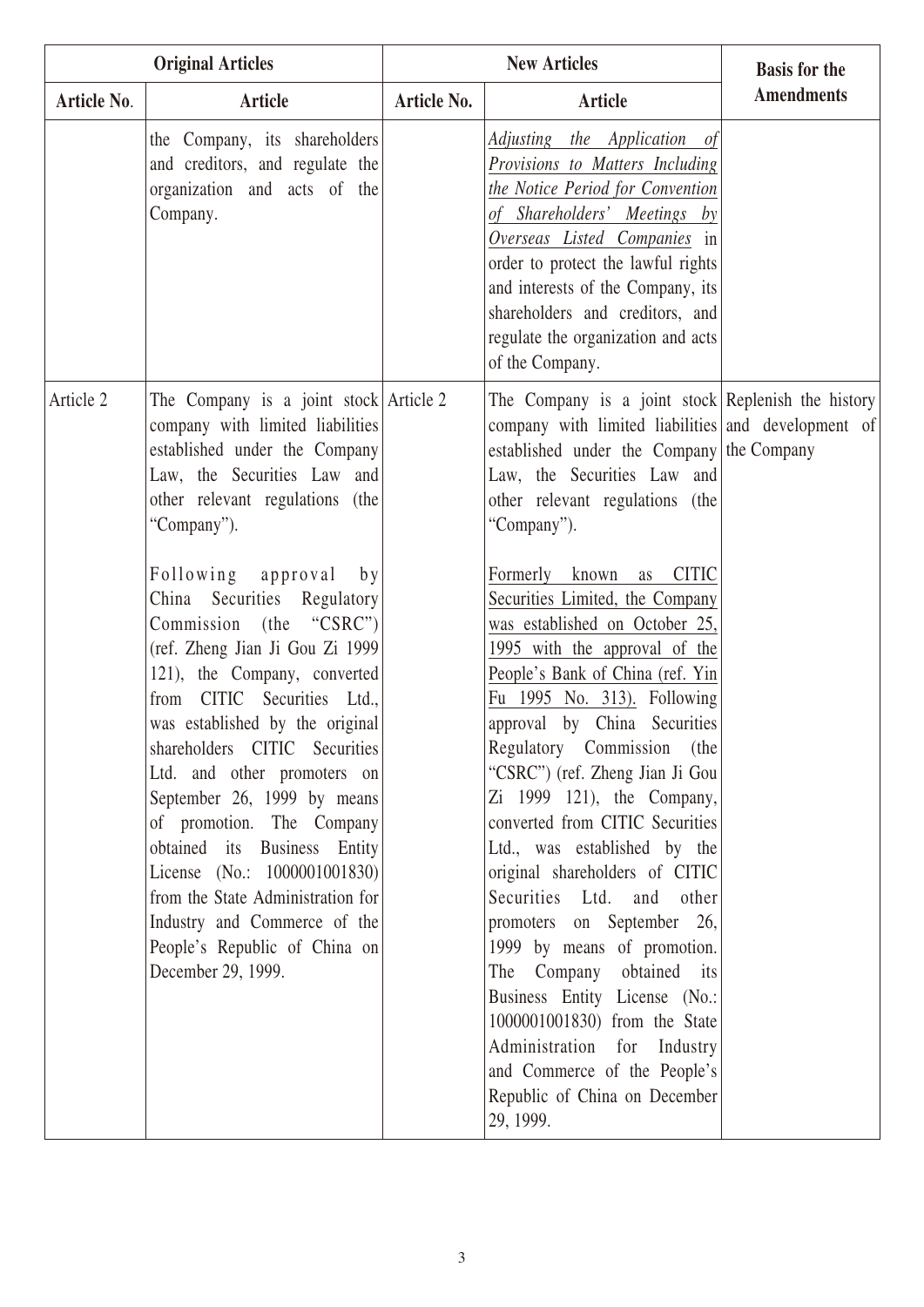| <b>Original Articles</b> |                                                                                                                                                                                                                                                                                                                                                                                                                                                                                                                                                                                                                                                                                                                                                                                                                   |                    | <b>New Articles</b>                                                                                                                                                                                                                                                                                                                                                                                                                                                                                                                                                                                                                                                                                                                                                                                                                                                                                                                                                       | <b>Basis for the</b> |
|--------------------------|-------------------------------------------------------------------------------------------------------------------------------------------------------------------------------------------------------------------------------------------------------------------------------------------------------------------------------------------------------------------------------------------------------------------------------------------------------------------------------------------------------------------------------------------------------------------------------------------------------------------------------------------------------------------------------------------------------------------------------------------------------------------------------------------------------------------|--------------------|---------------------------------------------------------------------------------------------------------------------------------------------------------------------------------------------------------------------------------------------------------------------------------------------------------------------------------------------------------------------------------------------------------------------------------------------------------------------------------------------------------------------------------------------------------------------------------------------------------------------------------------------------------------------------------------------------------------------------------------------------------------------------------------------------------------------------------------------------------------------------------------------------------------------------------------------------------------------------|----------------------|
| <b>Article No.</b>       | Article                                                                                                                                                                                                                                                                                                                                                                                                                                                                                                                                                                                                                                                                                                                                                                                                           | <b>Article No.</b> | <b>Article</b>                                                                                                                                                                                                                                                                                                                                                                                                                                                                                                                                                                                                                                                                                                                                                                                                                                                                                                                                                            | <b>Amendments</b>    |
| Article 3                | In September 2011, with the Article 3<br>approval of the CSRC (ref, Zheng<br>Jian Xu Ke 2011 1366), the<br>Company made its initial public<br>offering of 995,300,000 foreign<br>shares to be listed overseas (H<br>Share). Pursuant to the Measures<br>on the Management of Reducing<br>Held State Shares and Raising<br>Social Security Funds and the<br>approval from the Ministry<br>of Finance, the state-owned<br>shareholders of the Company<br>transferred their 99,530,000 state-<br>owned shares to the National<br>Council for Social Security Fund,<br>which were then converted to<br>H shares. On October 6, 2011,<br>the above total $1,094,830,000$<br>H shares were listed and traded<br>on the main board of the Stock<br>Exchange of Hong Kong<br>Limited (the "Hong Kong Stock<br>Exchange"). |                    | In September 2011, with the $ I \text{ m } p \text{ r } o \text{ v } e$<br>approval of the CSRC (ref. Zheng expressions according<br>$\lim_{x \to 0} \frac{V_{11} V_{22}}{V_{22}} = 2011 - 1366$ the to actual conditions<br>Jian Xu Ke 2011 1366), the<br>Company made its initial public<br>offering of 995,300,000 foreign<br>shares to be listed overseas (H)<br>Share). Pursuant to the <i>Measures</i><br>on the Management of Reducing<br>Held State Shares and Raising<br>Social Security Funds and the<br>approval from the Ministry<br>of Finance, the state-owned<br>shareholders of the Company<br>transferred their 99,530,000 state-<br>owned shares to the National<br>Council for Social Security Fund,<br>which were then converted to<br>H shares. On October 6, 2011,<br>the above total $1,094,830,000$<br>H shares were listed and traded<br>on the main board of the Stock<br>Exchange of Hong Kong<br>Limited (the "Hong Kong Stock<br>Exchange"). | t h e                |
|                          | The Company completed the<br>issue of $1,100,000,000$ H shares<br>on June 23, 2015, which were<br>listed and traded on Hong Kong<br>Stock Exchange on the same date,<br>with the approval of the CSRC<br>(ref. Zheng Jian Xu Ke 2015<br>936).<br>The Company completed the<br>issue of $809,867,629$ A shares<br>on March 11, 2020, which<br>were listed on Shanghai Stock<br>Exchange on the same date, with<br>the approval of the CSRC (ref.<br>Zheng Jian Xu Ke 2019 2871).                                                                                                                                                                                                                                                                                                                                   |                    | The Company completed the non-<br>public issue of 1,100,000,000 H<br>shares on June 23, 2015, which<br>were listed and traded on Hong<br>Kong Stock Exchange on the<br>same date, with the approval of<br>the CSRC (ref. Zheng Jian Xu Ke)<br>2015 936).<br>The Company completed the non-<br>public issue of 809,867,629 A<br>shares on March 11, 2020, which<br>were listed on Shanghai Stock<br>Exchange on the same date, with<br>the approval of the CSRC (ref.<br>Zheng Jian Xu Ke 2019 2871).                                                                                                                                                                                                                                                                                                                                                                                                                                                                      |                      |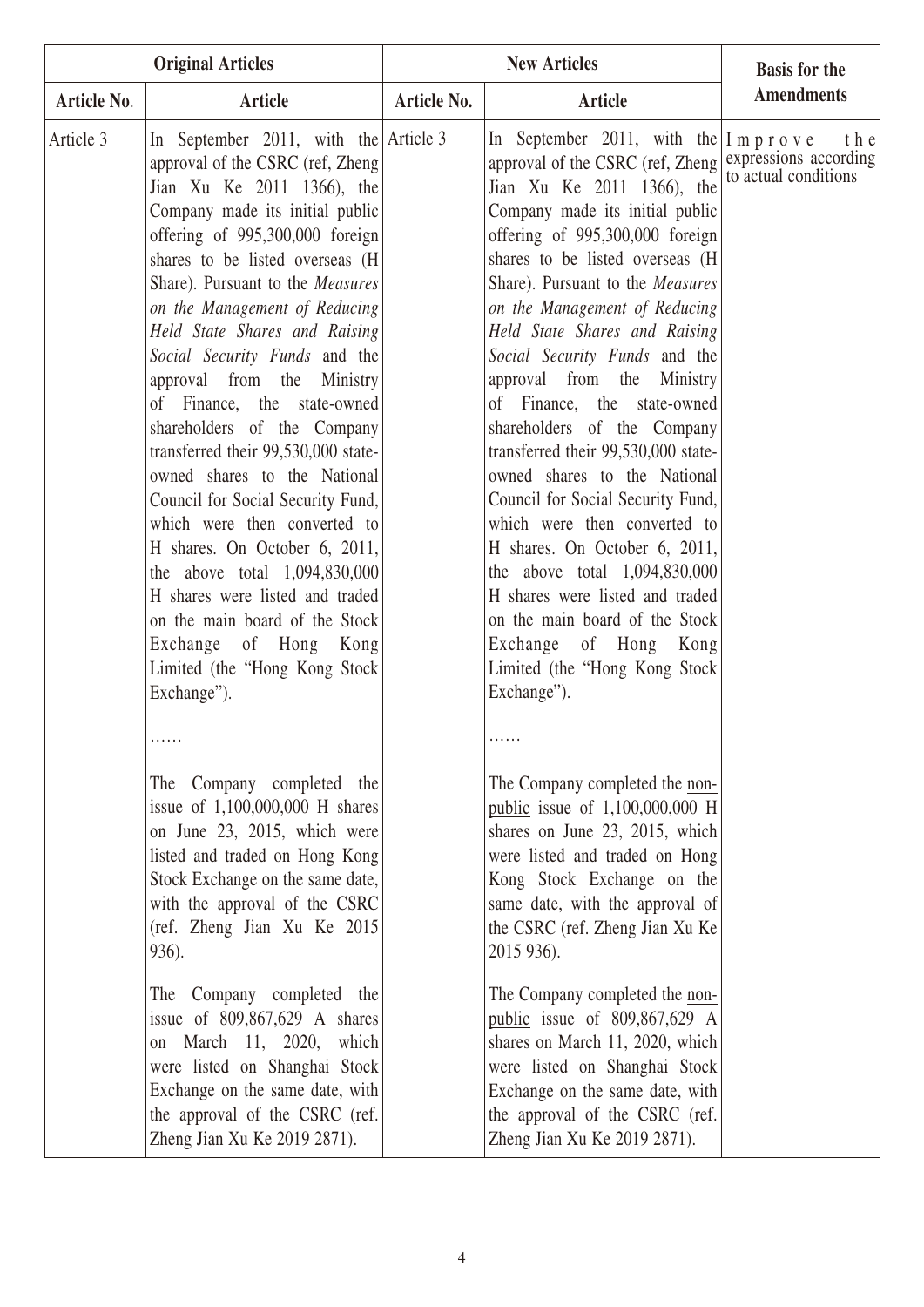|                    | <b>Original Articles</b>                                                                                                                                                                                                                                                                                                                                                                                                                                                                                                                                                                                                                                                                                                                                                                                                                  | <b>New Articles</b> |                                                                                                                                                                                                                                                                                                                                                                                                                                                                                                                                                                                                                                                                                                                                                                                                                                                                                                                                                   | <b>Basis for the</b>  |
|--------------------|-------------------------------------------------------------------------------------------------------------------------------------------------------------------------------------------------------------------------------------------------------------------------------------------------------------------------------------------------------------------------------------------------------------------------------------------------------------------------------------------------------------------------------------------------------------------------------------------------------------------------------------------------------------------------------------------------------------------------------------------------------------------------------------------------------------------------------------------|---------------------|---------------------------------------------------------------------------------------------------------------------------------------------------------------------------------------------------------------------------------------------------------------------------------------------------------------------------------------------------------------------------------------------------------------------------------------------------------------------------------------------------------------------------------------------------------------------------------------------------------------------------------------------------------------------------------------------------------------------------------------------------------------------------------------------------------------------------------------------------------------------------------------------------------------------------------------------------|-----------------------|
| <b>Article No.</b> | Article                                                                                                                                                                                                                                                                                                                                                                                                                                                                                                                                                                                                                                                                                                                                                                                                                                   | <b>Article No.</b>  | <b>Article</b>                                                                                                                                                                                                                                                                                                                                                                                                                                                                                                                                                                                                                                                                                                                                                                                                                                                                                                                                    | <b>Amendments</b>     |
| Article 10         | accordance with the Article 10<br>In<br>requirements of the Constitution<br>of the Communist Party of<br>China, the Company Law, the<br>Working Rules of Primary-<br>level Party Organizations of<br>State-owned Enterprises (for<br>trial implementation), and<br>other regulatory documents,<br>organizations of the Communist<br>Party of China shall<br>be<br>established to uphold<br>and<br>strengthen the Party's overall<br>leadership and give play to<br>the leading role of the Party<br>Committee in<br>setting the<br>direction, keeping in mind the<br>big picture and ensuring the<br>implementation of the Party<br>policies and principles. The<br>working organs of the Party shall<br>be established with sufficient<br>staff to deal with Party affairs<br>and sufficient funds to operate the<br>Party organization. |                     | accordance with the Opinions on Deepening<br>In<br>requirements of the Constitution the Party's Leadership<br>of the Communist Party of in Improving Corporate<br>China, the Company Law, the Governance of Central<br>Working Rules of Primary- Enterprises<br>level Party Organizations of<br>State-owned Enterprises<br>(for<br>implementation),<br>trial<br>and<br>other regulatory documents,<br>organizations of the Communist<br>Party of China shall<br>be<br>established to uphold<br>and<br>strengthen the Party's overall<br>leadership and give play to<br>the leading role of the Party<br>Committee in<br>setting<br>the<br>direction, keeping in mind the<br>big picture and promoting the<br>implementation of the Party<br>policies and principles. The<br>working organs of the Party shall<br>be established with sufficient<br>staff to deal with Party affairs<br>and sufficient funds to operate the<br>Party organization. |                       |
| Article 12         | For the purpose of this AOA, the Article 12<br>term "senior management" shall<br>include the President, members<br>of the Executive Committee,<br>the Chief Financial Officer, the<br>Compliance Officer, the Chief<br>Risk Officer, the Secretary to<br>the Board of Directors, and other<br>personnel that are recognized<br>by the regulatory authorities or<br>engaged by the resolution of the<br>Board of directors.                                                                                                                                                                                                                                                                                                                                                                                                                |                     | For the purpose of this AOA, the Clarify the scope of<br>term "senior management" shall senior management<br>include the President, members $\vert$ b a s e d<br>of the Executive Committee, the Company's actual<br>Chief Financial Officer, the Chief conditions according<br>Engineer (the Chief Information to Article 208 of the<br>Officer), the Compliance original Articles of<br>Officer, the Chief Risk Officer, Association<br>the Secretary to the Board of<br>Directors, and other personnel<br>that are recognized by the<br>regulatory authorities or engaged<br>by the resolution of the Board of<br>directors.                                                                                                                                                                                                                                                                                                                   | o <sub>n</sub><br>the |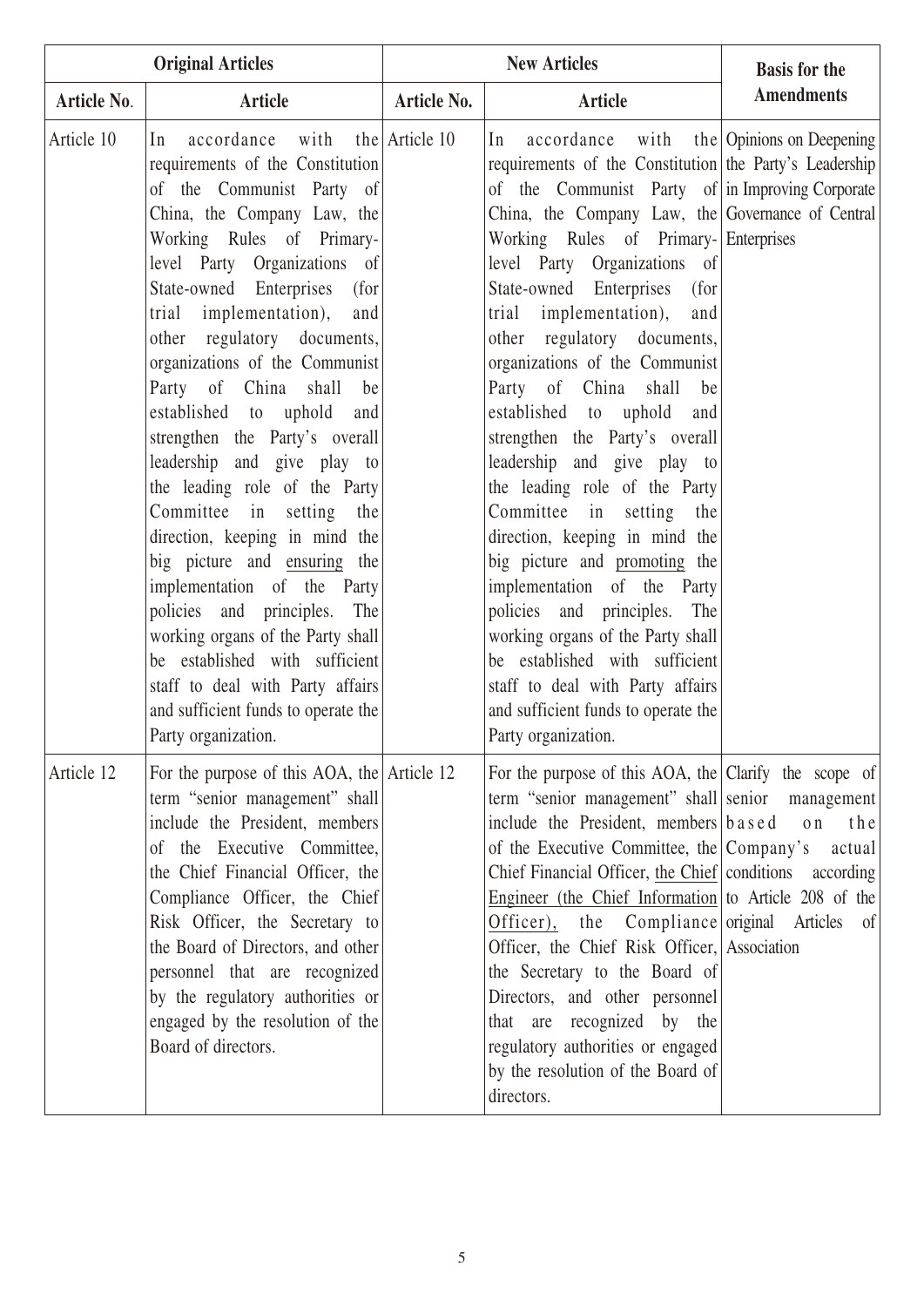| <b>Original Articles</b> |                                                                                                                                                                                                                                                                                                                                                                                                                                                                                                                                                                       | <b>New Articles</b> |                                                                                                                                                                                                                                                                                                                                                                                                                                                                                                                                                                                                                                                                           | <b>Basis for the</b>                                                |
|--------------------------|-----------------------------------------------------------------------------------------------------------------------------------------------------------------------------------------------------------------------------------------------------------------------------------------------------------------------------------------------------------------------------------------------------------------------------------------------------------------------------------------------------------------------------------------------------------------------|---------------------|---------------------------------------------------------------------------------------------------------------------------------------------------------------------------------------------------------------------------------------------------------------------------------------------------------------------------------------------------------------------------------------------------------------------------------------------------------------------------------------------------------------------------------------------------------------------------------------------------------------------------------------------------------------------------|---------------------------------------------------------------------|
| <b>Article No.</b>       | <b>Article</b>                                                                                                                                                                                                                                                                                                                                                                                                                                                                                                                                                        | <b>Article No.</b>  | <b>Article</b>                                                                                                                                                                                                                                                                                                                                                                                                                                                                                                                                                                                                                                                            | <b>Amendments</b>                                                   |
| Article 13               | The purposes of the Company are $ $ Article 13<br>to develop securities business,<br>expand the financing channels<br>for the general public, promote<br>development of the socialist<br>market economy, and pursue the<br>maximization of the long-term<br>interests of shareholders.                                                                                                                                                                                                                                                                                |                     | The purposes and vision of the Update the description<br>Company are to <u>fulfil the national</u> about the purposes<br>strategy, serve the real economy of the Company in<br>and promote common prosperity, accordance with the<br>strive to become a domestically actual situation of the<br>leading and internationally first- Company<br>class Chinese investment bank<br>most trusted by clients around the<br>world.                                                                                                                                                                                                                                               |                                                                     |
| Article 15               | Subject to the approval of CSRC, Article 15<br>the Company may establish a<br>subsidiary to conduct private<br>investment fund<br>business;<br>the Company may establish a<br>subsidiary to conduct alternative<br>investment businesses, including<br>financial products and equity<br>interests, other than those<br>categories listed on the List<br>of Securities Investments for<br>Proprietary Trading of Securities<br>Companies; the Company may<br>establish a subsidiary to engage<br>in other services such as financial<br>information technical support. |                     | The Company may establish a Amend in accordance<br>subsidiary to conduct private with the Announcement<br>investment fund<br>the Company may establish a Adjustment of Certain<br>subsidiary to conduct alternative $A$ d m i n i s t r a t i v e<br>investment businesses, including Approval Items<br>financial products and equity Relation to Securities<br>interests, other than those Companies and Other<br>categories listed on the List Matters<br>of Securities Investments for<br>Proprietary Trading of Securities<br>Companies; the Company may<br>establish a subsidiary to engage<br>in other services such as financial<br>information technical support. | business; on Cancellation or<br>in                                  |
|                          |                                                                                                                                                                                                                                                                                                                                                                                                                                                                                                                                                                       | Article 16          | The goal of corporate culture Increase<br>construction is to implement expressions according<br>the core values of the securities to the requirements of<br>industry culture of "compliance, the CSRC and SAC<br>professionalism<br>integrity,<br>stability",<br>fulfill<br>actively<br>social responsibility, protect the practices of securities<br>legitimate rights and interests of companies"<br>investors, adhere to the concept<br>of sustainable development, and<br>guide and promote the high-<br>quality development<br>of<br>the<br>Company.                                                                                                                 | relevant<br>and on "the assessment of"<br>its cultural construction |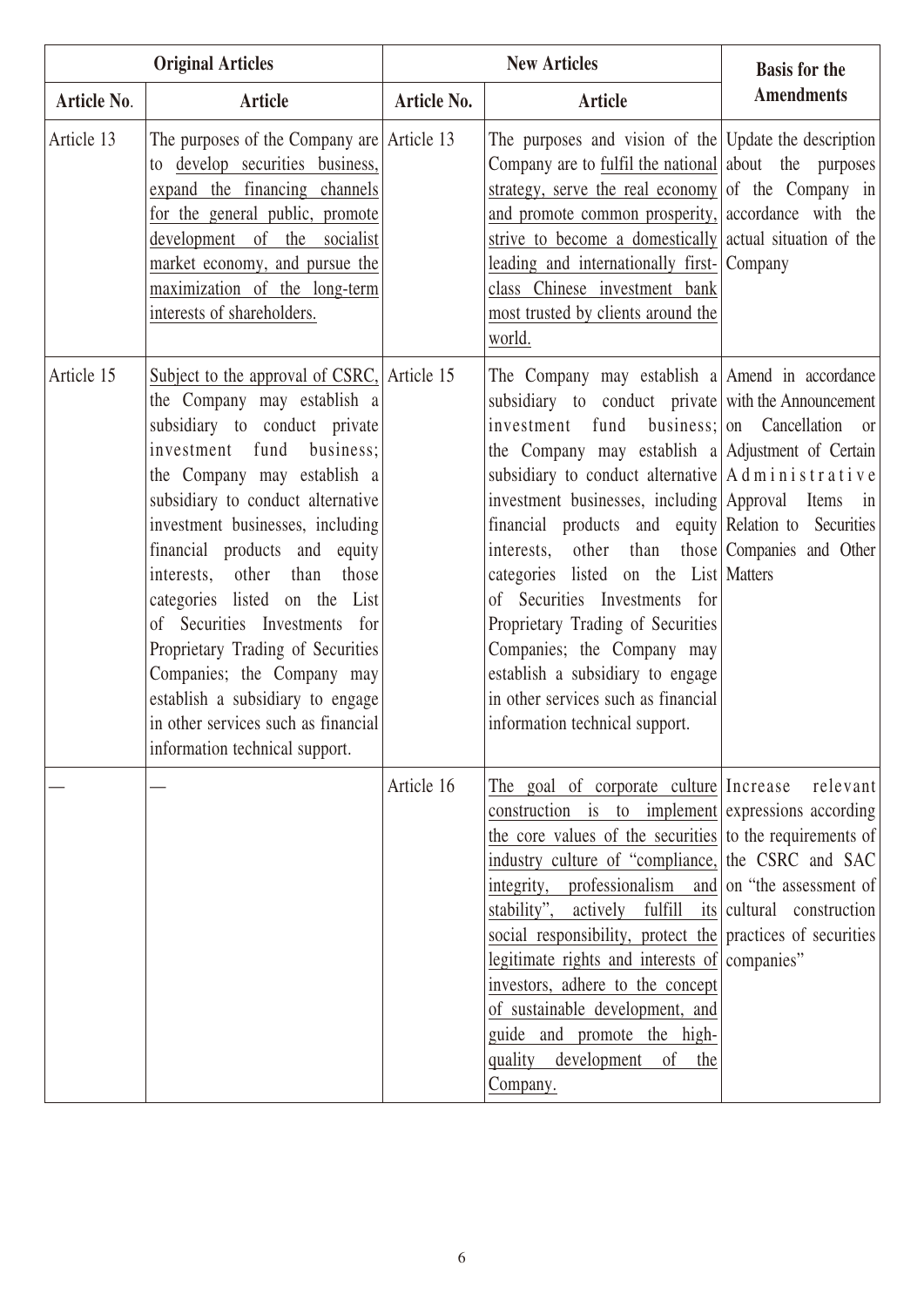| <b>Original Articles</b> |                | <b>New Articles</b> |                                                                      | <b>Basis for the</b>             |
|--------------------------|----------------|---------------------|----------------------------------------------------------------------|----------------------------------|
| Article No.              | <b>Article</b> | Article No.         | <b>Article</b>                                                       | <b>Amendments</b>                |
|                          |                | Article 17          | The Company should establish Increase                                | relevant                         |
|                          |                |                     | a sound corporate governance expressions according                   |                                  |
|                          |                |                     | to provide<br>system                                                 | effective to the requirements of |
|                          |                |                     | mechanism guarantee for the CSRC and SAC                             |                                  |
|                          |                |                     | culture construction. It should on "the assessment of                |                                  |
|                          |                |                     | establish a scientific performance cultural construction             |                                  |
|                          |                |                     | appraisal and a reasonable salary practices of securities            |                                  |
|                          |                |                     | management system incorporating companies"                           |                                  |
|                          |                |                     | business, compliant<br>honest                                        |                                  |
|                          |                |                     | and credible practice,<br>and                                        |                                  |
|                          |                |                     | implementation of industry and                                       |                                  |
|                          |                |                     | corporate culture concepts into                                      |                                  |
|                          |                |                     | performance appraisal and salary                                     |                                  |
|                          |                |                     | management. It should build                                          |                                  |
|                          |                |                     | the Company's cultural brand,                                        |                                  |
|                          |                |                     | formulate a basically complete                                       |                                  |
|                          |                |                     | corporate visual identity system,                                    |                                  |
|                          |                |                     | and conduct multidimensional                                         |                                  |
|                          |                |                     | promotion of the Company's                                           |                                  |
|                          |                |                     | culture through multiple channels.                                   |                                  |
|                          |                |                     | It should set up the reputation                                      |                                  |
|                          |                |                     | risk management system<br>and                                        |                                  |
|                          |                |                     | mechanism to manage<br>the                                           |                                  |
|                          |                |                     | reputation risks of the Company                                      |                                  |
|                          |                |                     | and its staff. It should establish a                                 |                                  |
|                          |                |                     | quality assessment mechanism for                                     |                                  |
|                          |                |                     | culture construction to upgrade<br>the level of culture construction |                                  |
|                          |                |                     |                                                                      |                                  |
|                          |                |                     | work.                                                                |                                  |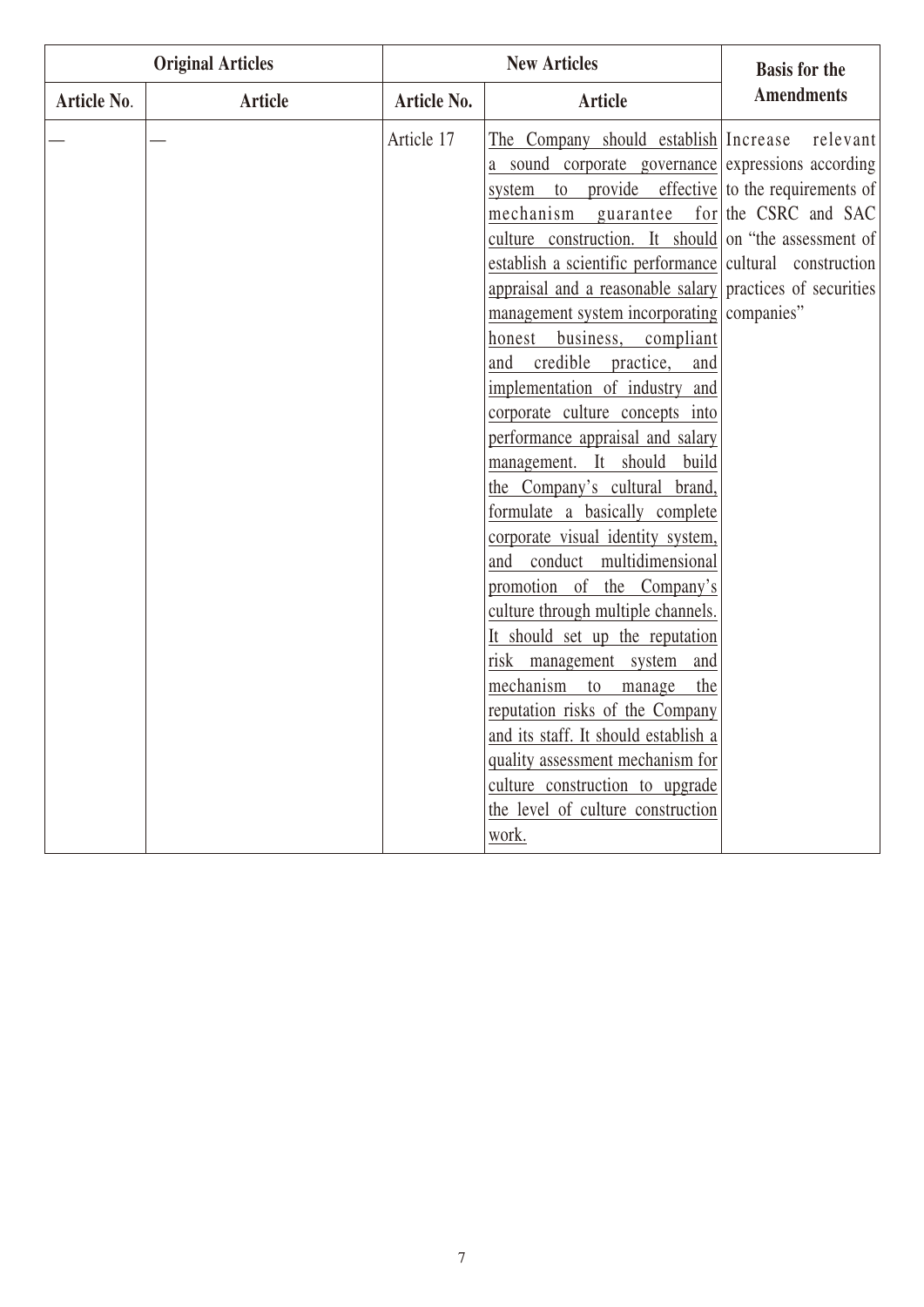|             | <b>Original Articles</b> |                    | <b>New Articles</b>                                                                                                                                                                                                                                                                                                                                                                                                                                                                                                                                                                                                                                                                                                                                                                                                                                       | <b>Basis for the</b>                                                                                |
|-------------|--------------------------|--------------------|-----------------------------------------------------------------------------------------------------------------------------------------------------------------------------------------------------------------------------------------------------------------------------------------------------------------------------------------------------------------------------------------------------------------------------------------------------------------------------------------------------------------------------------------------------------------------------------------------------------------------------------------------------------------------------------------------------------------------------------------------------------------------------------------------------------------------------------------------------------|-----------------------------------------------------------------------------------------------------|
| Article No. | <b>Article</b>           | <b>Article No.</b> | <b>Article</b>                                                                                                                                                                                                                                                                                                                                                                                                                                                                                                                                                                                                                                                                                                                                                                                                                                            | <b>Amendments</b>                                                                                   |
|             |                          | Article 18         | Committee<br>The<br>Party<br>the Board of Directors of the expressions according<br>Company<br>culture construction,<br>the overall plan and objectives for on "the assessment of<br>culture construction, and make cultural construction<br>decisions on major issues in the practices of securities<br>process of culture construction. companies"<br>The Secretary to the Communist<br>Party Committee of the Company<br>and the Chairman are the first<br>responsible persons for corporate<br>culture<br>The<br>construction.<br>management of the Company<br>is responsible for the specific<br>of<br>implementation<br>various<br>matters in the corporate culture<br>construction.<br>The Company's<br>Committee<br>Supervisory<br>and<br>disciplinary inspection committee<br>supervise the implementation of<br>corporate culture construction. | relevant<br>and Increase<br>lead the corporate to the requirements of<br>determine the CSRC and SAC |
|             |                          | Article 19         | The Company has set up the Increase<br>culture<br>construction<br>and working group to the requirements of<br>group<br>coordinate<br>to<br>corporate culture construction. on "the assessment of<br>As the leading departments for cultural construction<br>corporate culture construction, practices of securities<br>the Party Work Department and companies"; re-<br>the Compliance Department of number the subsequent<br>the Company play an overall Articles<br>coordinating role in corporate<br>culture construction according<br>to the overall plan for corporate<br>culture construction, and promote<br>the normal development of the<br>daily work involved in the culture<br>construction.                                                                                                                                                  | relevant<br>leading expressions according<br>and promote the CSRC and SAC                           |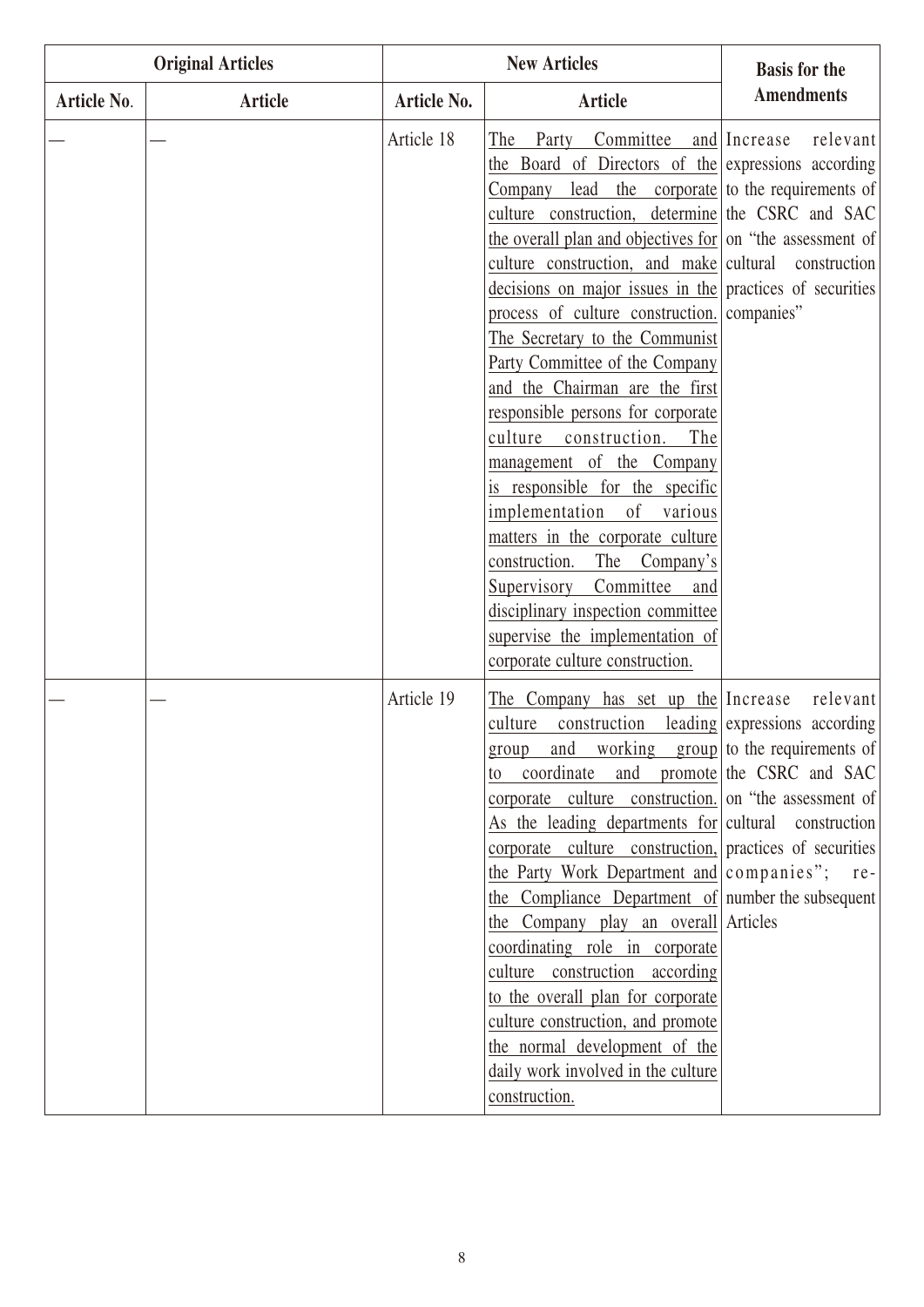| <b>Original Articles</b> |                                                                                                                                                                                                          |                    | <b>New Articles</b>                                                                                                                                                                                                                          | <b>Basis for the</b> |
|--------------------------|----------------------------------------------------------------------------------------------------------------------------------------------------------------------------------------------------------|--------------------|----------------------------------------------------------------------------------------------------------------------------------------------------------------------------------------------------------------------------------------------|----------------------|
| Article No.              | Article                                                                                                                                                                                                  | <b>Article No.</b> | <b>Article</b>                                                                                                                                                                                                                               | <b>Amendments</b>    |
| Article 29               | The Company may, in the Article 33<br>following circumstances,<br>buy<br>back its own outstanding shares<br>in accordance with relevant laws,<br>regulations and rules and this<br>AOA:                  |                    | The Company may, in the Relevant<br>following circumstances, buy are moved to Article<br>back its own outstanding shares $ 34$ of the Articles of<br>in accordance with relevant laws, Association<br>regulations and rules and this<br>AOA: | contents             |
|                          | (1) reduce its registered capital;                                                                                                                                                                       |                    | (1) reduce its registered capital;                                                                                                                                                                                                           |                      |
|                          | (2) merges with another company<br>that holds shares of the Company;                                                                                                                                     |                    | (2) merges with another company<br>that holds shares of the Company;                                                                                                                                                                         |                      |
|                          | (3) shares used for employee<br>stockownership plan or share<br>incentive;                                                                                                                               |                    | (3) shares used for employee<br>stockownership plan or share<br>incentive;                                                                                                                                                                   |                      |
|                          | (4) any shareholder opposes<br>a resolution on the merger<br>or division of the Company<br>adopted at a General Meeting of<br>Shareholders and requests the<br>Company to purchase his or her<br>shares. |                    | (4) any shareholder opposes<br>resolution on the merger<br>a<br>or division of the Company<br>adopted at a General Meeting of<br>Shareholders and requests the<br>Company to purchase his or her<br>shares;                                  |                      |
|                          | $(5)$ shares used for conversion<br>of corporate bonds issued by<br>the listed company that can be<br>converted into shares; and                                                                         |                    | (5) shares used for conversion<br>of corporate bonds issued by<br>the listed company that can be<br>converted into shares; and                                                                                                               |                      |
|                          | $(6)$ where it is necessary for<br>the listed company to maintain<br>corporate value and shareholders'<br>equity.                                                                                        |                    | $(6)$ where it is necessary for<br>the listed company to maintain<br>corporate value and shareholders'<br>equity.                                                                                                                            |                      |
|                          | Unless in<br>circumstances<br>hereinabove, the Company may<br>not purchase its own shares.                                                                                                               |                    | Unless<br>circumstances<br>in<br>hereinabove, the Company may<br>not purchase its own shares.                                                                                                                                                |                      |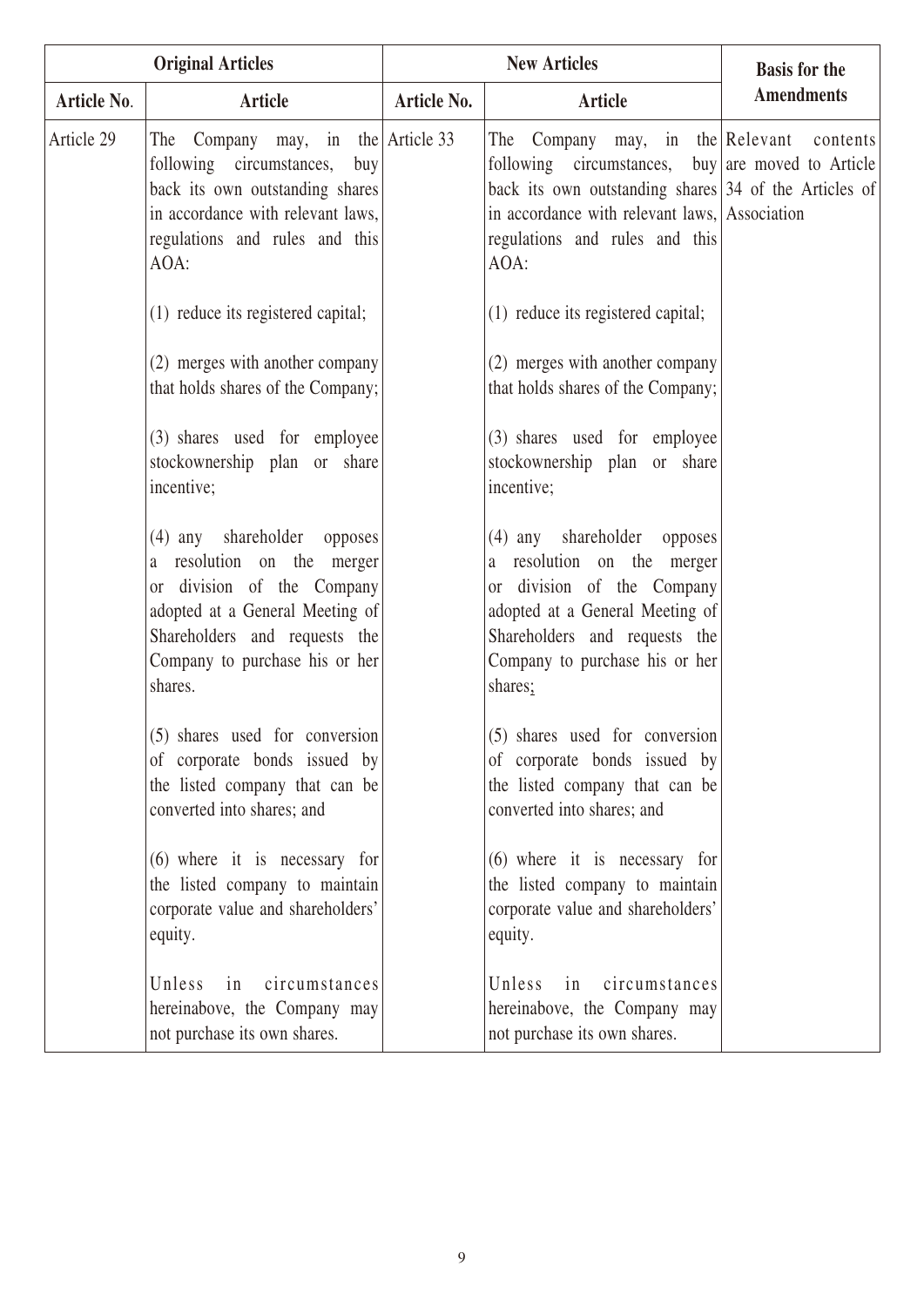| <b>Original Articles</b> |                                                                                                                                                                                                                                            | <b>New Articles</b> |                                                                                                                                                                                                                                                      | <b>Basis for the</b>  |
|--------------------------|--------------------------------------------------------------------------------------------------------------------------------------------------------------------------------------------------------------------------------------------|---------------------|------------------------------------------------------------------------------------------------------------------------------------------------------------------------------------------------------------------------------------------------------|-----------------------|
| Article No.              | <b>Article</b>                                                                                                                                                                                                                             | <b>Article No.</b>  | <b>Article</b>                                                                                                                                                                                                                                       | <b>Amendments</b>     |
|                          | purchase<br>The Company may<br>its own shares through public<br>centralized<br>trading or other<br>methods that are recognized by<br>laws and regulations and the<br>CSRC.                                                                 |                     |                                                                                                                                                                                                                                                      |                       |
|                          | Where the Company purchases its<br>own shares in the circumstances<br>stipulated in items $(3)$ , $(5)$ and<br>$(6)$ of the first paragraph of this<br>Article, such purchase shall<br>be conducted through public<br>centralized trading. |                     |                                                                                                                                                                                                                                                      |                       |
| Article 30               | The Company may repurchase Article 34<br>its shares upon the approval<br>granted by the relevant competent<br>authorities of the State by any of<br>the following methods:                                                                 |                     | The Company may repurchase Relevant contents<br>its shares upon the approval of Article 29 of the<br>granted by the relevant competent original Articles<br>authorities of the State by any of of Association are<br>the following methods:          | moved to this article |
|                          | $(1)$ issuance to all<br>the<br>shareholders of a buyback offer<br>on a pro rata basis;                                                                                                                                                    |                     | $(1)$ issuance to all<br>the<br>shareholders of a buyback offer<br>on a pro rata basis;                                                                                                                                                              |                       |
|                          | (2) buyback through open<br>transaction on a stock exchange;                                                                                                                                                                               |                     | (2) buyback through open<br>transaction on a stock exchange;                                                                                                                                                                                         |                       |
|                          | (3) buyback by agreement<br>outside a stock exchange; or                                                                                                                                                                                   |                     | (3) buyback by agreement<br>outside a stock exchange; or                                                                                                                                                                                             |                       |
|                          | (4) another method approved<br>under relevant laws, regulations,<br>rules or standards or by the<br>relevant regulatory authority.                                                                                                         |                     | (4) another method approved<br>under relevant laws, regulations,<br>rules or standards or by the<br>relevant regulatory authority.                                                                                                                   |                       |
|                          |                                                                                                                                                                                                                                            |                     | Where the Company purchases its<br>own shares in the circumstances<br>stipulated in items $(3)$ , $(5)$ and $(6)$<br>of the first paragraph of Article<br>33 of this AOA, such purchase<br>shall be conducted through public<br>centralized trading. |                       |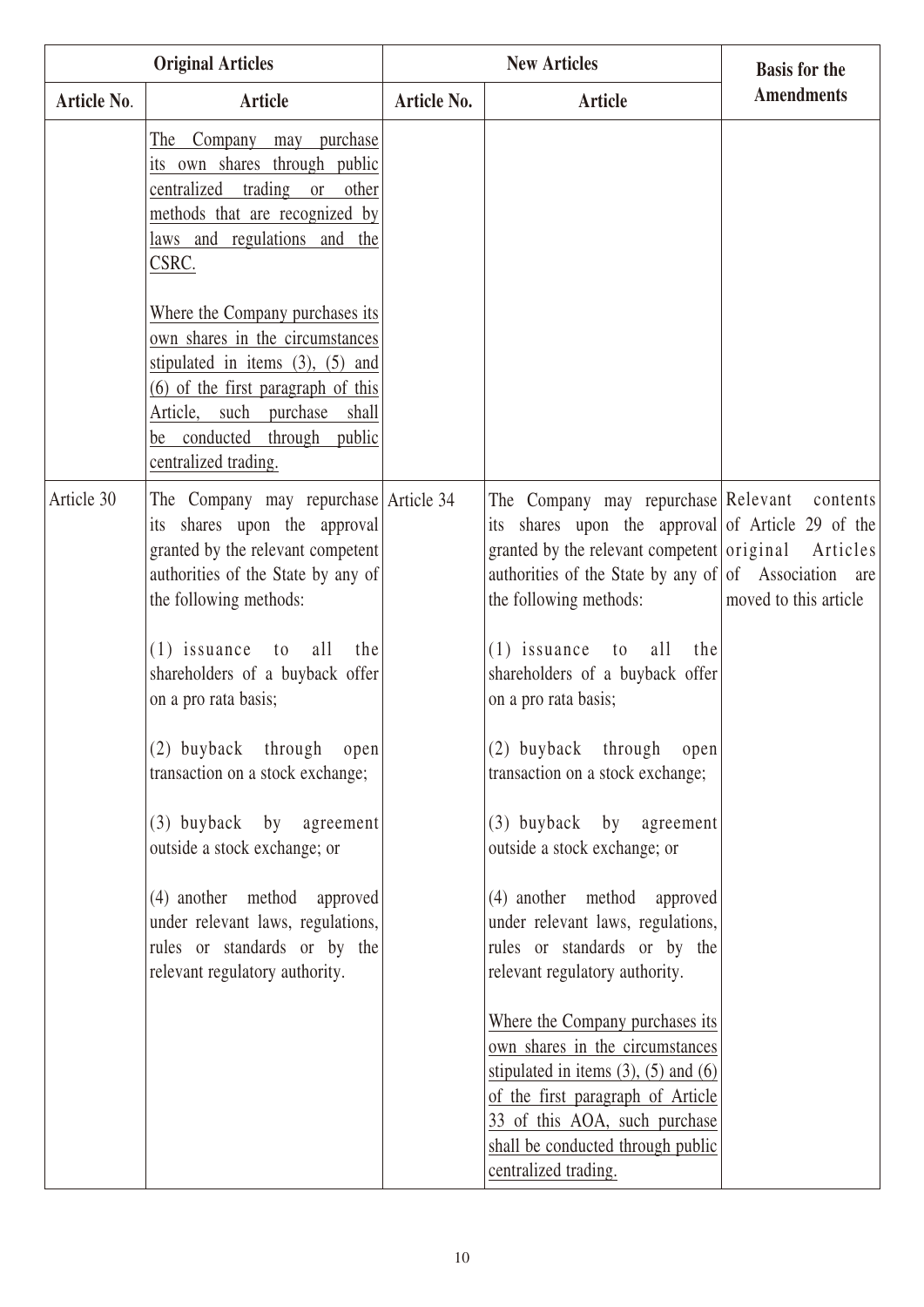| <b>Original Articles</b>                                                                                                                                                                                                                                                                                                                                                                                                                                                                                                                                                                                                                                                                                                                                                                                                                                                                                                                                                                                                                                                                                                                                                                                                                                                                                                                                                                                                   |             | <b>New Articles</b>                                                                                                                                                                                                                                                                                                                                                                                                                                                                                                                                                                                                                                                                                                                                                                                                                                                                                                                                                                                                                                                                                                                                                                                                                                                                                                                                                                                                                                       | <b>Basis for the</b> |
|----------------------------------------------------------------------------------------------------------------------------------------------------------------------------------------------------------------------------------------------------------------------------------------------------------------------------------------------------------------------------------------------------------------------------------------------------------------------------------------------------------------------------------------------------------------------------------------------------------------------------------------------------------------------------------------------------------------------------------------------------------------------------------------------------------------------------------------------------------------------------------------------------------------------------------------------------------------------------------------------------------------------------------------------------------------------------------------------------------------------------------------------------------------------------------------------------------------------------------------------------------------------------------------------------------------------------------------------------------------------------------------------------------------------------|-------------|-----------------------------------------------------------------------------------------------------------------------------------------------------------------------------------------------------------------------------------------------------------------------------------------------------------------------------------------------------------------------------------------------------------------------------------------------------------------------------------------------------------------------------------------------------------------------------------------------------------------------------------------------------------------------------------------------------------------------------------------------------------------------------------------------------------------------------------------------------------------------------------------------------------------------------------------------------------------------------------------------------------------------------------------------------------------------------------------------------------------------------------------------------------------------------------------------------------------------------------------------------------------------------------------------------------------------------------------------------------------------------------------------------------------------------------------------------------|----------------------|
| Article No.<br><b>Article</b>                                                                                                                                                                                                                                                                                                                                                                                                                                                                                                                                                                                                                                                                                                                                                                                                                                                                                                                                                                                                                                                                                                                                                                                                                                                                                                                                                                                              | Article No. | <b>Article</b>                                                                                                                                                                                                                                                                                                                                                                                                                                                                                                                                                                                                                                                                                                                                                                                                                                                                                                                                                                                                                                                                                                                                                                                                                                                                                                                                                                                                                                            | <b>Amendments</b>    |
| Article 31<br>The purchase by the Company $\text{Article } 35$<br>of its own shares for a reason<br>specified in items $(1)$ and $(2)$<br>of the first paragraph of Article<br>$28$ of the AOA shall require a<br>resolution of the General Meeting<br>of Shareholders. Where<br>purchase by the Company of its<br>own shares in the circumstances<br>specified in items $(3)$ , $(5)$ and<br>(6) of the first paragraph of<br>Article 28 of this AOA, it may<br>be resolved by more than two-<br>thirds of directors present at a<br>meeting of the Board of Directors<br>in accordance with laws and<br>regulations and listing rules of<br>the place where the shares of the<br>Company are listed.<br>If the Company purchase its own<br>shares for the reason specified<br>in item (1) of the first paragraph<br>of Article 28, it shall deregister<br>such shares within 10 days from<br>the date of the purchase. If the<br>Company purchase its shares<br>for the reasons specified in item<br>$(2)$ and $(4)$ of Article 28, it shall<br>transfer or cancel such shares<br>within 6 months. If the Company<br>purchase its own shares for the<br>reason specified in items $(3)$ , $(5)$<br>and (6) of Article 28, the total<br>number of its shares held by the<br>Company shall not exceed 10%<br>of the total outstanding shares of<br>the Company and it shall transfer<br>or deregister such shares within 3 | the         | The purchase by the Company Re-number according<br>of its own shares for a reason to the Article quoted<br>specified in items $(1)$ and $(2)$<br>of the first paragraph of Article<br>33 of the AOA shall require a<br>resolution of the General Meeting<br>Shareholders. Where<br>the<br><sub>of</sub><br>purchase by the Company of its<br>own shares in the circumstances<br>specified in items $(3)$ , $(5)$ and<br>$(6)$ of the first paragraph of<br>Article 33 of this AOA, it may<br>be resolved by more than two-<br>thirds of directors present at a<br>meeting of the Board of Directors<br>in accordance with laws and<br>regulations and listing rules of<br>the place where the shares of the<br>Company are listed.<br>If the Company purchase its own<br>shares for the reason specified<br>in item (1) of the first paragraph<br>of Article $33$ , it shall deregister<br>such shares within 10 days from<br>the date of the purchase. If the<br>Company purchase its shares<br>for the reasons specified in item<br>$(2)$ and $(4)$ of Article 33, it shall<br>transfer or cancel such shares<br>within 6 months. If the Company<br>purchase its own shares for the<br>reason specified in items $(3)$ , $(5)$<br>and (6) of Article 33, the total<br>number of its shares held by the<br>Company shall not exceed 10%<br>of the total outstanding shares of<br>the Company and it shall transfer<br>or deregister such shares within 3 |                      |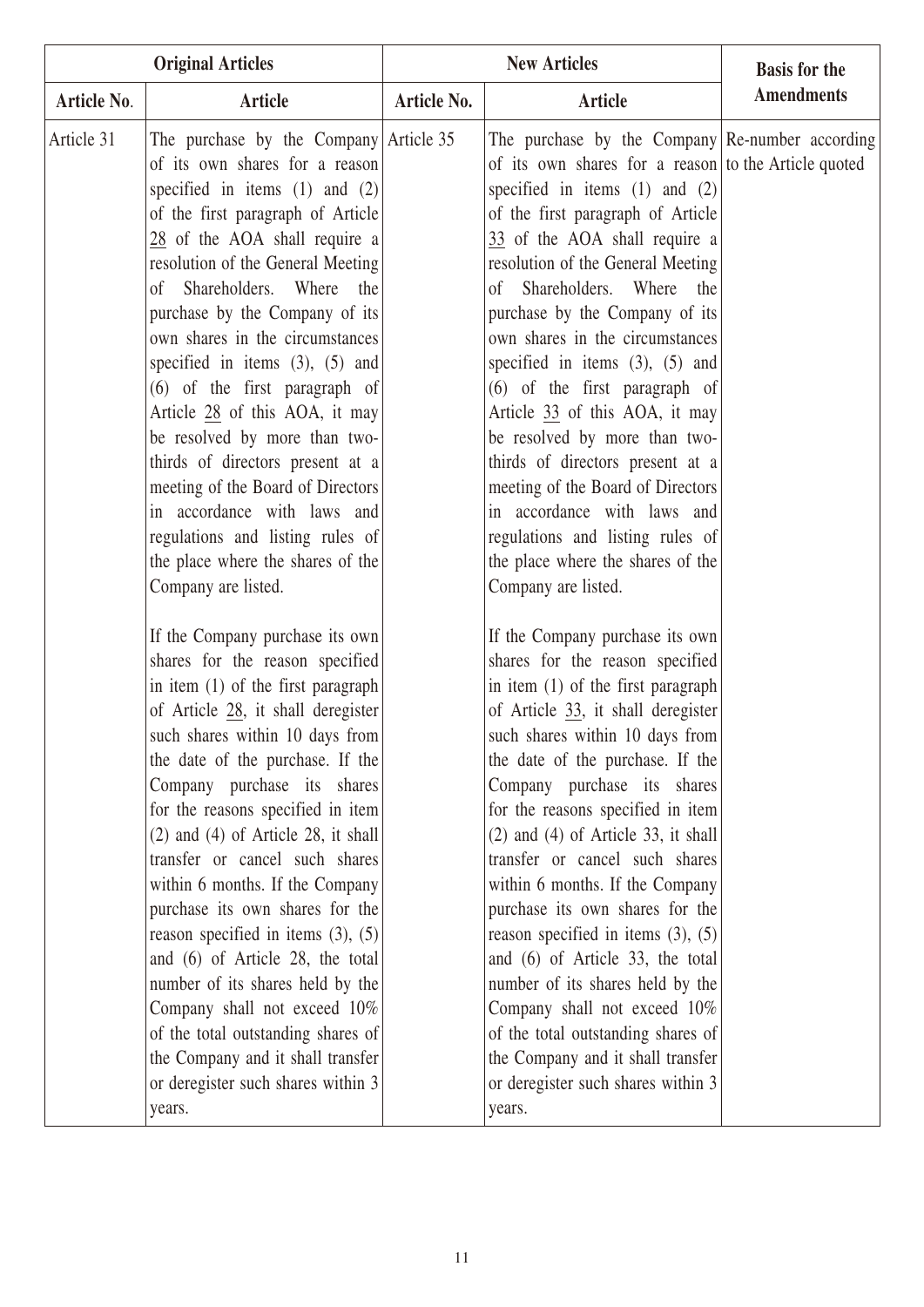| <b>Original Articles</b> |                                                                                                                                                                                                                                                                                                                                                                                                                                                                                                                                                                                                                                                                                                                                                                                           | <b>New Articles</b> |                                                                                                                                                                                                                                                                                                                                                                                                                                                                                                                                                                                                                                                                                                                                                                                                                                                                                                                                                                                                       | <b>Basis for the</b> |
|--------------------------|-------------------------------------------------------------------------------------------------------------------------------------------------------------------------------------------------------------------------------------------------------------------------------------------------------------------------------------------------------------------------------------------------------------------------------------------------------------------------------------------------------------------------------------------------------------------------------------------------------------------------------------------------------------------------------------------------------------------------------------------------------------------------------------------|---------------------|-------------------------------------------------------------------------------------------------------------------------------------------------------------------------------------------------------------------------------------------------------------------------------------------------------------------------------------------------------------------------------------------------------------------------------------------------------------------------------------------------------------------------------------------------------------------------------------------------------------------------------------------------------------------------------------------------------------------------------------------------------------------------------------------------------------------------------------------------------------------------------------------------------------------------------------------------------------------------------------------------------|----------------------|
| Article No.              | <b>Article</b>                                                                                                                                                                                                                                                                                                                                                                                                                                                                                                                                                                                                                                                                                                                                                                            | Article No.         | Article                                                                                                                                                                                                                                                                                                                                                                                                                                                                                                                                                                                                                                                                                                                                                                                                                                                                                                                                                                                               | <b>Amendments</b>    |
| Article 33               | If the Company cancels its shares Article 37<br>which was repurchased, it shall<br>carry out the registration of the<br>change in its registered share<br>capital with the administrative<br>department for Industry<br>and<br>Commerce.<br>The amount of the Company's<br>registered capital shall be reduced<br>by the aggregate par value of<br>those cancelled shares.                                                                                                                                                                                                                                                                                                                                                                                                                |                     | If the Company cancels its Amend in accordance<br>shares which was repurchased, with the adjustments<br>it shall carry out the registration $\begin{vmatrix} 1 & 0 \\ 0 & 1 \end{vmatrix}$ the national<br>of the change in its registered institutions<br>share capital with the company<br>registration authority.<br>The amount of the Company's<br>registered capital shall be reduced<br>by the aggregate par value of<br>those cancelled shares.                                                                                                                                                                                                                                                                                                                                                                                                                                                                                                                                                |                      |
| Article 40               | If a director, supervisor or senior Article 44<br>officer of the Company, or any<br>shareholder of at least 5% of the<br>issued shares of the Company,<br>sells out his or her shares in the<br>Company within 6 months after<br>acquiring the same, or buys<br>back his or her shares within 6<br>months after selling the same, the<br>gains obtained therefrom shall<br>belong to the Company and the<br>Board of Directors shall recover<br>such gains from him or her.<br>However, a securities company<br>that underwrote shares on a firm<br>commitment basis and which,<br>after purchasing that<br>shares<br>remaining after the sale, holds<br>5% or more of the shares in the<br>Company as a shall not be subject<br>to the six-month time limit when<br>selling such shares. |                     | If a director, supervisor or senior Amend in accordance<br>officer of the Company, or any with Article 44 of the<br>shareholder of at least $5\%$ of the Securities Law<br>issued shares of the Company,<br>sells out his or her shares in the<br>Company or other securities of<br>equity nature within 6 months<br>after acquiring the same, or buys<br>back his or her shares or other<br>securities of equity nature within<br>6 months after selling the same,<br>the gains obtained therefrom<br>shall belong to the Company<br>and the Board of Directors shall<br>recover such gains from him<br>or her. However, exceptions<br>may apply to the circumstance<br>where a securities company that<br>underwrote shares on a firm<br>commitment basis and which,<br>after purchasing that shares<br>remaining after the sale, holds<br>5% or more of the shares in the<br>Company and other circumstances<br>stipulated by the securities<br>regulatory authorities under the<br>State Council. |                      |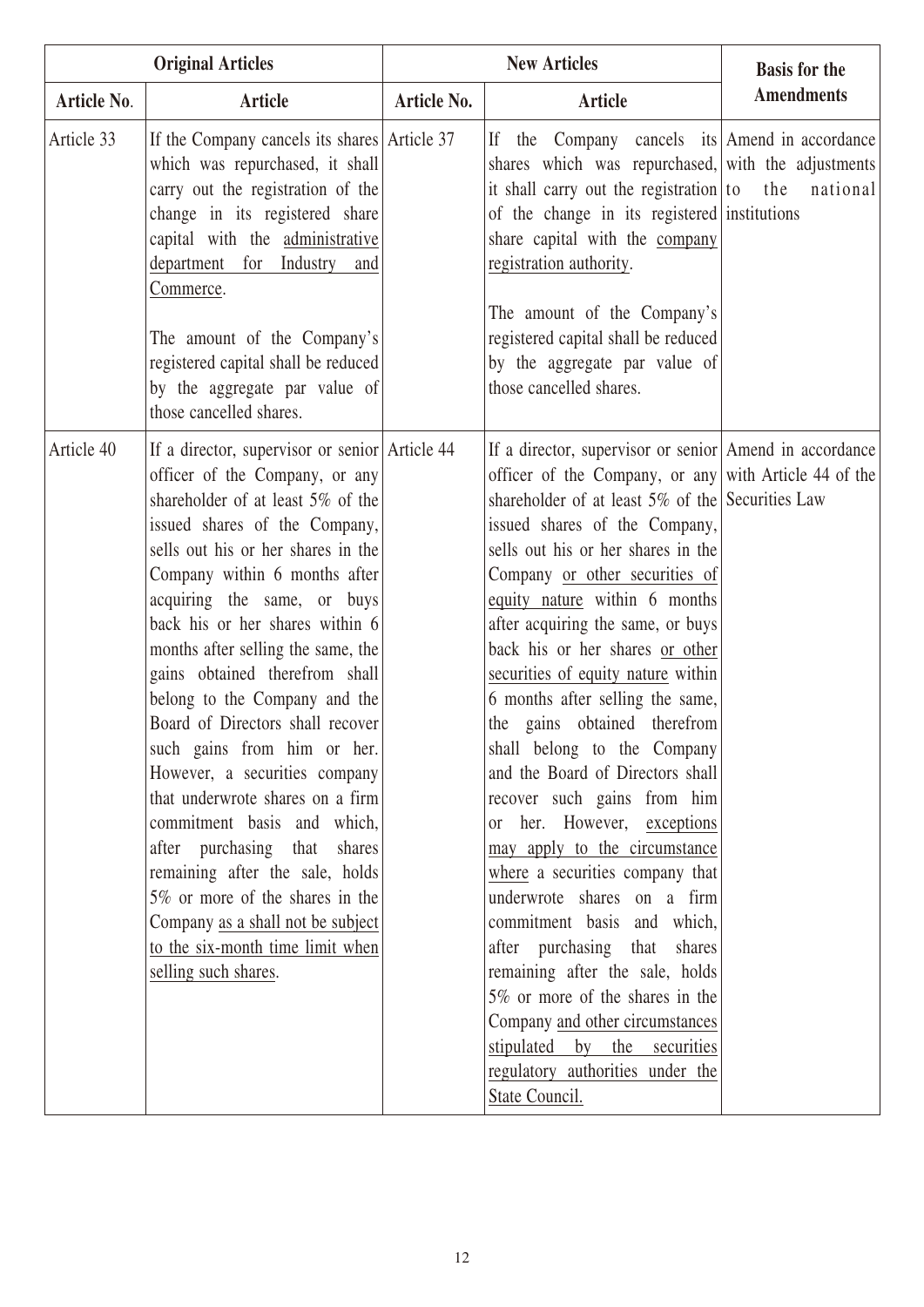| <b>Original Articles</b> |                                                                                                                                                                                                                                                                                                                                                                                                                                                                                                                                                                                                                                      | <b>New Articles</b> |                                                                                                                                                                                                                                                                                                                                                                                                                                                                                                                                                                                                                                                                                                                                                                                                                                                                                                                                                                                                                                                        | <b>Basis for the</b>       |
|--------------------------|--------------------------------------------------------------------------------------------------------------------------------------------------------------------------------------------------------------------------------------------------------------------------------------------------------------------------------------------------------------------------------------------------------------------------------------------------------------------------------------------------------------------------------------------------------------------------------------------------------------------------------------|---------------------|--------------------------------------------------------------------------------------------------------------------------------------------------------------------------------------------------------------------------------------------------------------------------------------------------------------------------------------------------------------------------------------------------------------------------------------------------------------------------------------------------------------------------------------------------------------------------------------------------------------------------------------------------------------------------------------------------------------------------------------------------------------------------------------------------------------------------------------------------------------------------------------------------------------------------------------------------------------------------------------------------------------------------------------------------------|----------------------------|
| Article No.              | <b>Article</b>                                                                                                                                                                                                                                                                                                                                                                                                                                                                                                                                                                                                                       | Article No.         | Article                                                                                                                                                                                                                                                                                                                                                                                                                                                                                                                                                                                                                                                                                                                                                                                                                                                                                                                                                                                                                                                | <b>Amendments</b>          |
|                          | If the Board of Directors fails<br>to act in accordance with the<br>preceding paragraph, shareholders<br>shall have the right to demand<br>the Board of Directors to act<br>within 30 days. If the Board of<br>Directors fails to act within such<br>time period, shareholders shall<br>have the right, in the interest of<br>the Company, to directly institute<br>a legal action to a court in his or<br>her own name. If the Board of<br>Directors of the Company fails<br>to act in accordance with the<br>first paragraph, the responsible<br>directors shall be jointly and<br>severally liable in accordance<br>with the law. |                     | The shares or other securities of<br>equity nature held by directors,<br>supervisors, senior management<br>members<br>or natural<br>person<br>shareholders referred to in the<br>preceding paragraph shall include<br>the shares or other securities<br>of equity nature held by their<br>spouses, parents or children, and<br>those held through the accounts of<br>others.<br>If the Board of Directors fails to<br>act in accordance with the first<br>shareholders shall<br>paragraph,<br>have the right to demand the<br>Board of Directors to act within<br>30 days. If the Board of Directors<br>fails to act within such time<br>period, shareholders shall have<br>the right, in the interest of the<br>Company, to directly institute a<br>legal action to a court in his or her<br>own name.<br>of Directors<br>Board<br>If<br>the<br>the Company fails to act<br><sub>of</sub><br>accordance with the first<br>1n<br>the<br>responsible<br>paragraph,<br>directors shall be jointly and<br>severally liable in accordance<br>with the law. |                            |
| Article 53               | shall<br>This<br>Article<br>not<br>applicable in the circumstances<br>specified in Article $5\frac{4}{9}$ of the<br>AOA.                                                                                                                                                                                                                                                                                                                                                                                                                                                                                                             | be Article 57       | This<br>Article<br>shall<br>not<br>applicable in the circumstances to the Article quoted<br>specified in Article 59 of the<br>AOA.                                                                                                                                                                                                                                                                                                                                                                                                                                                                                                                                                                                                                                                                                                                                                                                                                                                                                                                     | be $\Re$ -number according |
| Article 55               | The acts listed below shall not be Article 59<br>deemed as acts prohibited under<br>Article 52 of the AOA:                                                                                                                                                                                                                                                                                                                                                                                                                                                                                                                           |                     | The acts listed below shall not be $\Re$ -number according<br>deemed as acts prohibited under to the Article quoted<br>Article 57 of the AOA:                                                                                                                                                                                                                                                                                                                                                                                                                                                                                                                                                                                                                                                                                                                                                                                                                                                                                                          |                            |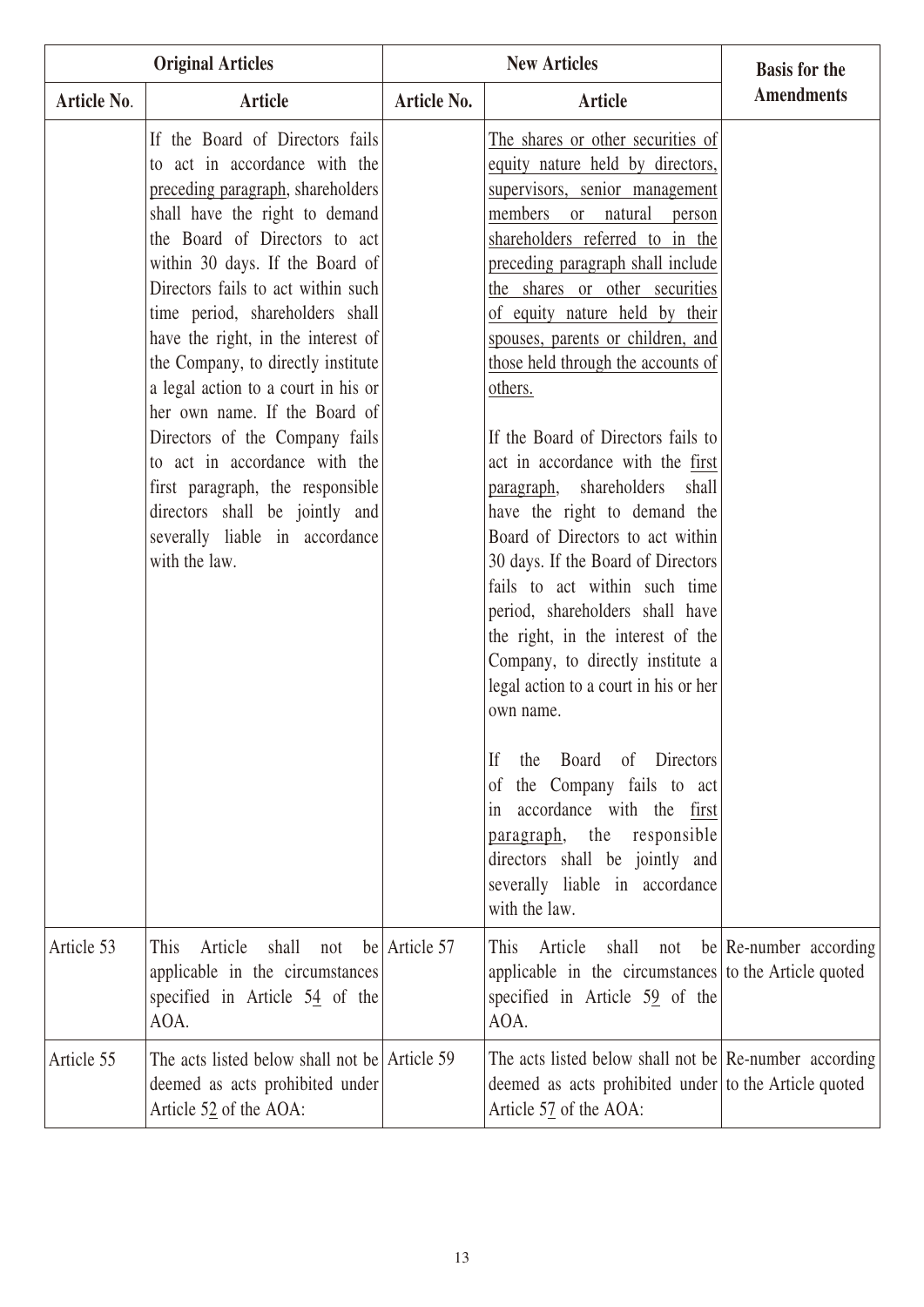|             | <b>Original Articles</b>                                                                                                                                                                                                                                                                                                                                                                                                                                                                                  |                    | <b>New Articles</b>                                                                                                                                                                                                                                                                                                                                                                                                                                                                                                                                                                                                                            | <b>Basis for the</b>                                             |
|-------------|-----------------------------------------------------------------------------------------------------------------------------------------------------------------------------------------------------------------------------------------------------------------------------------------------------------------------------------------------------------------------------------------------------------------------------------------------------------------------------------------------------------|--------------------|------------------------------------------------------------------------------------------------------------------------------------------------------------------------------------------------------------------------------------------------------------------------------------------------------------------------------------------------------------------------------------------------------------------------------------------------------------------------------------------------------------------------------------------------------------------------------------------------------------------------------------------------|------------------------------------------------------------------|
| Article No. | <b>Article</b>                                                                                                                                                                                                                                                                                                                                                                                                                                                                                            | <b>Article No.</b> | <b>Article</b>                                                                                                                                                                                                                                                                                                                                                                                                                                                                                                                                                                                                                                 | <b>Amendments</b>                                                |
| Article 56  | $(5)$ other information to be Article 60<br>recorded on the share certificate<br>as required by the Company Law,<br>the Special Regulations, and the<br>securities regulatory authority at<br>the place where the shares of the<br>Company are listed;                                                                                                                                                                                                                                                    |                    | $(5)$ other information to be Standardize<br>recorded on the share certificate punctuation marks<br>as required by the Company Law,<br>the Special Regulations, and the<br>securities regulatory authority at<br>the place where the shares of the<br>Company are listed;                                                                                                                                                                                                                                                                                                                                                                      | the                                                              |
| Article 62  | No changes due to the transfer Article 66<br>of shares may be made to the<br>register of shareholders, within 30<br>days before the General Meeting<br>of Shareholders, or 5 days before<br>the date of record set by the<br>Company for the purpose<br>of<br>distribution of dividends.<br>Where any different provisions<br>are put in place by the local<br>securities regulatory authority<br>at the place where the shares of<br>the Company are listed, such<br>different provisions shall prevail. |                    | Where there are any provisions Amend in accordance<br>in the PRC laws and regulations with<br>or issued by the stock exchange Reply of the State<br>or regulatory authorities of the Council<br>place where the shares of the Adjusting the Application<br>Company are listed stipulating the $\sigma$ Provisions<br>closure period of the register of Matters<br>shareholders prior to the General the<br>Meeting of Shareholders or the for Convention<br>record date determined by the of Shareholders'<br>Company for the purpose of Meetings by Overseas<br>distribution of dividends, such Listed Companies<br>provisions shall prevail. | Official<br>the<br>Regarding<br>to<br>Including<br>Notice Period |
| Article 71  | .<br>The Company shall not exercise<br>its power to freeze or otherwise<br>impair any right attaching to any<br>shares by reason solely that the<br>person that directly or indirectly<br>holds equity in such shares has<br>failed to disclose his or her<br>interests to the Company.                                                                                                                                                                                                                   | Article 75         | .<br>The Company shall not exercise<br>its power to freeze or otherwise<br>impair any right attaching to any<br>shares by reason solely that the<br>person that directly or indirectly<br>holds equity in such shares has<br>failed to disclose his or her<br>interests to the Company.                                                                                                                                                                                                                                                                                                                                                        | Improve the expression                                           |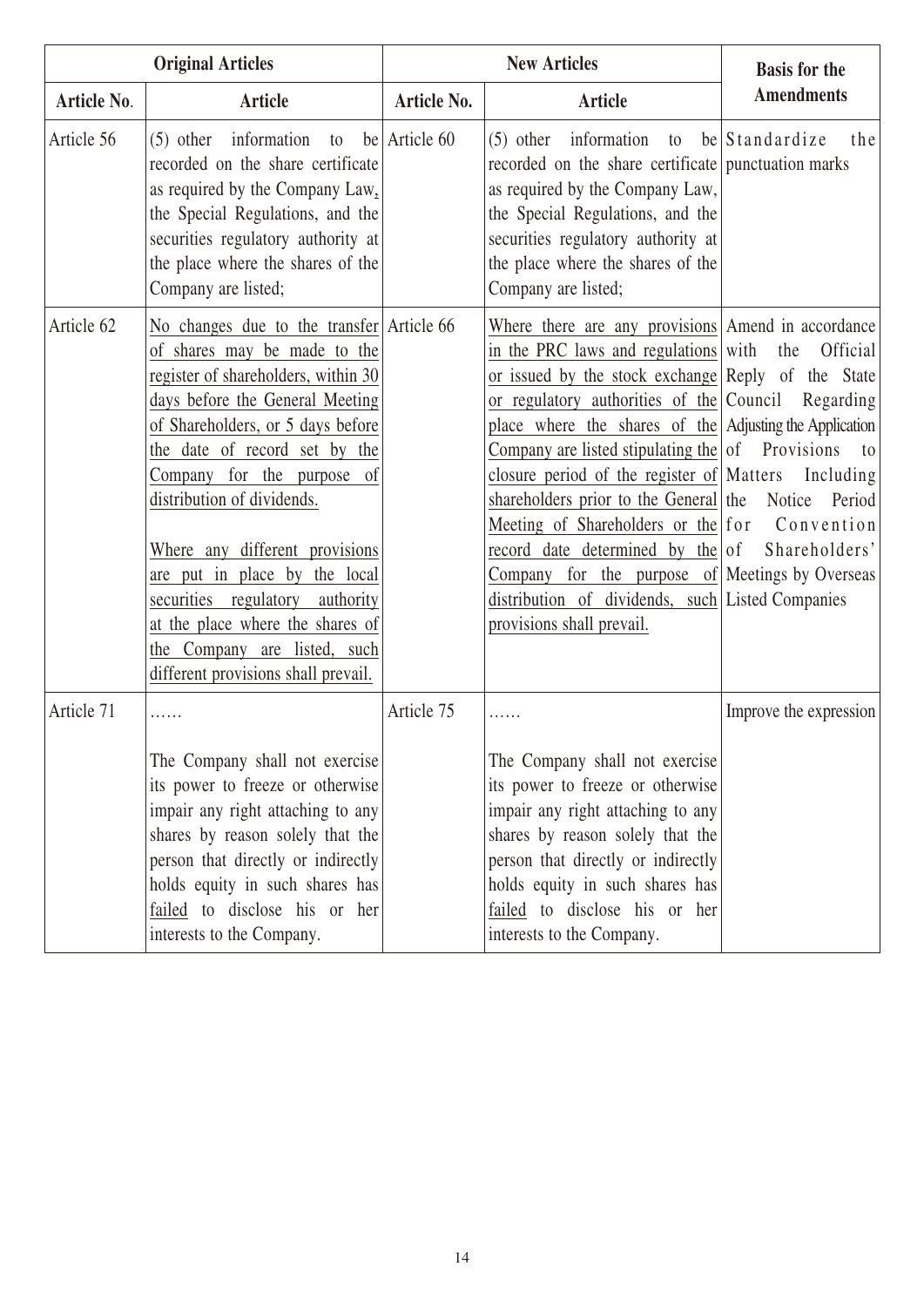|             | <b>Original Articles</b>                                                                                                                                                                                                                                                                                                                                                                                                                                                                                                                                                                                                                                                                                                                                                                                                                      | <b>New Articles</b> |                                                                                                                                                                                                                                                                                                                                                                                                                                                                                                                                                                                                                                                                                                                                                                                                                                                                                                                                                                                       | <b>Basis for the</b>                                                                                                                               |
|-------------|-----------------------------------------------------------------------------------------------------------------------------------------------------------------------------------------------------------------------------------------------------------------------------------------------------------------------------------------------------------------------------------------------------------------------------------------------------------------------------------------------------------------------------------------------------------------------------------------------------------------------------------------------------------------------------------------------------------------------------------------------------------------------------------------------------------------------------------------------|---------------------|---------------------------------------------------------------------------------------------------------------------------------------------------------------------------------------------------------------------------------------------------------------------------------------------------------------------------------------------------------------------------------------------------------------------------------------------------------------------------------------------------------------------------------------------------------------------------------------------------------------------------------------------------------------------------------------------------------------------------------------------------------------------------------------------------------------------------------------------------------------------------------------------------------------------------------------------------------------------------------------|----------------------------------------------------------------------------------------------------------------------------------------------------|
| Article No. | <b>Article</b>                                                                                                                                                                                                                                                                                                                                                                                                                                                                                                                                                                                                                                                                                                                                                                                                                                | Article No.         | <b>Article</b>                                                                                                                                                                                                                                                                                                                                                                                                                                                                                                                                                                                                                                                                                                                                                                                                                                                                                                                                                                        | <b>Amendments</b>                                                                                                                                  |
| Article 78  | The shareholder (or its actual Article 82<br>controller) that holds 5% or more<br>of the shares in the Company<br>shall notify the Company within<br>five business days if:<br>$(1)$ shares in the<br>Company<br>held or controlled<br>by him/<br>her are subject to any property<br>preservation or other mandatory<br>measures;<br>(2) his or her shares in the<br>Company are pledged;<br>(3) the actual controller of any<br>shareholder who holds no less<br>than $5\%$ of the shares of the<br>Company is changed;<br>$(4)$ he or she changes his or her<br>name;<br>$(5)$ he or she engages in any<br>merger or division;<br>$(6)$ he or she is ordered to<br>suspend operation, or is appointed<br>a receiver, or is taken over,<br>subject to revoke or other<br>regulatory measures or in the<br>process of dissolution, bankruptcy |                     | The shareholder (or its actual Delete the expression<br>controller) that holds $5\%$ or more herein due to its overlap<br>of the shares in the Company on the notification<br>shall notify the Company within requirements regarding<br>five business days if:<br>$(1)$ shares in the Company Article<br>held or controlled<br>her are subject to any property Association, so as to<br>preservation or other mandatory accordingly clarify the<br>measures;<br>$(2)$ the actual controller of any their shares<br>shareholder who holds no less<br>than $5\%$ of the shares of the<br>Company is changed;<br>$(3)$ he or she changes his or her<br>name;<br>$(4)$ he or she engages in any<br>merger or division;<br>$(5)$ he or she is ordered to<br>suspend operation, or is appointed<br>a receiver, or is taken over,<br>subject to revoke or other<br>regulatory measures or in the<br>process of dissolution, bankruptcy<br>or liquidation;<br>$(6)$ he or she is imposed upon | pledging the shares<br>of the Company in<br>79<br>$\sigma$<br>the<br>by him/ original Articles of<br>date of notice when<br>shareholders<br>pledge |
|             | or liquidation;<br>(7) he or she is imposed upon<br>administrative penalties<br>or                                                                                                                                                                                                                                                                                                                                                                                                                                                                                                                                                                                                                                                                                                                                                            |                     | administrative penalties<br><sub>or</sub><br>criminal punishments due to<br>serious violation of laws or<br>regulations; or                                                                                                                                                                                                                                                                                                                                                                                                                                                                                                                                                                                                                                                                                                                                                                                                                                                           |                                                                                                                                                    |
|             | criminal punishments due to<br>serious violation of laws or<br>regulations; or                                                                                                                                                                                                                                                                                                                                                                                                                                                                                                                                                                                                                                                                                                                                                                |                     | (7) he or she encounters any<br>other circumstances that may lead<br>to transfer of the shares he or she                                                                                                                                                                                                                                                                                                                                                                                                                                                                                                                                                                                                                                                                                                                                                                                                                                                                              |                                                                                                                                                    |
|             |                                                                                                                                                                                                                                                                                                                                                                                                                                                                                                                                                                                                                                                                                                                                                                                                                                               |                     | holds or controls or affect the<br>Company's operation.                                                                                                                                                                                                                                                                                                                                                                                                                                                                                                                                                                                                                                                                                                                                                                                                                                                                                                                               |                                                                                                                                                    |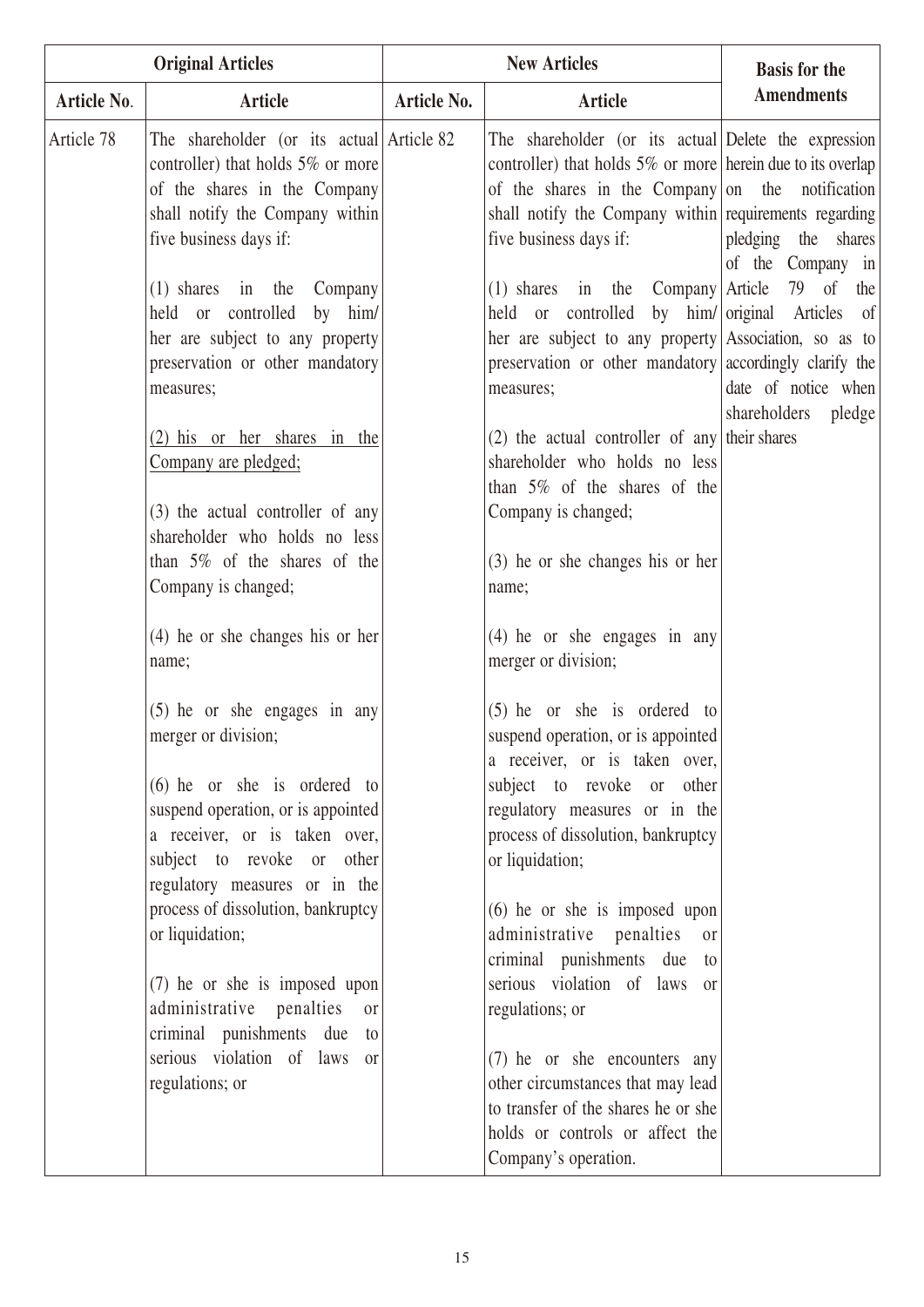|                    | <b>Original Articles</b>                                                                                                                                                                                                                                                                                                                                                                           | <b>New Articles</b> |                                                                                                                                                                                                                                                                                                      | <b>Basis for the</b>                                                                                                                                                    |
|--------------------|----------------------------------------------------------------------------------------------------------------------------------------------------------------------------------------------------------------------------------------------------------------------------------------------------------------------------------------------------------------------------------------------------|---------------------|------------------------------------------------------------------------------------------------------------------------------------------------------------------------------------------------------------------------------------------------------------------------------------------------------|-------------------------------------------------------------------------------------------------------------------------------------------------------------------------|
| <b>Article No.</b> | <b>Article</b>                                                                                                                                                                                                                                                                                                                                                                                     | <b>Article No.</b>  | <b>Article</b>                                                                                                                                                                                                                                                                                       | <b>Amendments</b>                                                                                                                                                       |
|                    | (8) he or she encounters any<br>other circumstances that may lead<br>to transfer of the shares he or she<br>holds or controls or affect the<br>Company's operation.<br>Company shall, within<br>The<br>business days from<br>5 <sup>5</sup><br>the<br>date of knowing any event<br>abovementioned, report to the<br>local branches of the CSRC at<br>the places where the Company is<br>domiciled. |                     | Company shall, within<br>The<br>5<br>business days from the<br>date of knowing any event<br>abovementioned, report to the<br>local branches of the CSRC at<br>the places where the Company is<br>domiciled.                                                                                          |                                                                                                                                                                         |
| Article 84         | General Meeting of Article 88<br>The<br>Shareholders, as the organ of<br>authority of the Company, shall<br>have the following functions and<br>powers in accordance with law:<br>$(15)$ to consider and approve<br>matters relating to guarantees<br>under Article 86;                                                                                                                            |                     | General Meeting of Re-number according<br>The<br>Shareholders, as the organ of to the Article quoted<br>authority of the Company, shall<br>have the following functions and<br>powers in accordance with law:<br>(15) to consider and approve<br>matters relating to guarantees<br>under Article 89; |                                                                                                                                                                         |
| Article 85         | The rules of procedure for the $ -$<br>General Meeting of Shareholders<br>shall be drafted by the Board of<br>Directors and shall be effective<br>subject to the approval of the<br>General Meeting of Shareholders.                                                                                                                                                                               |                     |                                                                                                                                                                                                                                                                                                      | Delete the expression<br>herein due to its overlap<br>with Article 117 of<br>the original Articles<br>Association; Re-<br>$\sigma$<br>number the subsequent<br>Articles |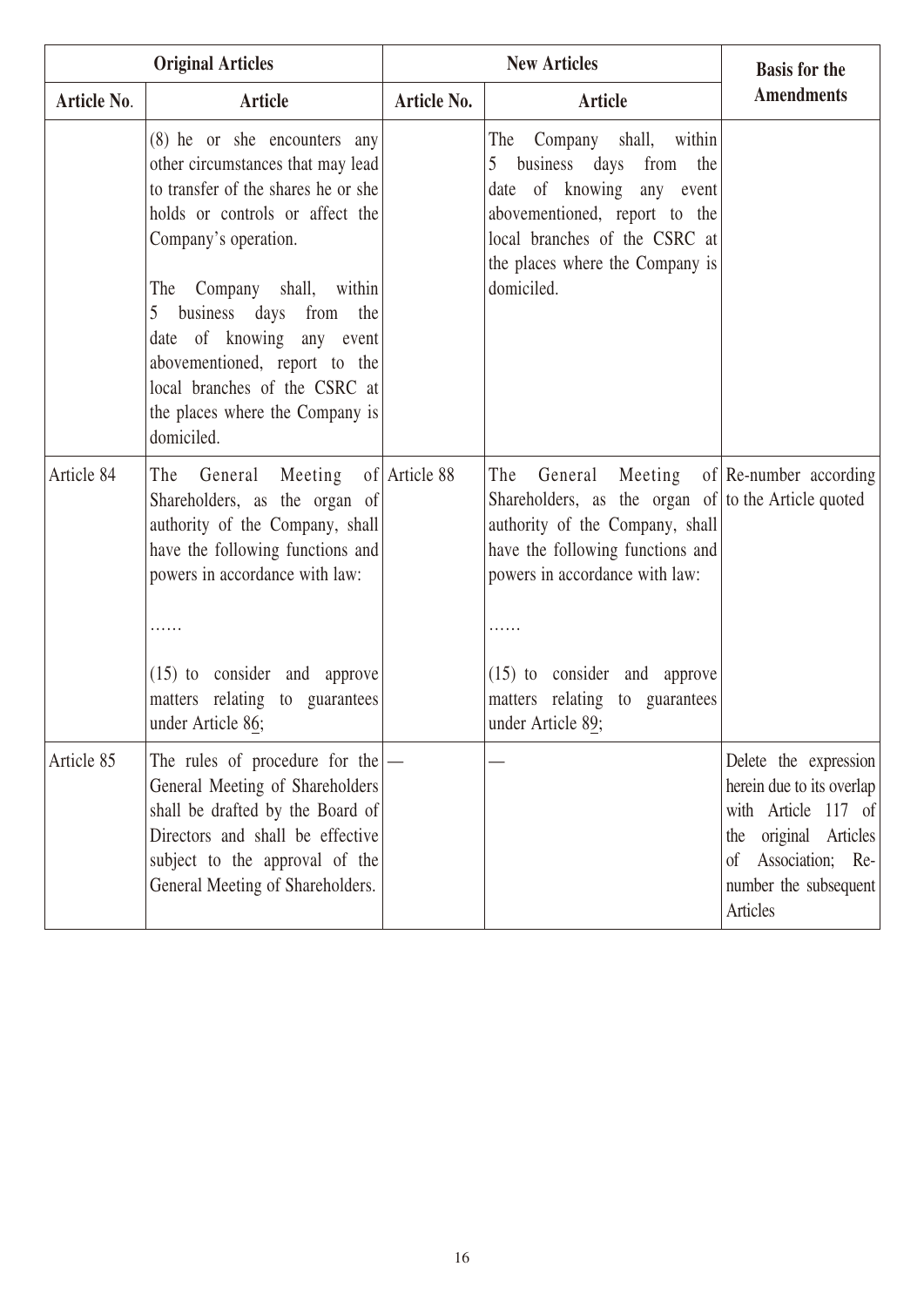| <b>Original Articles</b> |                                                                                                                                                                                                                                                                                                                                                                                                                                                                      |                    | <b>New Articles</b>                                                                                                                                                                                                                                                                                                                                                                                                                                                                                            | <b>Basis for the</b>                               |
|--------------------------|----------------------------------------------------------------------------------------------------------------------------------------------------------------------------------------------------------------------------------------------------------------------------------------------------------------------------------------------------------------------------------------------------------------------------------------------------------------------|--------------------|----------------------------------------------------------------------------------------------------------------------------------------------------------------------------------------------------------------------------------------------------------------------------------------------------------------------------------------------------------------------------------------------------------------------------------------------------------------------------------------------------------------|----------------------------------------------------|
| <b>Article No.</b>       | <b>Article</b>                                                                                                                                                                                                                                                                                                                                                                                                                                                       | <b>Article No.</b> | <b>Article</b>                                                                                                                                                                                                                                                                                                                                                                                                                                                                                                 | <b>Amendments</b>                                  |
| Article 86               | The Company shall not provide Article 89<br>any finance or guarantee to any<br>shareholder or any of his or her<br>connected parties. The provision<br>by the Company of security<br>for third parties as set forth<br>below, shall be subject to the<br>consideration and approval of the<br>General Meeting of Shareholders:<br>.                                                                                                                                  |                    | The Company shall not provide Amend in accordance<br>any finance or guarantee to any with Article 123 of<br>shareholder or any of his or her the Securities Law<br>connected parties, except where<br>the Company provides securities<br>margin trading for clients<br>accordance with relevant<br>1n<br>regulations. The provision by the<br>Company of security for third<br>parties as set forth below, shall be<br>subject to the consideration and<br>approval of the General Meeting<br>of Shareholders: |                                                    |
| Article 89               | .<br>Where the General Meeting of<br>Shareholders is held both onsite<br>and online, all the shareholders<br>that have been entered into the<br>register of shareholders at the<br>date of record shall have the right<br>to vote online voting system,<br>provided that for the same share,<br>the shareholder may choose to<br>vote on-site, online or by other<br>such means. Where the same vote<br>is cast for two or more times, the<br>first cast shall hold. | Article 92         | .<br>Where the General Meeting of with Article 144 of<br>Shareholders is held both onsite the original Articles of<br>and online, all the shareholders Association.<br>that have been entered into the<br>register of shareholders at the date<br>of record shall have the right to<br>vote online voting system.                                                                                                                                                                                              | Delete the expression<br>herein due to its overlap |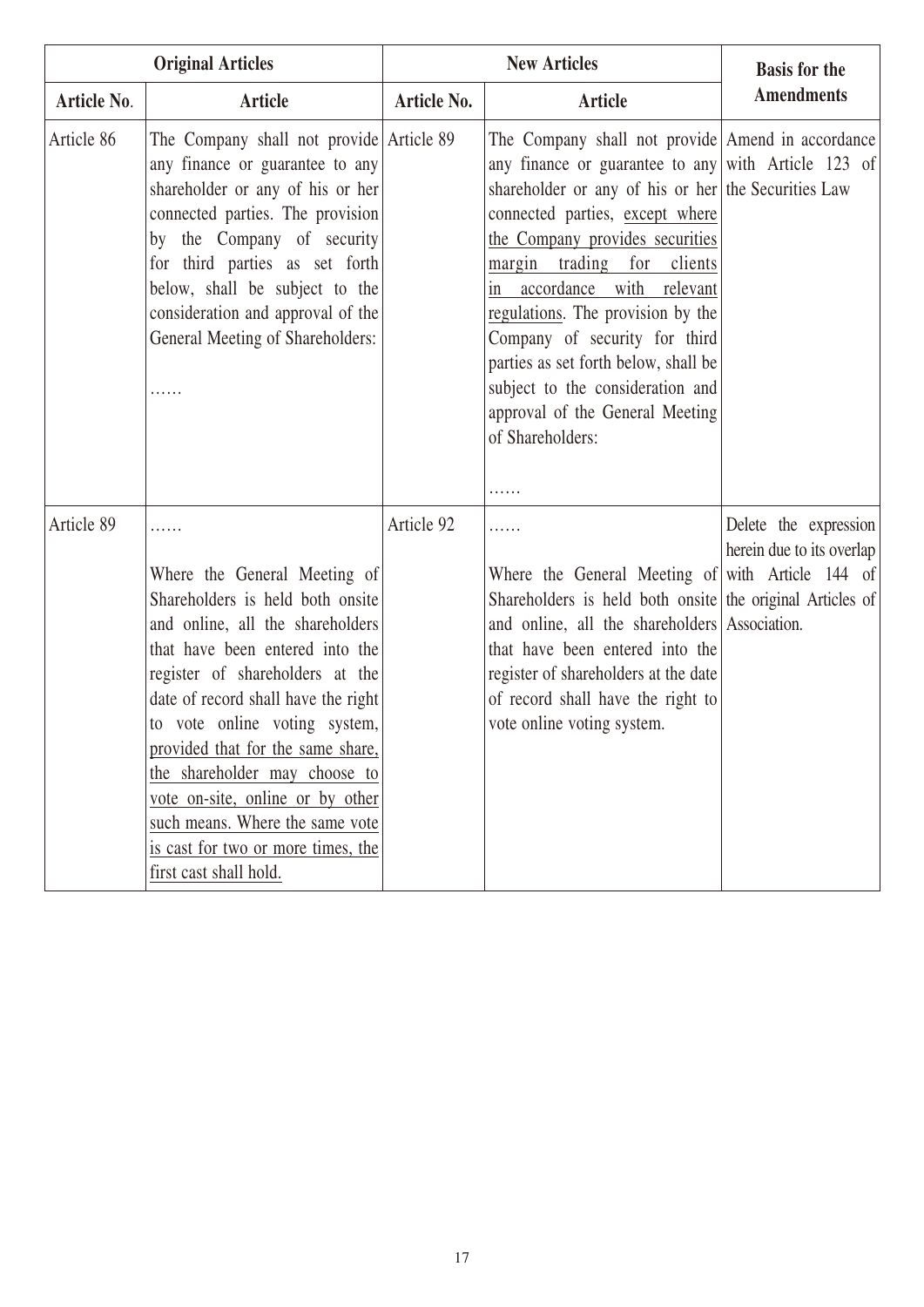| <b>Amendments</b><br><b>Article</b><br><b>Article</b><br><b>Article No.</b><br>Article No.<br>Article 99<br>When the Company is to hold a Article 102<br>When the Company is to hold Amend in accordance<br>General Meeting of Shareholders,<br>annual General Meetings with the Company Law<br>an                                                                                                                                                                                                                                                                                                                                                                                                                                                                                                                                                                                                                                                                                                                                                                                                                                                                                                                                                                                                                                                                                                                                            | <b>Original Articles</b> |  |
|-----------------------------------------------------------------------------------------------------------------------------------------------------------------------------------------------------------------------------------------------------------------------------------------------------------------------------------------------------------------------------------------------------------------------------------------------------------------------------------------------------------------------------------------------------------------------------------------------------------------------------------------------------------------------------------------------------------------------------------------------------------------------------------------------------------------------------------------------------------------------------------------------------------------------------------------------------------------------------------------------------------------------------------------------------------------------------------------------------------------------------------------------------------------------------------------------------------------------------------------------------------------------------------------------------------------------------------------------------------------------------------------------------------------------------------------------|--------------------------|--|
|                                                                                                                                                                                                                                                                                                                                                                                                                                                                                                                                                                                                                                                                                                                                                                                                                                                                                                                                                                                                                                                                                                                                                                                                                                                                                                                                                                                                                                               |                          |  |
| it shall issue a written notice<br>Shareholders, it shall and the Official Reply<br><sub>of</sub><br>shareholders by public of the State Council<br>45 days prior to the meeting<br>notify<br>informing all the registered<br>announcement at least 20 days Regarding Adjusting<br>shareholders of the matters to<br>prior to the meeting; when the Application of<br>the Company is to hold an Provisions to Matters<br>be considered at and the date<br>and place of the meeting. Any<br>extraordinary General Meetings Including the Notice<br>shareholder that intends to attend<br>Shareholders, it shall Period for Convention<br>0f<br>notify shareholders by public of Shareholders'<br>such meeting shall, within 20<br>days before the day on which the<br>announcement at least 15 days Meetings by Overseas<br>prior to the meeting, informing all Listed Companies<br>meeting is to be held, give to the<br>Company a written reply stating<br>the registered shareholders of the<br>that his or her will attend the<br>matters to be considered at and<br>the date and place of the meeting.<br>meeting.<br>Where the laws, regulations, and<br>securities regulatory authorities<br>and the stock exchange where<br>the shares of the Company are<br>listed provide otherwise, such<br>provisions shall prevail.<br>The<br>duration of the aforesaid periods<br>shall not include the day on which<br>the meeting is convened. |                          |  |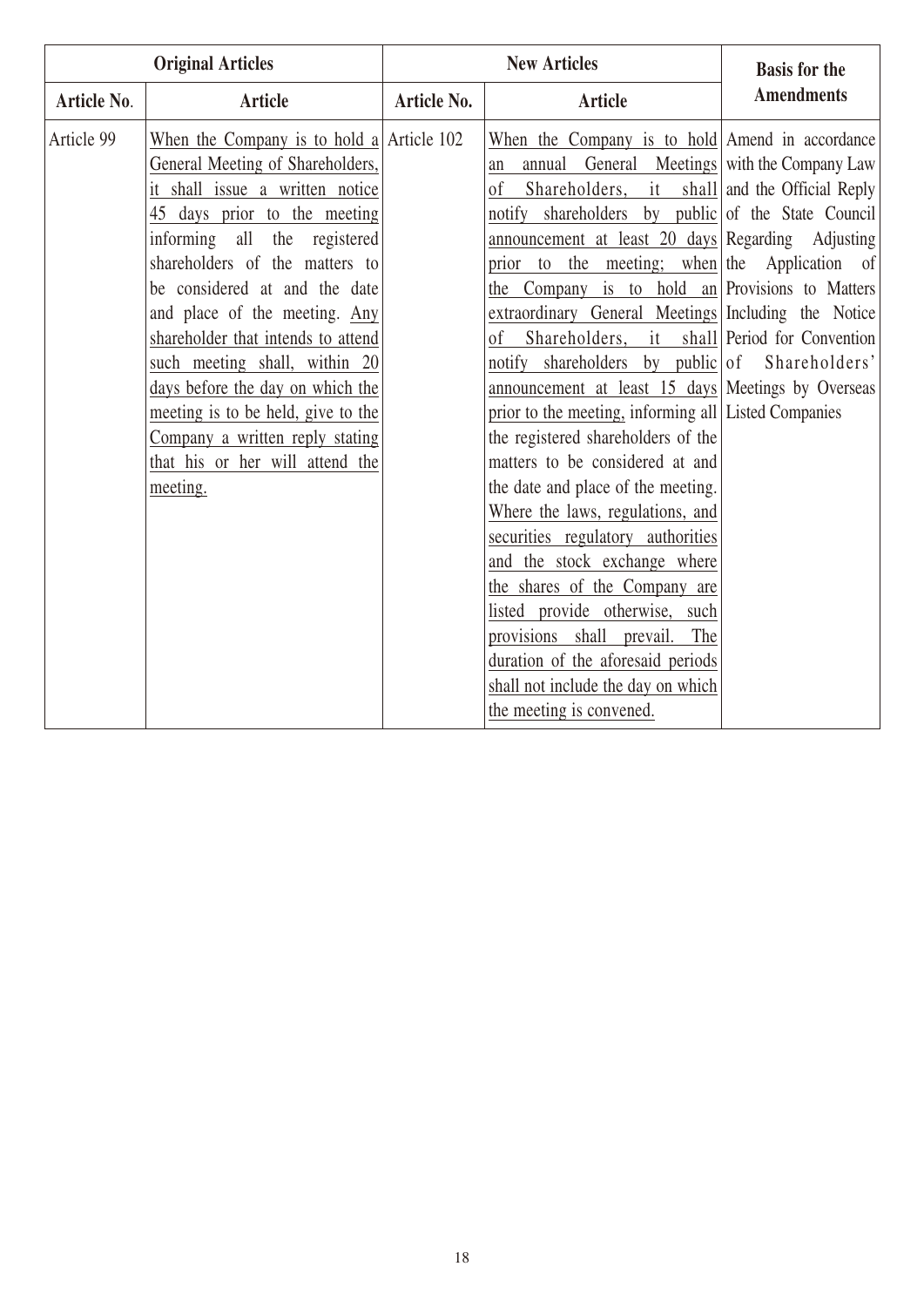|             | <b>Original Articles</b>                                                                                                                                                                                                                                                                                                                                                                                                                                                                                                                                                                                                                                                                                                                                        |                    | <b>New Articles</b> | <b>Basis for the</b>                                                                                                                                                                                                                                                                                          |
|-------------|-----------------------------------------------------------------------------------------------------------------------------------------------------------------------------------------------------------------------------------------------------------------------------------------------------------------------------------------------------------------------------------------------------------------------------------------------------------------------------------------------------------------------------------------------------------------------------------------------------------------------------------------------------------------------------------------------------------------------------------------------------------------|--------------------|---------------------|---------------------------------------------------------------------------------------------------------------------------------------------------------------------------------------------------------------------------------------------------------------------------------------------------------------|
| Article No. | Article                                                                                                                                                                                                                                                                                                                                                                                                                                                                                                                                                                                                                                                                                                                                                         | <b>Article No.</b> | Article             | <b>Amendments</b>                                                                                                                                                                                                                                                                                             |
| Article 100 | Based on the written replies<br>received 20 days before the<br>General Meeting of Shareholders<br>is to be held, the Company<br>shall calculate the number of<br>voting shares represented by the<br>shareholders who intend to attend<br>the meeting. Where the number of<br>voting shares represented by the<br>shareholders who intend to attend<br>the meeting is less than half of<br>the voting shares in the Company,<br>the Company shall, within 5 days<br>thereafter, notify the shareholders<br>once again of the matters to be<br>considered at and the date and<br>place of the meeting in form of<br>a public announcement. After<br>such notification by public<br>announcement, the Company<br>may hold the General Meeting of<br>Shareholders. |                    |                     | Delete in accordance<br>with the Official Reply<br>of the State Council<br>Regarding Adjusting<br>the Application of<br>Provisions to Matters<br>Including the Notice<br>Period for Convention<br>Shareholders'<br>of<br>Meetings by Overseas<br>Listed Companies<br>and re-number the<br>subsequent Articles |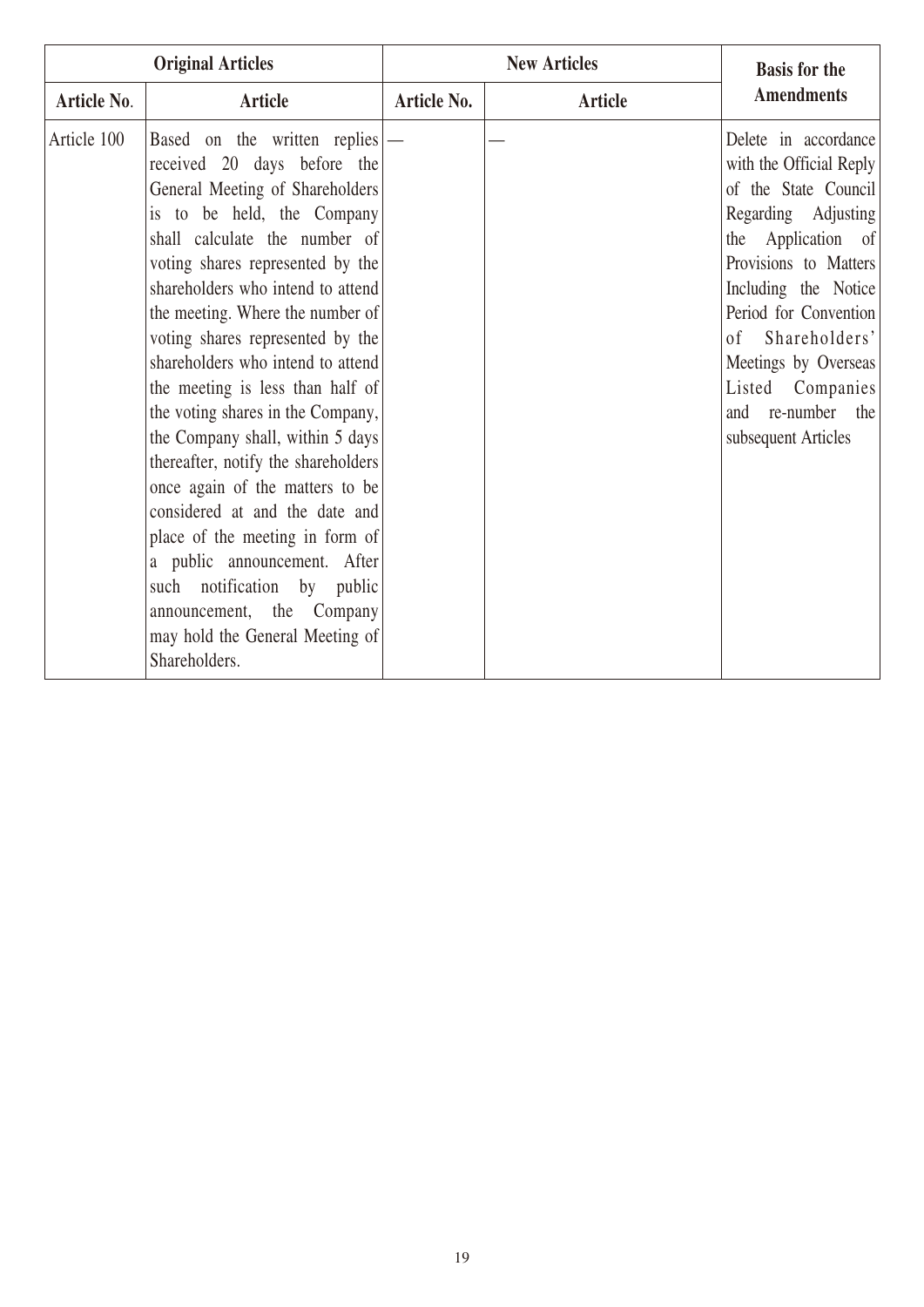| <b>Original Articles</b> |                                                                                                                                                                                                                                                                                                                                                                                                                                                                                                                                                                                                                                                                |                    | <b>New Articles</b>                                                                                                                                                                                                                                                                                                                                                                                                                                                                                                                                                                                                                                                                                  | <b>Basis for the</b>                           |
|--------------------------|----------------------------------------------------------------------------------------------------------------------------------------------------------------------------------------------------------------------------------------------------------------------------------------------------------------------------------------------------------------------------------------------------------------------------------------------------------------------------------------------------------------------------------------------------------------------------------------------------------------------------------------------------------------|--------------------|------------------------------------------------------------------------------------------------------------------------------------------------------------------------------------------------------------------------------------------------------------------------------------------------------------------------------------------------------------------------------------------------------------------------------------------------------------------------------------------------------------------------------------------------------------------------------------------------------------------------------------------------------------------------------------------------------|------------------------------------------------|
| Article No.              | <b>Article</b>                                                                                                                                                                                                                                                                                                                                                                                                                                                                                                                                                                                                                                                 | <b>Article No.</b> | <b>Article</b>                                                                                                                                                                                                                                                                                                                                                                                                                                                                                                                                                                                                                                                                                       | <b>Amendments</b>                              |
| Article 102              | .                                                                                                                                                                                                                                                                                                                                                                                                                                                                                                                                                                                                                                                              | Article 104        | .                                                                                                                                                                                                                                                                                                                                                                                                                                                                                                                                                                                                                                                                                                    | Amend in accordance<br>with the Official Reply |
|                          | The "Public Announcement"<br>referred to in the preceding<br>paragraph shall be published<br>in one or more newspapers<br>designated by the CSRC during<br>the period between 45 to 50<br>days prior to the meeting to be<br>held; once the announcement<br>is published, all the domestic<br>shareholders shall be deemed<br>to have received notice of the<br>relevant notice of the General<br>Meeting of Shareholders.<br>The notice, as well as materials<br>and written statements, of the<br>General Meeting of Shareholders<br>for the shareholders of foreign<br>shares in the Company shall be<br>given 45 days before the meeting<br>to be held by: |                    | "Public Announcement" of the State Council<br>The<br>referred to in the preceding Regarding Adjusting<br>paragraph shall be published the Application of<br>in one or more newspapers Provisions to Matters<br>designated by the CSRC; once the Including the Notice<br>announcement is published, all Period for Convention<br>the domestic shareholders shall of Shareholders'<br>be deemed to have received the Meetings by Overseas<br>relevant notice of the General Listed Companies<br>Meeting of Shareholders.<br>The notice, as well as materials<br>and written statements, of the<br>General Meeting of Shareholders<br>for the shareholders of foreign<br>shares shall be given by:<br>. |                                                |
|                          | .                                                                                                                                                                                                                                                                                                                                                                                                                                                                                                                                                                                                                                                              |                    |                                                                                                                                                                                                                                                                                                                                                                                                                                                                                                                                                                                                                                                                                                      |                                                |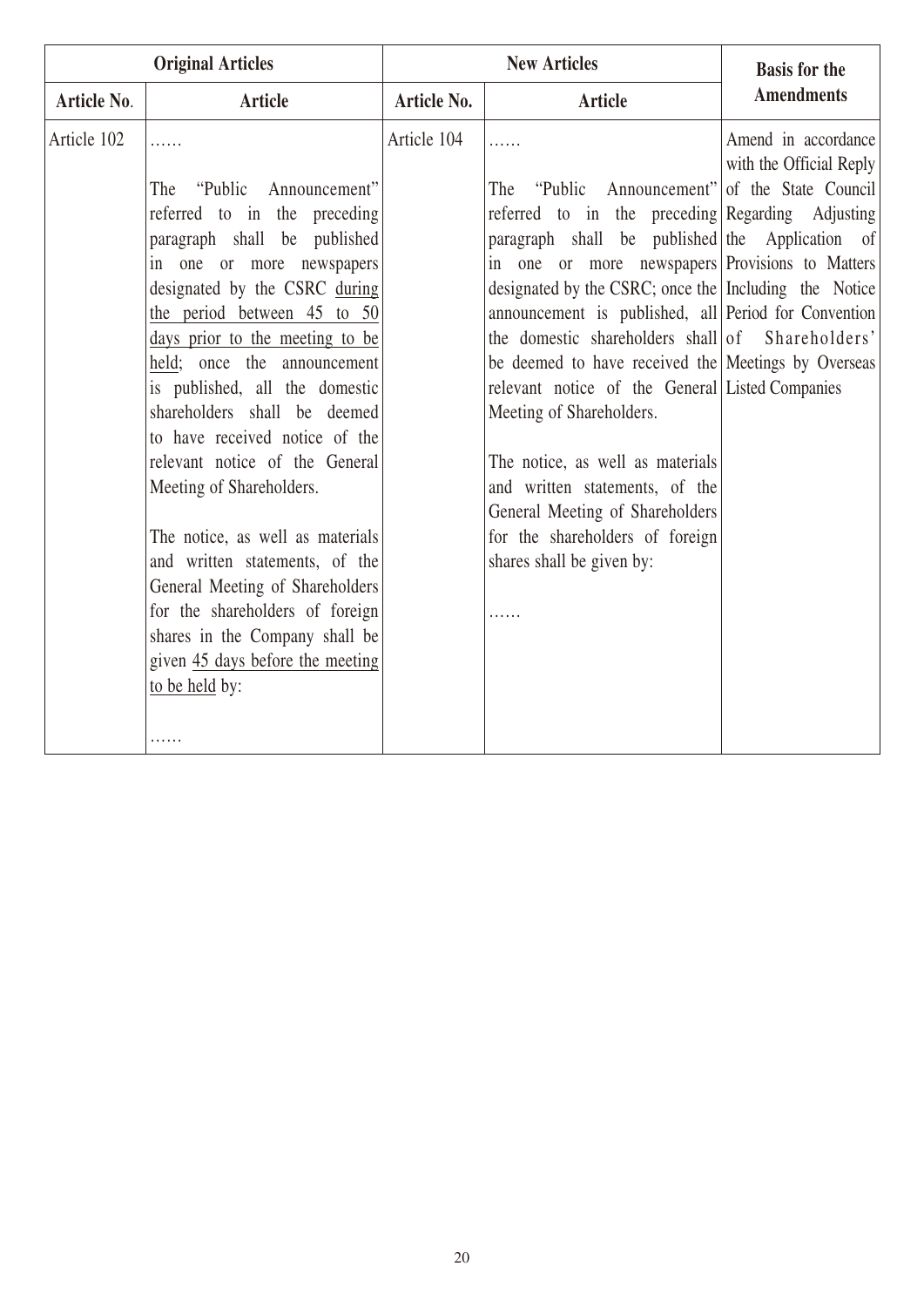| <b>Original Articles</b> |                                      |             | <b>New Articles</b>                        | <b>Basis for the</b>   |
|--------------------------|--------------------------------------|-------------|--------------------------------------------|------------------------|
| Article No.              | <b>Article</b>                       | Article No. | <b>Article</b>                             | <b>Amendments</b>      |
| Article 127              | .                                    | Article 129 | .                                          | Amend in accordance    |
|                          |                                      |             |                                            | with Article 90 of the |
|                          | The Board of Directors, the          |             | The Board of Directors, the Securities Law |                        |
|                          | independent director and qualified   |             | independent directors, and the             |                        |
|                          | shareholders<br>have<br>the<br>right |             | shareholders holding more than             |                        |
|                          | to publicly solicit votes from       |             | one percent of the voting shares           |                        |
|                          | shareholders.                        |             | of the Company or investor                 |                        |
|                          |                                      |             | protection agencies established in         |                        |
|                          | While<br>soliciting votes<br>of      |             | accordance with laws, regulations          |                        |
|                          | shareholders, sufficient disclosure  |             | or the provisions of the securities        |                        |
|                          | of information such as the           |             | regulatory agency of the State             |                        |
|                          | specific voting preference shall     |             | Council may act as solicitor and           |                        |
|                          | be made to the shareholders from     |             | publicly request shareholders of           |                        |
|                          | whom voting rights are solicited.    |             | listed companies to entrust them           |                        |
|                          | No consideration or other form       |             | to attend the General Meeting of           |                        |
|                          | of de facto consideration shall      |             | Shareholders and exercise rights           |                        |
|                          | be involved in the solicitation of   |             | from shareholders such as the              |                        |
|                          | voting rights from shareholders.     |             | right to propose and vote on their         |                        |
|                          | The Company and the convener         |             | behalf, either on their own or             |                        |
|                          | of the general meeting of            |             | through securities companies or            |                        |
|                          | shareholders shall not impose        |             | securities service agencies.               |                        |
|                          | any minimum<br>shareholding          |             |                                            |                        |
|                          | percentage limitation on<br>the      |             | Where<br>the rights<br>from                |                        |
|                          | solicitation of voting rights.       |             | shareholders are solicited in              |                        |
|                          |                                      |             | accordance with the preceding              |                        |
|                          |                                      |             | paragraph, the solicitor shall             |                        |
|                          |                                      |             | disclose<br>the<br>solicitation            |                        |
|                          |                                      |             | document(s) and the Company                |                        |
|                          |                                      |             | shall cooperate.                           |                        |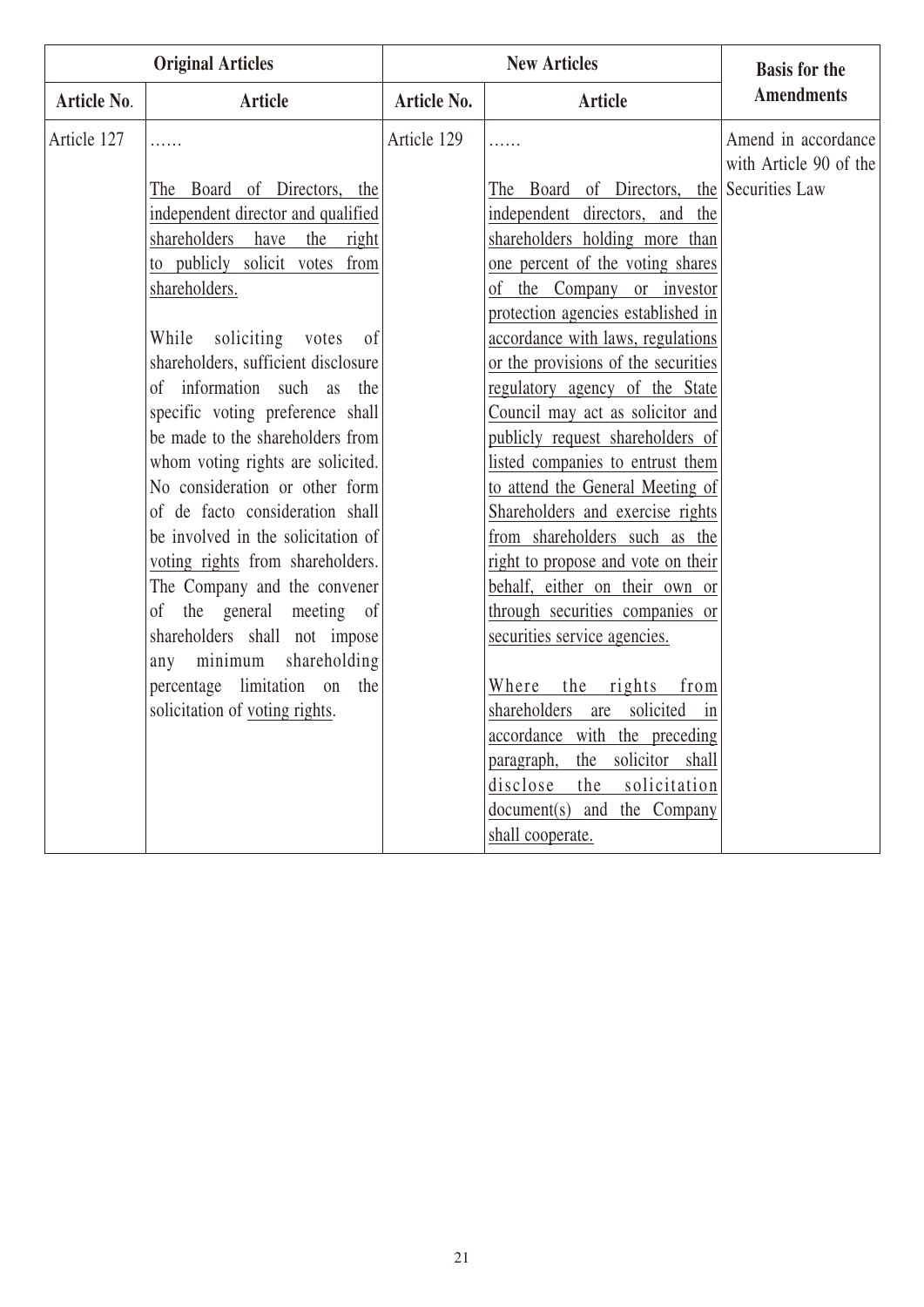| <b>Original Articles</b> |                | <b>New Articles</b> |                                                                                                                                                                                                                                                                                                                                                                                                                                                                                                                                                                                 | <b>Basis for the</b> |
|--------------------------|----------------|---------------------|---------------------------------------------------------------------------------------------------------------------------------------------------------------------------------------------------------------------------------------------------------------------------------------------------------------------------------------------------------------------------------------------------------------------------------------------------------------------------------------------------------------------------------------------------------------------------------|----------------------|
| Article No.              | <b>Article</b> | Article No.         | <b>Article</b>                                                                                                                                                                                                                                                                                                                                                                                                                                                                                                                                                                  | <b>Amendments</b>    |
|                          |                |                     | While<br>soliciting<br>of<br>votes<br>shareholders, sufficient disclosure<br>information such as<br>$\sigma$<br>the<br>specific voting preference shall<br>be made to the shareholders from<br>whom voting rights are solicited.<br>No consideration or other form<br>of de facto consideration shall<br>be involved in the solicitation<br>of rights from shareholders. The<br>Company and the convener of the<br>general meeting of shareholders<br>shall not impose any minimum<br>shareholding percentage<br>limitation on the solicitation of<br>rights from shareholders. |                      |
|                          |                |                     | If the public solicitation of rights<br>from shareholders violates the<br>laws, regulations or the relevant<br>provisions<br>of<br>the<br>securities<br>regulatory agency of the State<br>Council and causes the listed<br>company or its shareholders to<br>suffer losses, the solicitor shall<br>be liable for compensation in<br>accordance with the laws.                                                                                                                                                                                                                   |                      |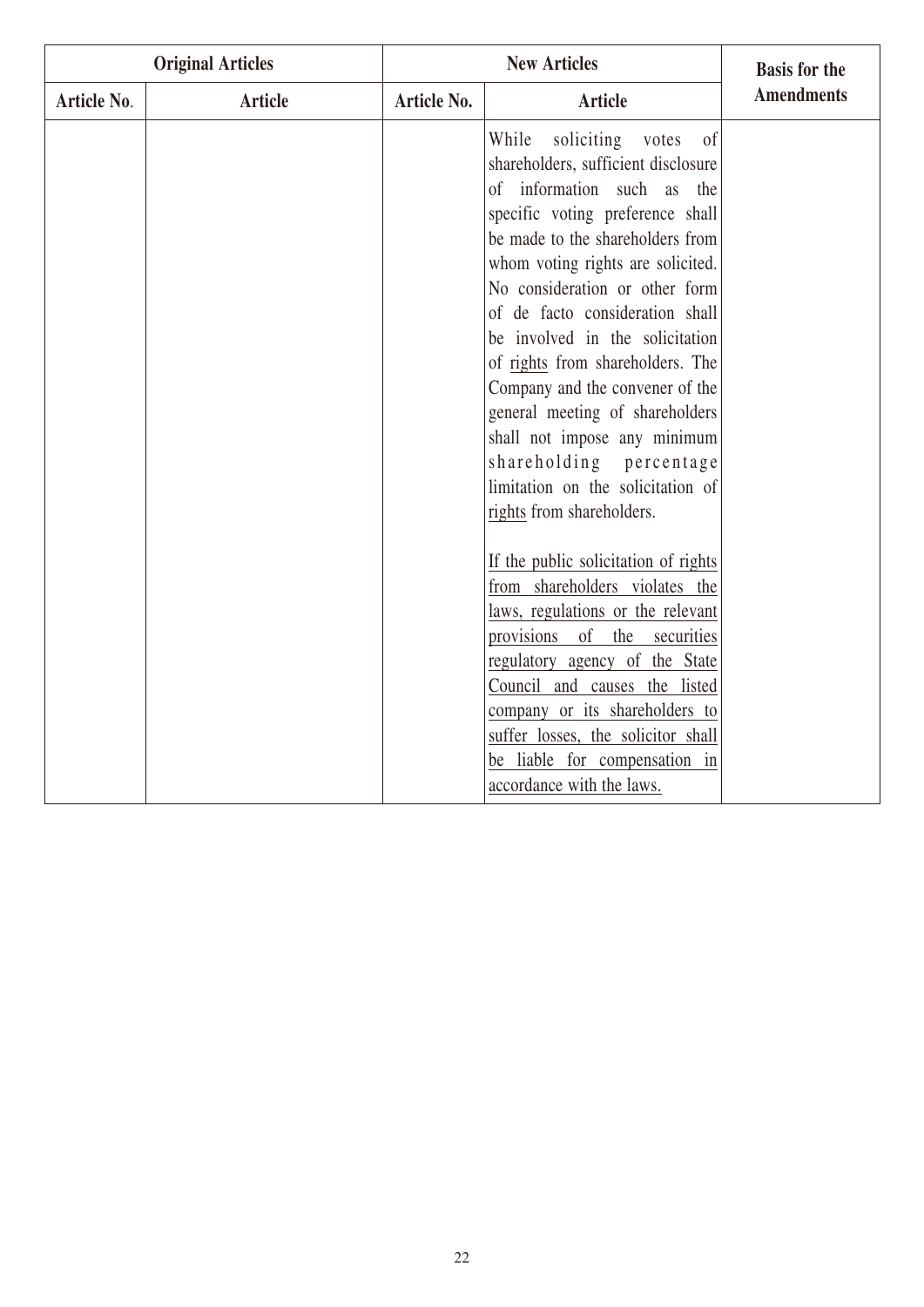|                    | <b>Original Articles</b>                                                                                                                                                                                                                                                                                                                                                                                                                                       |                    | <b>New Articles</b>                                                                                                                                                                                                                                                                                                                                                                                                                                                                                                                                                                                                                                                                               | <b>Basis for the</b> |
|--------------------|----------------------------------------------------------------------------------------------------------------------------------------------------------------------------------------------------------------------------------------------------------------------------------------------------------------------------------------------------------------------------------------------------------------------------------------------------------------|--------------------|---------------------------------------------------------------------------------------------------------------------------------------------------------------------------------------------------------------------------------------------------------------------------------------------------------------------------------------------------------------------------------------------------------------------------------------------------------------------------------------------------------------------------------------------------------------------------------------------------------------------------------------------------------------------------------------------------|----------------------|
| <b>Article No.</b> | <b>Article</b>                                                                                                                                                                                                                                                                                                                                                                                                                                                 | <b>Article No.</b> | <b>Article</b>                                                                                                                                                                                                                                                                                                                                                                                                                                                                                                                                                                                                                                                                                    | <b>Amendments</b>    |
| Article 149        | The resolution of the General Article 151<br>Meeting of Shareholders shall<br>be promptly announced. The<br>announcement shall state the<br>number of attending shareholders<br>and proxies, their number<br>of voting shares and<br>their<br>percentages to the total number of<br>the voting shares in the Company,<br>the voting method or methods, the<br>voting result for each proposal,<br>and the details of each resolution<br>passed in the meeting. |                    | The resolution of the General Amend in accordance<br>Meeting of Shareholders shall with Rule 13.39(5)<br>be promptly announced. The of the Hong Kong<br>announcement shall state the Listing Rules<br>number of attending shareholders<br>proxies, their number<br>and<br>voting shares<br>$\sigma$<br>and<br>their<br>percentages to the total number of<br>the voting shares in the Company,<br>the voting method or methods, the<br>voting result for each proposal,<br>and the details of each resolution<br>passed in the meeting as well as<br>information as required by the<br>stock exchanges where the shares<br>of the Company are listed or other<br>applicable laws and regulations. |                      |
| Article 152        | Where the General Meeting of Article 154<br>Shareholders passes a proposal<br>for the election of a director or<br>supervisor, the appointment of<br>the new director or supervisor<br>shall become effective on the<br>date the relevant proposal on the<br>election is passed at the General<br>Meeting of Shareholders and the<br>qualification of such director's<br>or supervisor's serving as such<br>position is approved by the<br>CSRC.               |                    | Where the General Meeting of Amend in accordance<br>Shareholders passes a proposal with Article 124 of<br>for the election of a director or the Securities Law<br>supervisor, the appointment of the<br>new director or supervisor shall<br>become effective on the date the<br>relevant proposal on the election<br>is passed at the General Meeting<br>of Shareholders. If otherwise<br>provided by laws and regulations,<br>such director's or supervisor's<br>serving as such position shall<br>become effective on the date of<br>compliance with relevant laws<br>and regulations.                                                                                                          |                      |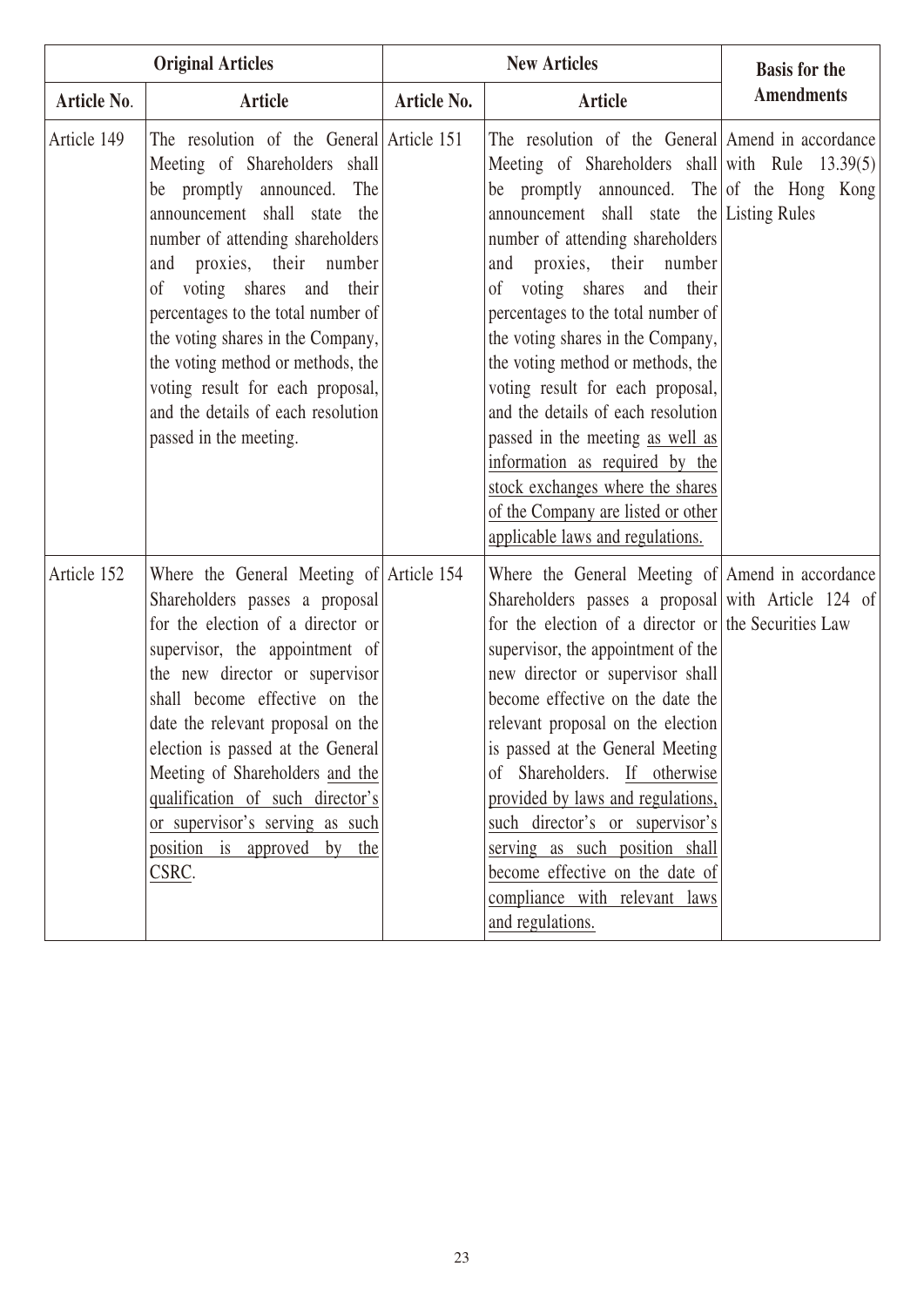|             | <b>Original Articles</b>                                                                                                                                                                                                                                                                                                                                                                                                                                                                                                                                                                                                                                                                                                                                                                                                                                                                                                                                                                                                                                                                                                                                                                                           | <b>New Articles</b> |                                                                                                                                                                                                                                                                                                                                                                                                                                                                                                                                                                                                                                                                                                                                                                                                                                                                                                                                                                                                                                                                                                                                                                                                                                               | <b>Basis for the</b> |
|-------------|--------------------------------------------------------------------------------------------------------------------------------------------------------------------------------------------------------------------------------------------------------------------------------------------------------------------------------------------------------------------------------------------------------------------------------------------------------------------------------------------------------------------------------------------------------------------------------------------------------------------------------------------------------------------------------------------------------------------------------------------------------------------------------------------------------------------------------------------------------------------------------------------------------------------------------------------------------------------------------------------------------------------------------------------------------------------------------------------------------------------------------------------------------------------------------------------------------------------|---------------------|-----------------------------------------------------------------------------------------------------------------------------------------------------------------------------------------------------------------------------------------------------------------------------------------------------------------------------------------------------------------------------------------------------------------------------------------------------------------------------------------------------------------------------------------------------------------------------------------------------------------------------------------------------------------------------------------------------------------------------------------------------------------------------------------------------------------------------------------------------------------------------------------------------------------------------------------------------------------------------------------------------------------------------------------------------------------------------------------------------------------------------------------------------------------------------------------------------------------------------------------------|----------------------|
| Article No. | Article                                                                                                                                                                                                                                                                                                                                                                                                                                                                                                                                                                                                                                                                                                                                                                                                                                                                                                                                                                                                                                                                                                                                                                                                            | Article No.         | <b>Article</b>                                                                                                                                                                                                                                                                                                                                                                                                                                                                                                                                                                                                                                                                                                                                                                                                                                                                                                                                                                                                                                                                                                                                                                                                                                | <b>Amendments</b>    |
| Article 155 | the Company intends to Article 157<br>If<br>vary or abrogate rights of class<br>shareholders, it may do so only<br>after such variation or abrogation<br>has been approved by way of a<br>special resolution of the General<br>Meeting of Shareholders and by<br>a separate class shareholders'<br>meeting convened by the affected<br>class shareholders in accordance<br>with Articles 154 to 158.                                                                                                                                                                                                                                                                                                                                                                                                                                                                                                                                                                                                                                                                                                                                                                                                               |                     | If the Company intends to Re-number according<br>vary or abrogate rights of class to the Article quoted<br>shareholders, it may do so only<br>after such variation or abrogation<br>has been approved by way of a<br>special resolution of the General<br>Meeting of Shareholders and by<br>a separate class shareholders'<br>meeting convened by the affected<br>class shareholders in accordance<br>with Articles 159 to 163.                                                                                                                                                                                                                                                                                                                                                                                                                                                                                                                                                                                                                                                                                                                                                                                                               |                      |
| Article 157 | Shareholders of the affected Article 159<br>class, whether or not otherwise<br>having the right to vote at<br>General Meeting of Shareholders,<br>shall have right to vote at class<br>shareholders' meetings in respect<br>of any of the matters referred to<br>in items $(2)$ to $(8)$ and items $(11)$<br>to $(12)$ of Article 153, except<br>that interested shareholders shall<br>not have the right to vote at class<br>shareholders' meetings.<br>For the purposes of the preceding<br>paragraph, the term "interested<br>shareholders" shall<br>have<br>the<br>following meaning:<br>$(1)$ if the Company is to<br>issue a buyback offer to all of<br>the shareholders in the same<br>proportion or is to buy back<br>its own shares through open<br>transactions on a stock exchange<br>in accordance with Article 29<br>of this AOA, the controlling<br>shareholder as defined in Article<br>326 of this AOA shall be an<br>"interested shareholder";<br>(2) if the Company is to buy back<br>its own shares by agreements<br>outside a stock exchange in<br>accordance with Article 29 of this<br>AOA, holders of shares to which<br>such agreements relate shall be<br>"interested shareholders";<br>. |                     | Shareholders of the affected Re-number according<br>class, whether or not otherwise to the Article quoted<br>having the right to vote at<br>General Meeting of Shareholders,<br>shall have right to vote at class<br>shareholders' meetings in respect<br>of any of the matters referred to<br>in items $(2)$ to $(8)$ and items $(11)$<br>to $(12)$ of Article 158, except<br>that interested shareholders shall<br>not have the right to vote at class<br>shareholders' meetings.<br>For the purposes of the preceding<br>paragraph, the term "interested<br>shareholders" shall<br>have the<br>following meaning:<br>$(1)$ if the Company is to<br>issue a buyback offer to all of<br>the shareholders in the same<br>proportion or is to buy back<br>its own shares through open<br>transactions on a stock exchange<br>in accordance with Article 33<br>of this AOA, the controlling<br>shareholder as defined in Article<br>322 of this AOA shall be an<br>"interested shareholder";<br>(2) if the Company is to buy back<br>its own shares by agreements<br>outside a stock exchange in<br>accordance with Article 33 of this<br>AOA, holders of shares to which<br>such agreements relate shall be<br>"interested shareholders";<br>. |                      |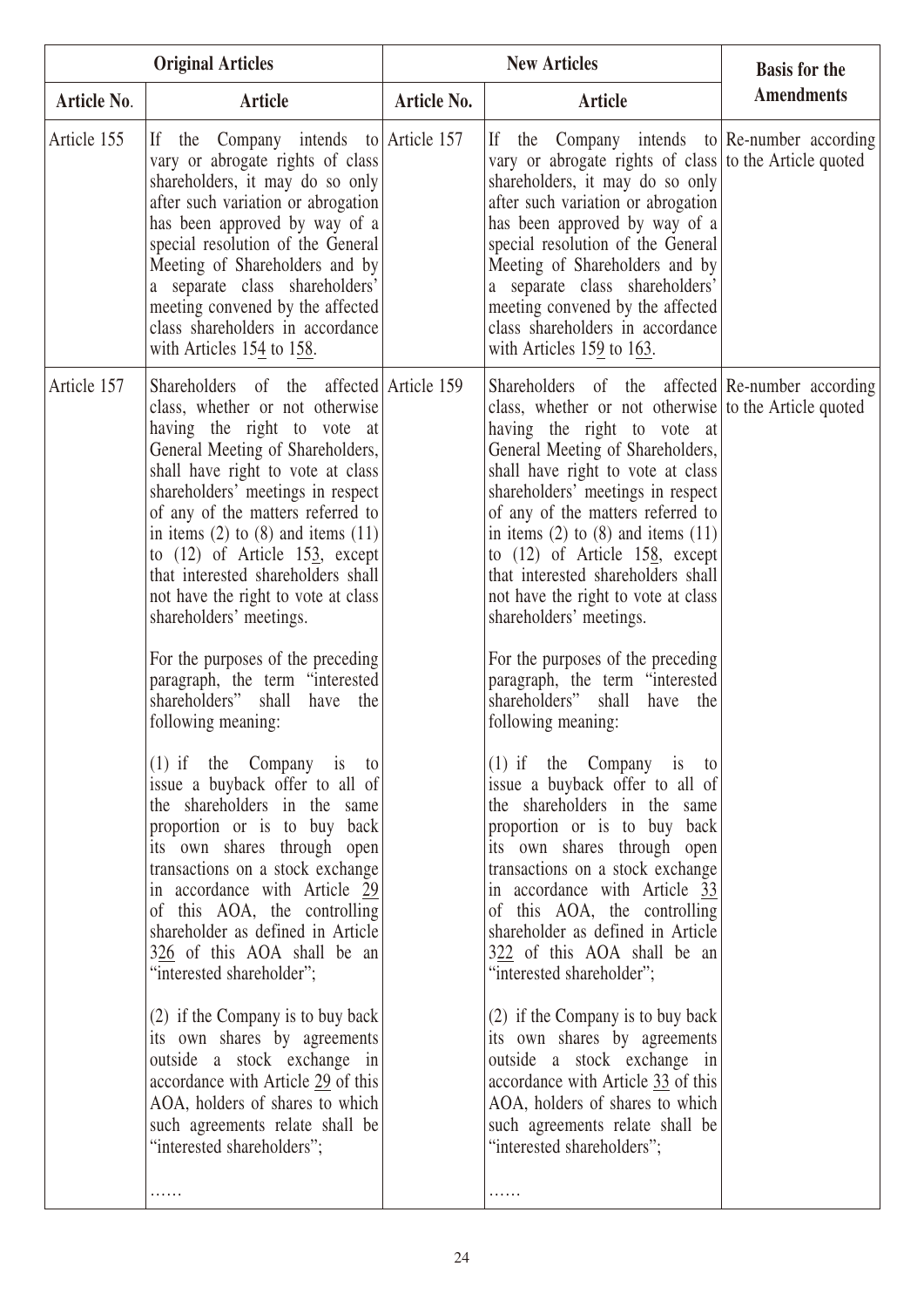|                    | <b>Original Articles</b>                                                                                                                                                                                                                                                                                                                                                                                                                                                                                                                                                                                                                                                                                                                                                                                                                                                                                                                                                                                                                                                                                                                                                 | <b>New Articles</b> |                                                                                                                                                                                                                                                                                                                                                                                                                                                                                                                                                         | <b>Basis for the</b>                                              |
|--------------------|--------------------------------------------------------------------------------------------------------------------------------------------------------------------------------------------------------------------------------------------------------------------------------------------------------------------------------------------------------------------------------------------------------------------------------------------------------------------------------------------------------------------------------------------------------------------------------------------------------------------------------------------------------------------------------------------------------------------------------------------------------------------------------------------------------------------------------------------------------------------------------------------------------------------------------------------------------------------------------------------------------------------------------------------------------------------------------------------------------------------------------------------------------------------------|---------------------|---------------------------------------------------------------------------------------------------------------------------------------------------------------------------------------------------------------------------------------------------------------------------------------------------------------------------------------------------------------------------------------------------------------------------------------------------------------------------------------------------------------------------------------------------------|-------------------------------------------------------------------|
| <b>Article No.</b> | <b>Article</b>                                                                                                                                                                                                                                                                                                                                                                                                                                                                                                                                                                                                                                                                                                                                                                                                                                                                                                                                                                                                                                                                                                                                                           | Article No.         | <b>Article</b>                                                                                                                                                                                                                                                                                                                                                                                                                                                                                                                                          | <b>Amendments</b>                                                 |
| Article 158        | Resolutions of a class Article 160<br>shareholders' meeting may be<br>passed only by two-thirds or more<br>of the equity interests carrying<br>voting rights that are represented<br>at the meeting in accordance with<br>Article 154.                                                                                                                                                                                                                                                                                                                                                                                                                                                                                                                                                                                                                                                                                                                                                                                                                                                                                                                                   |                     | Resolutions of a class Re-number according<br>shareholders' meeting may be to the Article quoted<br>passed only by two-thirds or more<br>of the equity interests carrying<br>voting rights that are represented<br>at the meeting in accordance with<br>Article 159.                                                                                                                                                                                                                                                                                    |                                                                   |
| Article 159        | The notice of a meeting of Article $161$<br>classified shareholders shall<br>be given in writing to all the<br>registered shareholders of the<br>class concerned, 45 days before<br>the date of the meeting, informing<br>the resolutions on the agenda, and<br>the place and time of the meeting.<br>The shareholder that intends to<br>attend the meeting shall give his<br>or her written reply concerning<br>his or her attendance to the<br>Company 20 days before the date<br>of the meeting.<br>If the number of shares carrying<br>the right to vote at the meeting<br>represented by the shareholders<br>intending to attend the meeting<br>is more than half of the total<br>number of shares of that class<br>carrying the right to vote at the<br>meeting, the Company may hold<br>the class shareholders' meeting.<br>If not, the Company shall, within<br>five days, inform the shareholders<br>once again of the matters to<br>be considered at and the date<br>and place of the meeting in the<br>form of a public announcement.<br>After such notification by public<br>the<br>Company<br>announcement,<br>may hold the class shareholders'<br>meeting. |                     | The<br>notice<br>shareholders' meeting of the with the Official Reply<br>Company shall be given in of the State Council<br>writing to all the registered regarding Adjusting<br>shareholders<br>concerned, by reference to the Provisions to Matters<br>time limit for notice required Including the Notice<br>by this AOA for convening $a$ Period for Convention<br>General Meeting of Shareholders, of Shareholders'<br>informing the matters to be Meetings by Overseas<br>considered at and the date and Listed Companies<br>place of the meeting. | of a class Amend in accordance<br>of the class the Application of |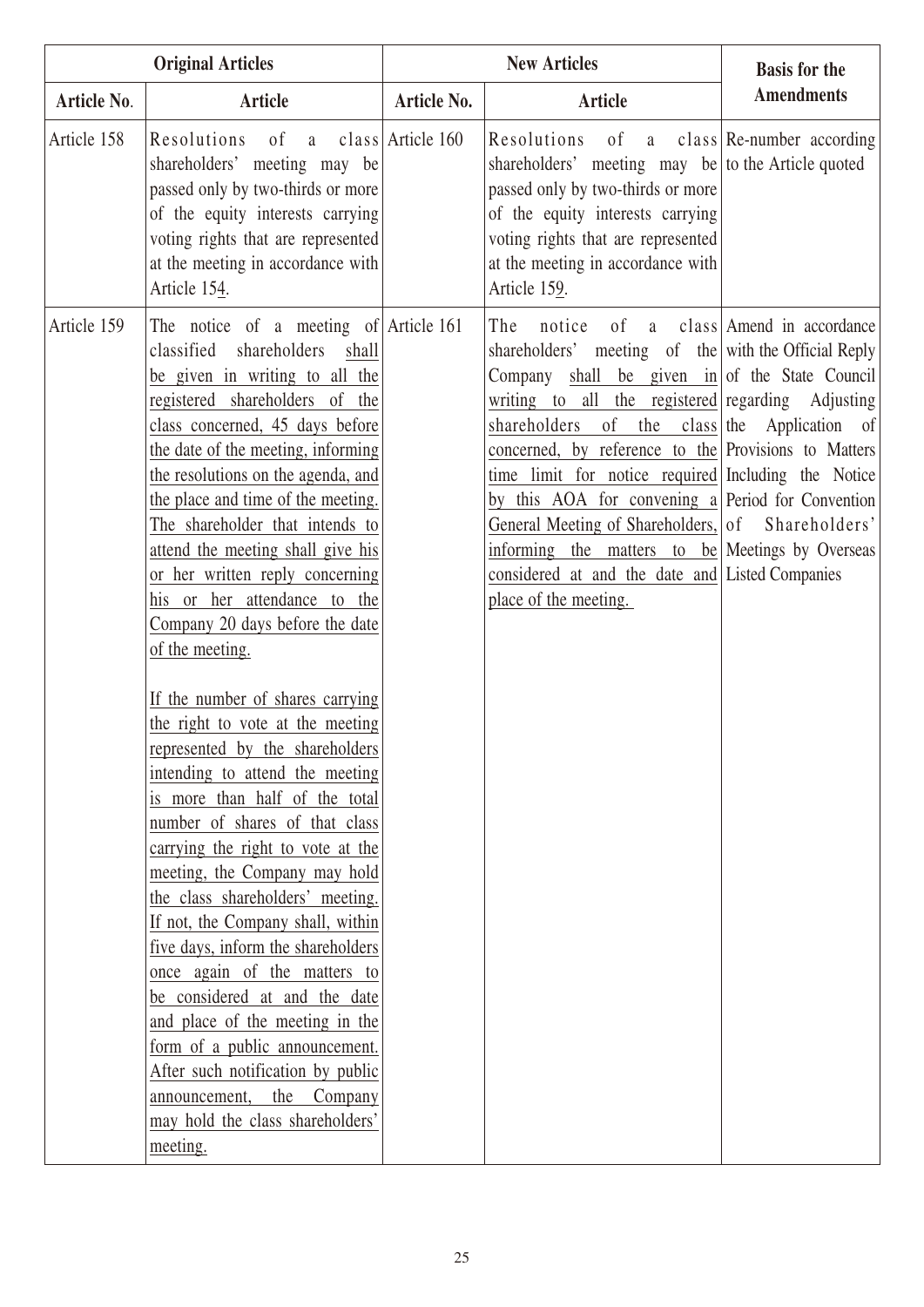| <b>Original Articles</b> |                                                                                                                                                                                                                                                                                                                                                                                                                                                                                                                                                                                                                                                                                                                                                                                                                                                                                                                                                                                                                                                                                                                                                                                                                                            |                  | <b>New Articles</b>                                                                                                                                                                                                                                                                                                                                                                                                                                                                                                                                                                                                                                                                                                                                                                                                                                                                                                                                                                                                                                                                                                                                                                                                                                                         | <b>Basis for the</b>                                         |
|--------------------------|--------------------------------------------------------------------------------------------------------------------------------------------------------------------------------------------------------------------------------------------------------------------------------------------------------------------------------------------------------------------------------------------------------------------------------------------------------------------------------------------------------------------------------------------------------------------------------------------------------------------------------------------------------------------------------------------------------------------------------------------------------------------------------------------------------------------------------------------------------------------------------------------------------------------------------------------------------------------------------------------------------------------------------------------------------------------------------------------------------------------------------------------------------------------------------------------------------------------------------------------|------------------|-----------------------------------------------------------------------------------------------------------------------------------------------------------------------------------------------------------------------------------------------------------------------------------------------------------------------------------------------------------------------------------------------------------------------------------------------------------------------------------------------------------------------------------------------------------------------------------------------------------------------------------------------------------------------------------------------------------------------------------------------------------------------------------------------------------------------------------------------------------------------------------------------------------------------------------------------------------------------------------------------------------------------------------------------------------------------------------------------------------------------------------------------------------------------------------------------------------------------------------------------------------------------------|--------------------------------------------------------------|
| Article No.              | <b>Article</b>                                                                                                                                                                                                                                                                                                                                                                                                                                                                                                                                                                                                                                                                                                                                                                                                                                                                                                                                                                                                                                                                                                                                                                                                                             | Article No.      | <b>Article</b>                                                                                                                                                                                                                                                                                                                                                                                                                                                                                                                                                                                                                                                                                                                                                                                                                                                                                                                                                                                                                                                                                                                                                                                                                                                              | <b>Amendments</b>                                            |
| Article 162              | divided<br>Directors<br>are<br>executive<br>directors<br>and<br>non-<br>executive directors. An executive<br>director is a director that is also<br>a senior management member or<br>holds other operational positions<br>at the Company or any of its<br>controlled subsidiaries. A non-<br>executive director is a director is<br>not a senior management member,<br>holds other operational<br>nor<br>positions at the Company or any<br>of its controlled subsidiaries.<br>A non-executive director may<br>be an independent director. $\underline{A}$<br>director shall obtain the eligibility<br>approved by the CSRC before<br>he or she may assume his or her<br>office. The Company shall not<br>engage any ineligible person to<br>hold a director's office, nor shall<br>empower any ineligible person in<br>violation of relevant stipulations.<br>The office of a director other than<br>an independent director may be<br>held by the President or any other<br>senior management member of<br>the Company, provided that the<br>directors that also hold the office<br>of the President or any other<br>senior management position of<br>the Company shall not be more<br>than half of all the directors of the<br>Company. | into Article 164 | Directors<br>divided<br>are<br>executive<br>directors<br>and<br>executive directors. An executive the Securities Law<br>director is a director that is also<br>a senior management member or<br>holds other operational positions<br>at the Company or any of its<br>controlled subsidiaries. A non-<br>executive director is a director is<br>not a senior management member,<br>holds other operational<br>nor<br>positions at the Company or any<br>of its controlled subsidiaries.<br>non-executive director may<br>A<br>independent director.<br>be<br>an<br>The appointment or removal of<br>director of the Company shall be<br>filed with the securities regulatory<br>agency of the State Council.<br>The Company shall not engage<br>any ineligible person to hold<br>a director's office, nor shall it<br>empower any ineligible person in<br>violation of relevant stipulations.<br>The office of a director other than<br>an independent director may be<br>held by the President or any other<br>senior management member of<br>the Company, provided that the<br>directors that also hold the office<br>of the President or any other<br>senior management position of<br>the Company shall not be more<br>than half of all the directors of the<br>Company. | into Amend in accordance<br>non- $\vert$ with Article 124 of |
|                          |                                                                                                                                                                                                                                                                                                                                                                                                                                                                                                                                                                                                                                                                                                                                                                                                                                                                                                                                                                                                                                                                                                                                                                                                                                            |                  |                                                                                                                                                                                                                                                                                                                                                                                                                                                                                                                                                                                                                                                                                                                                                                                                                                                                                                                                                                                                                                                                                                                                                                                                                                                                             |                                                              |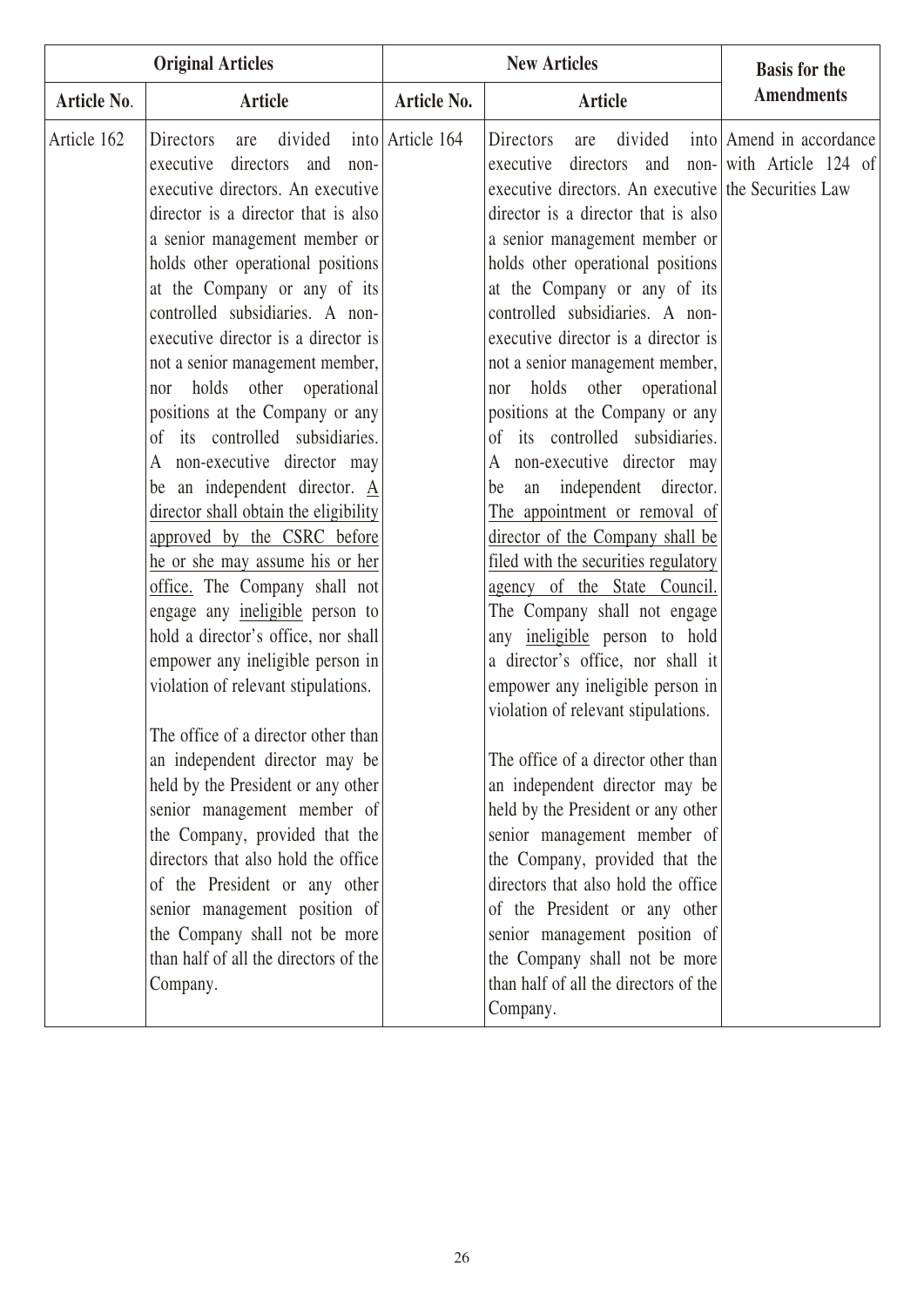| <b>Original Articles</b> |                                                                                                                                                                                                                                                                                                                                                                             | <b>New Articles</b> |                | <b>Basis for the</b>                                                                                                                                                                            |
|--------------------------|-----------------------------------------------------------------------------------------------------------------------------------------------------------------------------------------------------------------------------------------------------------------------------------------------------------------------------------------------------------------------------|---------------------|----------------|-------------------------------------------------------------------------------------------------------------------------------------------------------------------------------------------------|
| <b>Article No.</b>       | <b>Article</b>                                                                                                                                                                                                                                                                                                                                                              | Article No.         | <b>Article</b> | <b>Amendments</b>                                                                                                                                                                               |
| Article 163              | Directors of the Company shall:<br>$(1)$ be persons of integrity,<br>honesty and good behavior;<br>(2) have a good knowledge<br>of securities-related laws,<br>regulations, rules and standards,<br>and have the operational and<br>managing skills required for the<br>performance of his or her duties;<br>(3) satisfy the requirement of<br>the CSRC that he or she must |                     |                | Article 248 of the<br><sub>of</sub><br>original Articles<br>Association<br>applies<br>the appointment<br>to<br>qualifications<br>$\sigma$<br>directors,<br>supervisors<br>and senior management |
|                          | have worked in the securities,<br>financial, economic, legal or<br>accounting sector for a certain<br>number of years;<br>(4) satisfy the educational<br>background requirement of the<br>CSRC; and<br>(5) meet other conditions under<br>relevant laws, regulations and<br>rules and this AOA.                                                                             |                     |                |                                                                                                                                                                                                 |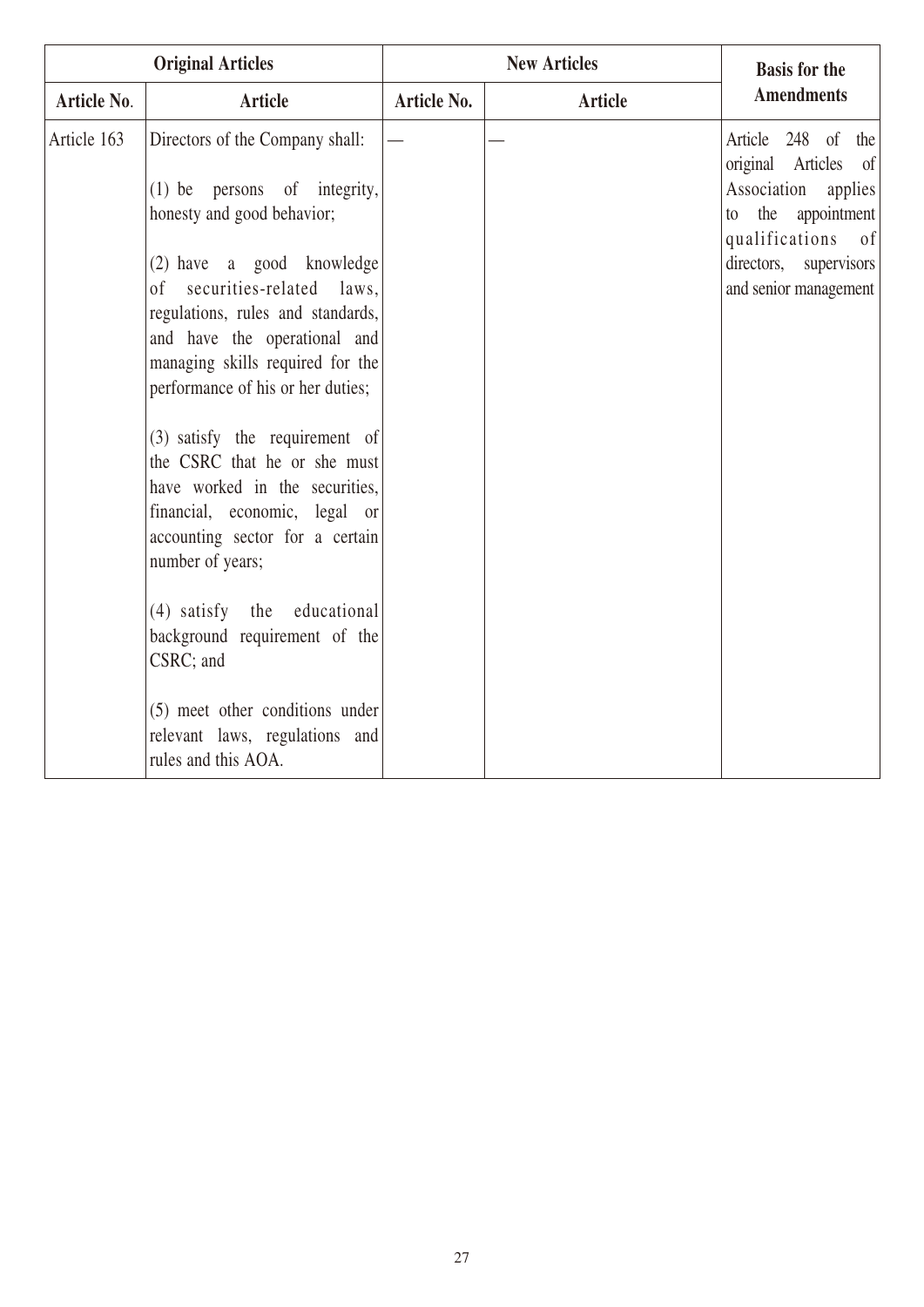|             | <b>Original Articles</b>                                                                                                                                                                                  |                    | <b>New Articles</b> | <b>Basis for the</b>                                                 |
|-------------|-----------------------------------------------------------------------------------------------------------------------------------------------------------------------------------------------------------|--------------------|---------------------|----------------------------------------------------------------------|
| Article No. | <b>Article</b>                                                                                                                                                                                            | <b>Article No.</b> | <b>Article</b>      | <b>Amendments</b>                                                    |
| Article 164 | Independent directors shall:<br>(1) be persons of integrity,                                                                                                                                              |                    |                     | Article 248 of the<br>original Articles of<br>Association<br>applies |
|             | honesty and good behavior;                                                                                                                                                                                |                    |                     | the appointment<br>to<br>qualifications of                           |
|             | (2) have a good knowledge<br>securities-related laws,<br>of<br>regulations, rules and standards,<br>and have the operational and<br>managing skills required for the<br>performance of his or her duties; |                    |                     | directors,<br>supervisors<br>and senior management                   |
|             | (3) satisfy the requirement of<br>the CSRC that he or she must<br>have worked in the securities,<br>financial, economic, legal or<br>accounting sector for a certain<br>number of years;                  |                    |                     |                                                                      |
|             | (4) satisfy the educational<br>background requirement of the<br>CSRC;                                                                                                                                     |                    |                     |                                                                      |
|             | (5) have sufficient time and<br>energy to perform their duties and<br>responsibilities; and                                                                                                               |                    |                     |                                                                      |
|             | (6) meet other conditions under<br>relevant laws, regulations and<br>rules and this AOA.                                                                                                                  |                    |                     |                                                                      |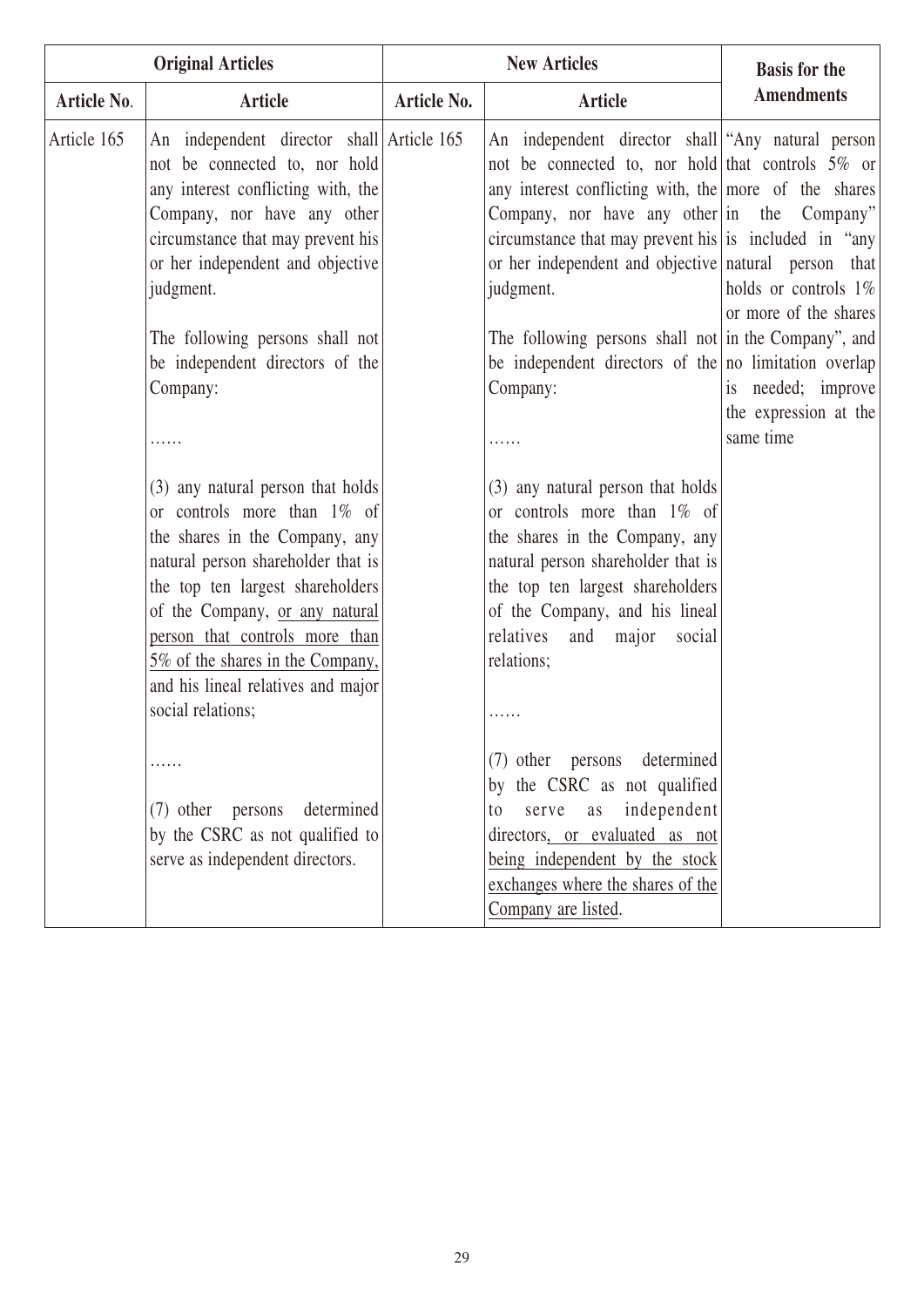|             | <b>Original Articles</b>                                                                                                                                                                                                                                                                                             | <b>New Articles</b> |         | <b>Basis for the</b>                                                                                                                                                        |
|-------------|----------------------------------------------------------------------------------------------------------------------------------------------------------------------------------------------------------------------------------------------------------------------------------------------------------------------|---------------------|---------|-----------------------------------------------------------------------------------------------------------------------------------------------------------------------------|
| Article No. | Article                                                                                                                                                                                                                                                                                                              | <b>Article No.</b>  | Article | <b>Amendments</b>                                                                                                                                                           |
| Article 166 | The Chairman and the Vice $ -$<br>Chairman of the Board of<br>Directors shall:<br>$(1)$ be a person of integrity,<br>honesty and good behavior;<br>(2) have a good knowledge<br>of securities-related laws,<br>regulations, rules and standards,<br>and have the operational and<br>managing skills required for the |                     |         | Article 248 of the<br>original Articles of<br>Association<br>applies<br>appointment<br>the<br>to<br>qualifications of<br>directors,<br>supervisors<br>and senior management |
|             | performance of his or her duties;<br>(3) satisfy the requirement of<br>the CSRC that he or she must<br>have worked in the securities,<br>financial, economic, legal or<br>accounting sector for a certain<br>number of years;                                                                                        |                     |         |                                                                                                                                                                             |
|             | (4) satisfy the educational<br>background requirement of the<br>CSRC;                                                                                                                                                                                                                                                |                     |         |                                                                                                                                                                             |
|             | (5) have passed the qualification<br>test recognized by the CSRC; and                                                                                                                                                                                                                                                |                     |         |                                                                                                                                                                             |
|             | (6) meet other conditions under<br>relevant laws, regulations and<br>rules and this AOA.                                                                                                                                                                                                                             |                     |         |                                                                                                                                                                             |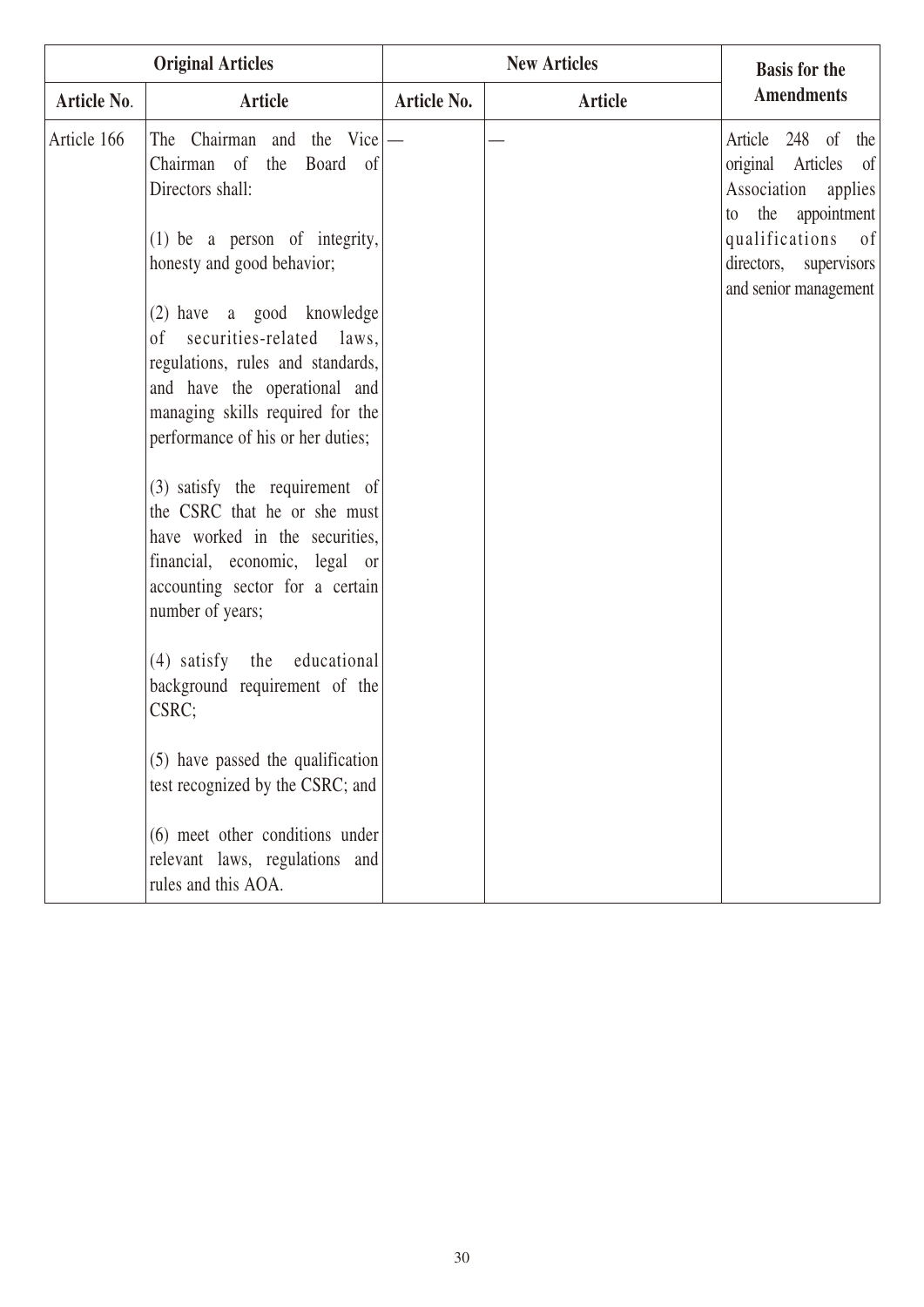| <b>Original Articles</b> |                                                                                                                                                                                                                                                                                                                                                                                                                                                                                                                    | <b>New Articles</b> |                                                                                                                                                                                                                                                                                                                                                                                                                                                                                                                                                                                                                                                                                                                                                                                                                           | <b>Basis for the</b> |
|--------------------------|--------------------------------------------------------------------------------------------------------------------------------------------------------------------------------------------------------------------------------------------------------------------------------------------------------------------------------------------------------------------------------------------------------------------------------------------------------------------------------------------------------------------|---------------------|---------------------------------------------------------------------------------------------------------------------------------------------------------------------------------------------------------------------------------------------------------------------------------------------------------------------------------------------------------------------------------------------------------------------------------------------------------------------------------------------------------------------------------------------------------------------------------------------------------------------------------------------------------------------------------------------------------------------------------------------------------------------------------------------------------------------------|----------------------|
| <b>Article No.</b>       | <b>Article</b>                                                                                                                                                                                                                                                                                                                                                                                                                                                                                                     | Article No.         | <b>Article</b>                                                                                                                                                                                                                                                                                                                                                                                                                                                                                                                                                                                                                                                                                                                                                                                                            | <b>Amendments</b>    |
| Article 171              | When a director's resignation Article $170$<br>becomes effective or his or her<br>term of office expires, he or she<br>shall duly carry out all handover<br>procedures with the Board of<br>Directors. His or her fiduciary<br>duty to the Company and the<br>shareholders, including but not<br>limited to the confidentiality<br>obligations, shall not, as a matter<br>of course, terminate at the end of<br>his or her term of office and shall<br>survive within 2 years from the<br>expiration of his terms. |                     | When a director's resignation Improve the protection<br>becomes effective or his or her to the Company's<br>term of office expires, he or she trade secrets<br>shall duly carry out all handover<br>procedures with the Board of<br>Directors. His or her fiduciary<br>duty to the Company and the<br>shareholders, including but not<br>limited to the confidentiality<br>obligations, shall not, as a matter<br>of course, terminate at the end<br>of his or her term of office and<br>shall survive within 2 years<br>from the expiration of his terms.<br>particular, the director's<br>In<br>Confidentiality obligations in<br>respect of any trade secrets of<br>the Company shall survive until<br>such secrets become known to<br>the public, without regards to the<br>two-year period limit mentioned<br>above. |                      |
| Article 177              | The Board of Directors shall Article 177<br>consist of 7 members, including<br>one Chairman and, if applicable,<br>one or two Vice Chairman(s). The<br>number of internal directors of the<br>Company serving on the Board of<br>Directors shall not exceed half of<br>the total number of members of<br>the Board of Directors.                                                                                                                                                                                   |                     | The Board of Directors shall Proposed to increase<br>consist of $9$ members, including the number<br>one Chairman and, if applicable, directors<br>one or two Vice Chairman(s). The $\vert$ in order to further<br>number of internal directors of the improve the corporate<br>Company serving on the Board of governance<br>Directors shall not exceed half of<br>the total number of members of<br>the Board of Directors.                                                                                                                                                                                                                                                                                                                                                                                             | of<br>properly       |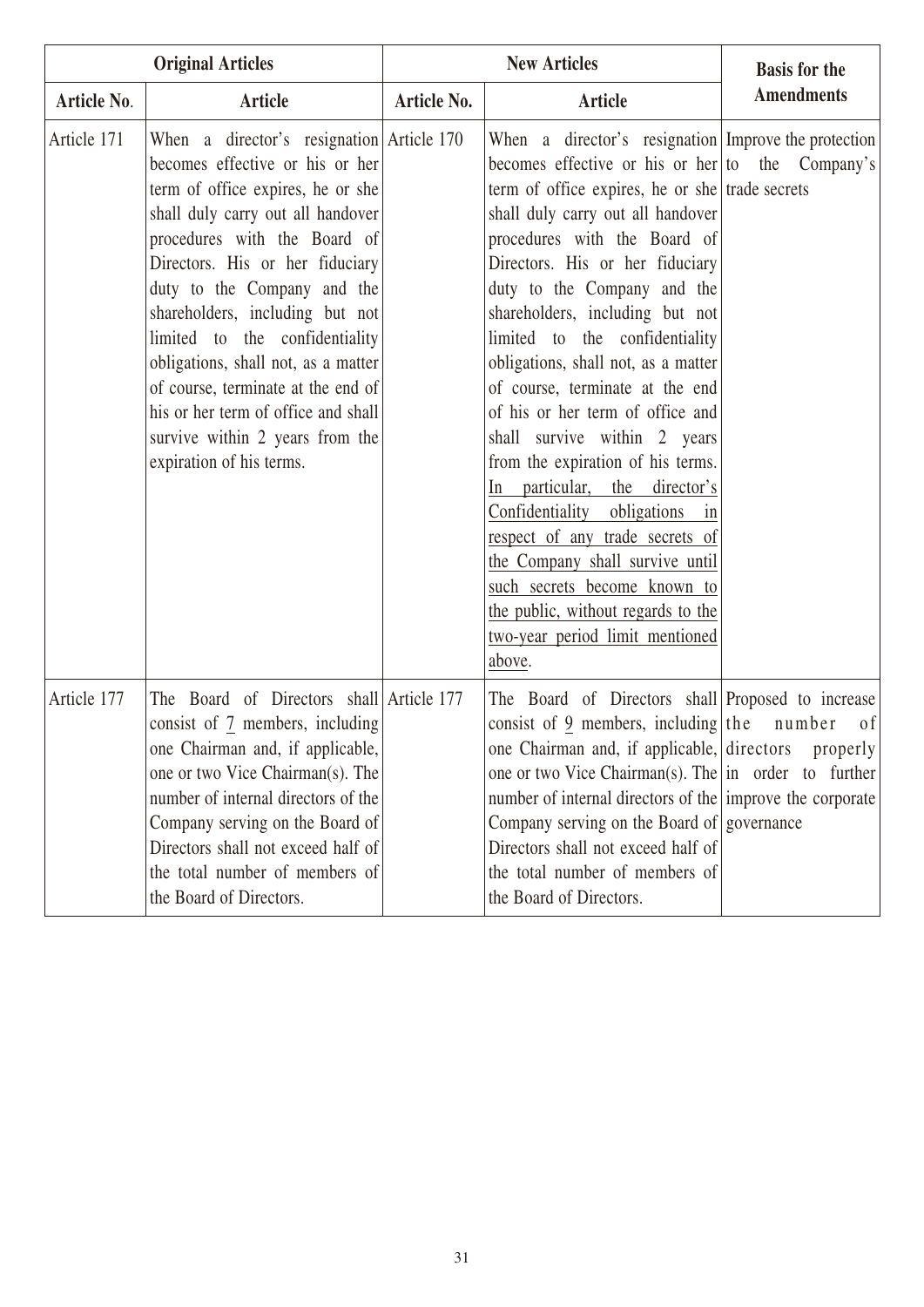|                    | <b>Original Articles</b>                                                                                                                                                                                                                                                                                                                                                                                                                                                                                                                                                         | <b>New Articles</b> |                                                                                                                                                                                                                                                                                                                                                                                                                                                                                                                                                                                                                                                                                | <b>Basis for the</b>                                                               |
|--------------------|----------------------------------------------------------------------------------------------------------------------------------------------------------------------------------------------------------------------------------------------------------------------------------------------------------------------------------------------------------------------------------------------------------------------------------------------------------------------------------------------------------------------------------------------------------------------------------|---------------------|--------------------------------------------------------------------------------------------------------------------------------------------------------------------------------------------------------------------------------------------------------------------------------------------------------------------------------------------------------------------------------------------------------------------------------------------------------------------------------------------------------------------------------------------------------------------------------------------------------------------------------------------------------------------------------|------------------------------------------------------------------------------------|
| <b>Article No.</b> | <b>Article</b>                                                                                                                                                                                                                                                                                                                                                                                                                                                                                                                                                                   | Article No.         | <b>Article</b>                                                                                                                                                                                                                                                                                                                                                                                                                                                                                                                                                                                                                                                                 | <b>Amendments</b>                                                                  |
| Article 188        | The Board of Directors shall meet Article 187<br>regularly at least four times a<br>year. The meeting of the Board<br>of Directors shall be convened<br>by the Chairman, of which all<br>the directors and supervisors<br>shall be notified 14 days prior<br>to the opening of the meeting.<br>Any extraordinary meeting of<br>the Board of Directors shall not<br>be restricted by any notifying<br>provided that<br>timeframe,<br>all<br>the directors shall be notified<br>reasonably.                                                                                        |                     | The Board of Directors shall meet Consolidate<br>regularly at least four times a into Article 190 of<br>year. The meeting of the Board the original Articles<br>of Directors shall be convened of<br>by the Chairman, of which all the which already had<br>directors and supervisors shall the requirements of<br>be notified 14 days prior to the notifying timeframe<br>opening of the meeting.                                                                                                                                                                                                                                                                             | herein<br>Association<br>for extraordinary<br>meeting of the Board<br>of Directors |
| Article 190        | For any ad extraordinary meeting Article 189<br>of the Board of Directors, the<br>notice may be given by hand,<br>mail or fax, at least seven days<br>before the meeting.                                                                                                                                                                                                                                                                                                                                                                                                        |                     | For any ad extraordinary meeting Consolidate with<br>of the Board of Directors, the Article 188 of the<br>notice may be given by hand, original Articles<br>mail or fax, at least seven days of Association<br>before the meeting. However, in relation<br>the event of emergency for which notifying timeframe<br>an extraordinary meeting of the for extraordinary<br>Board of Directors needs to be meeting of the Board<br>held as soon as possible, with of Directors<br>the consent of all Directors, the<br>notice may be given by telephone<br>or other oral means at any time,<br>provided that the convener shall<br>give an explanation at the meeting<br>therefor. | in<br>to<br>the                                                                    |
| Article 194        | Voting at an onsite meeting of Article 191<br>the Board of Directors (including<br>video conference) shall be<br>made by a show of hands or by<br>registered ballot. If a Director<br>participates in the onsite meeting<br>through telephone or similar<br>communication equipment, as<br>long as he/she can make himself/<br>herself heard by the other<br>participating Directors at the<br>meeting and can communicate<br>with them, all participating<br>Directors shall be deemed to be<br>present at the meeting in person.<br>Each Director shall have one<br>vote.<br>. |                     | Voting at an onsite meeting of Delete the expression<br>the Board of Directors (including here in due<br>video conference) shall be its overlap<br>made by a show of hands or by Article 192 of the<br>registered ballot. If a Director original Articles of<br>participates in the onsite meeting Association<br>through telephone or similar<br>communication equipment, as<br>long as he/she can make himself/<br>herself heard by the other<br>participating Directors at the<br>meeting and can communicate<br>with them, all participating<br>Directors shall be deemed to be<br>present at the meeting in person.                                                       | $t_{0}$<br>with                                                                    |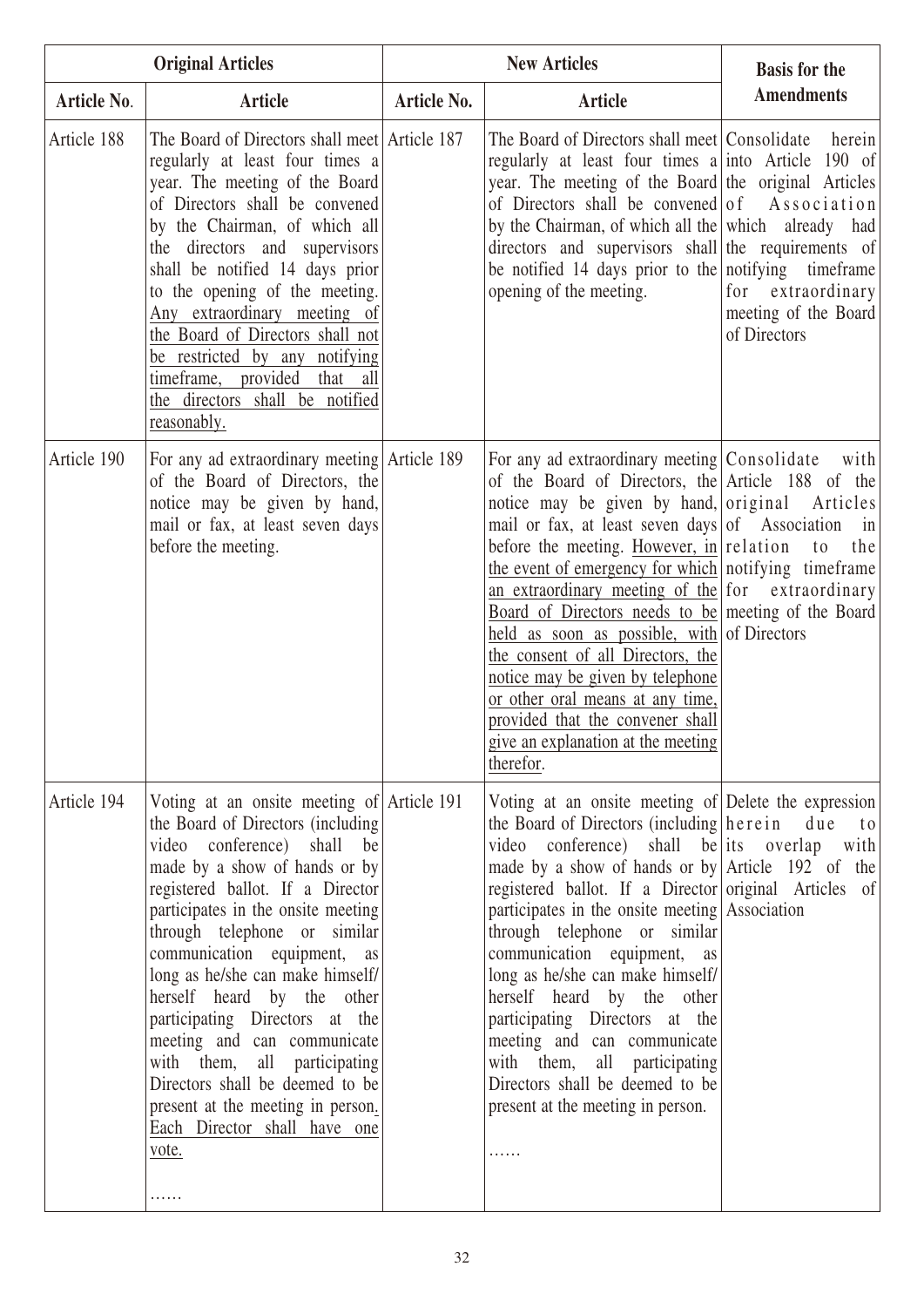| <b>Original Articles</b> |                                                                                                                                                                                                                                                                                                                                                                                                                                                                                                                                                                                                                                                                                                                                                                                                                                                                                                                                                                                                                                                                                                                                                               |             | <b>New Articles</b>                                                                                                                                                                                                                                                                                                                                                                                                                                                                                                                                                                                                                                                                                                                                                                                                                                                                                                                                                                                                                                                                                                                                                                                               | <b>Basis for the</b> |
|--------------------------|---------------------------------------------------------------------------------------------------------------------------------------------------------------------------------------------------------------------------------------------------------------------------------------------------------------------------------------------------------------------------------------------------------------------------------------------------------------------------------------------------------------------------------------------------------------------------------------------------------------------------------------------------------------------------------------------------------------------------------------------------------------------------------------------------------------------------------------------------------------------------------------------------------------------------------------------------------------------------------------------------------------------------------------------------------------------------------------------------------------------------------------------------------------|-------------|-------------------------------------------------------------------------------------------------------------------------------------------------------------------------------------------------------------------------------------------------------------------------------------------------------------------------------------------------------------------------------------------------------------------------------------------------------------------------------------------------------------------------------------------------------------------------------------------------------------------------------------------------------------------------------------------------------------------------------------------------------------------------------------------------------------------------------------------------------------------------------------------------------------------------------------------------------------------------------------------------------------------------------------------------------------------------------------------------------------------------------------------------------------------------------------------------------------------|----------------------|
| Article No.              | <b>Article</b>                                                                                                                                                                                                                                                                                                                                                                                                                                                                                                                                                                                                                                                                                                                                                                                                                                                                                                                                                                                                                                                                                                                                                | Article No. | <b>Article</b>                                                                                                                                                                                                                                                                                                                                                                                                                                                                                                                                                                                                                                                                                                                                                                                                                                                                                                                                                                                                                                                                                                                                                                                                    | <b>Amendments</b>    |
| Article 198              | The Board of Directors shall Article 197<br>establish the Risk Management<br>Committee, the Audit Committee,<br>the Related Party Transactions<br>Control Committee, the Strategy<br>Planning Committee,<br>the<br>Nomination Committee and the<br>Remuneration and Appraisal<br>Committee.<br>The<br>special<br>committees shall be accountable<br>to the Board of Directors and<br>the Board of Directors shall be<br>responsible for formulating the<br>working procedures of the special<br>committees and regulating its<br>operating. The special committees<br>shall consist entirely of directors;<br>a majority of the members<br>of the Audit Committee, the<br>Nomination Committee and the<br>Remuneration and Appraisal<br>Committee shall be independent<br>directors, one of whom shall act<br>as the convener. The convener<br>of the Audit Committee shall be<br>a professional accountant; and<br>the Related Party Transactions<br>Committee shall consist entirely<br>of independent directors. The<br>Board of Directors shall establish<br>its special committees subject<br>to the approval of the General<br>Meeting of Shareholders. |             | The Board of Directors shall Amend according to<br>establish the Risk Management the actual conditions<br>Committee, the Audit Committee, of the Company<br>the Related Party Transactions<br>Control Committee, the Strategy<br>Planning and ESG Committee,<br>the Nomination Committee<br>the Remuneration<br>and<br>and<br>Appraisal Committee. The special<br>committees shall be accountable<br>to the Board of Directors and<br>the Board of Directors shall be<br>responsible for formulating the<br>working procedures of the special<br>committees and regulating its<br>operating. The special committees<br>shall consist entirely of directors;<br>majority of the members<br>a<br>of the Audit Committee, the<br>Nomination Committee and the<br>Remuneration and Appraisal<br>Committee shall be independent<br>directors, one of whom shall act<br>as the convener. The convener<br>of the Audit Committee shall be<br>a professional accountant; and<br>the Related Party Transactions<br>Committee shall consist entirely<br>of independent directors. The<br>Board of Directors shall establish<br>its special committees subject<br>to the approval of the General<br>Meeting of Shareholders. |                      |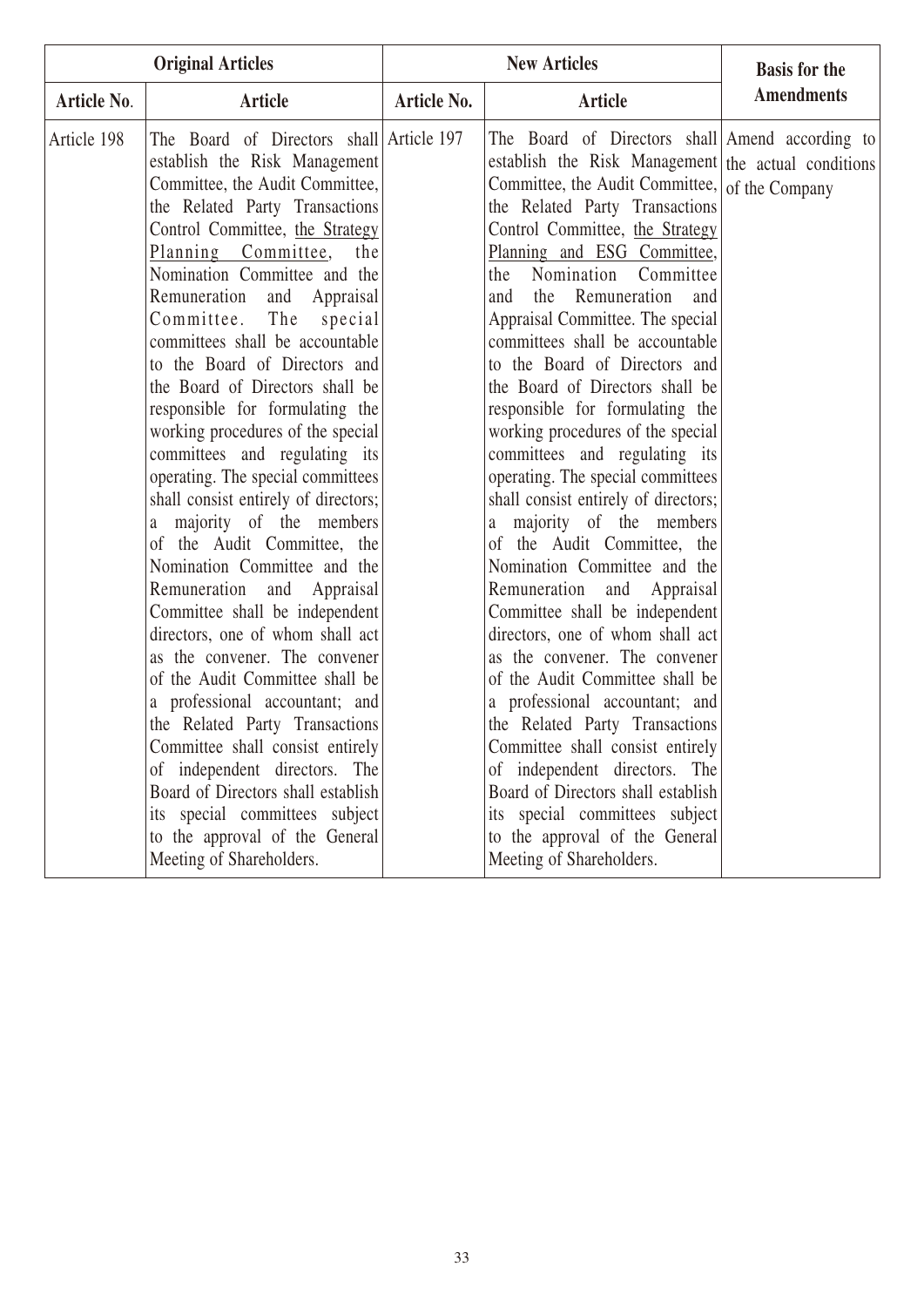| <b>Original Articles</b> |                                                                                                                                                                                                                                                                                                                                                                                                                                                                                                                                                                                                                                                                                                                                                                                                                                                                                                                                                                                                                                                                                              | <b>New Articles</b> |                                                                                                                                                                                                                                                                                                                                                                                                                                                                                                                                                                                                                                                                                                                                                                                                                                                                                                                                                                                                                                                                                                                                                                                                                                                                                                                                                                                            | <b>Basis for the</b>           |
|--------------------------|----------------------------------------------------------------------------------------------------------------------------------------------------------------------------------------------------------------------------------------------------------------------------------------------------------------------------------------------------------------------------------------------------------------------------------------------------------------------------------------------------------------------------------------------------------------------------------------------------------------------------------------------------------------------------------------------------------------------------------------------------------------------------------------------------------------------------------------------------------------------------------------------------------------------------------------------------------------------------------------------------------------------------------------------------------------------------------------------|---------------------|--------------------------------------------------------------------------------------------------------------------------------------------------------------------------------------------------------------------------------------------------------------------------------------------------------------------------------------------------------------------------------------------------------------------------------------------------------------------------------------------------------------------------------------------------------------------------------------------------------------------------------------------------------------------------------------------------------------------------------------------------------------------------------------------------------------------------------------------------------------------------------------------------------------------------------------------------------------------------------------------------------------------------------------------------------------------------------------------------------------------------------------------------------------------------------------------------------------------------------------------------------------------------------------------------------------------------------------------------------------------------------------------|--------------------------------|
| Article No.              | <b>Article</b>                                                                                                                                                                                                                                                                                                                                                                                                                                                                                                                                                                                                                                                                                                                                                                                                                                                                                                                                                                                                                                                                               | Article No.         | Article                                                                                                                                                                                                                                                                                                                                                                                                                                                                                                                                                                                                                                                                                                                                                                                                                                                                                                                                                                                                                                                                                                                                                                                                                                                                                                                                                                                    | <b>Amendments</b>              |
| Article 202              | The Strategy Planning Committee Article 201<br>shall be responsible mainly for<br>studying and forecasting on the<br>long-term development strategy<br>of the Company, and formulating<br>strategic development plans. Its<br>main duties shall be to:<br>(1) understand and master the<br>overall operation of the Company;<br>(2) understand, analyze<br>and<br>mast the current domestic and<br>international industry condition;<br>(3) understand and master related<br>policies of the State;<br>(4) study the strategies of the<br>Company, for the short-term,<br>medium-term and long-term<br>development or other related<br>issues;<br>(5) provide consultations<br><sub>or</sub><br>suggestions with respect to the<br>long-term development strategy,<br>major investments, reforms and<br>other major decisions;<br>(6) consider and approve special<br>study reports on development<br>strategies;<br>(7) consider and approve the<br>daily study reports issued<br>regularly or from time to time;<br>and<br>(8) perform other duties assigned<br>by the Board of Directors. |                     | Strategy Planning and Amend according to<br>The<br>ESG<br>Committee<br>responsible mainly for studying $ $ of the Company<br>and forecasting on the long-<br>term development strategy of the<br>Company, formulating strategic<br>development plans, guiding the<br>establishment of the corporate<br>ESG strategy and monitoring the<br>matters on the corporate ESG. Its<br>main duties shall be to:<br>(1) understand and master the<br>overall operation of the Company;<br>(2) understand, analyze<br>and<br>mast the current domestic and<br>international industry condition;<br>(3) understand and master related<br>policies of the State;<br>(4) study the strategies of the<br>Company, for the short-term,<br>medium-term and<br>long-term<br>development or other related<br>issues;<br>(5) provide consultations<br>$\alpha$<br>suggestions with respect to the<br>long-term development strategy,<br>major investments, reforms and<br>other major decisions;<br>(6) conduct research and provide<br>decision-making consultations or<br>suggestions on corporate ESG<br>governance, including ESG<br>governance vision, objectives,<br>policies, ESG risks<br>and<br>significant issues, etc.;<br>(7) inspect and evaluate the<br>implementation of the above<br>matters and propose adjustment<br>suggestions when appropriate; and<br>(8) perform other duties assigned | shall be the actual conditions |
|                          |                                                                                                                                                                                                                                                                                                                                                                                                                                                                                                                                                                                                                                                                                                                                                                                                                                                                                                                                                                                                                                                                                              |                     | by the Board of Directors.                                                                                                                                                                                                                                                                                                                                                                                                                                                                                                                                                                                                                                                                                                                                                                                                                                                                                                                                                                                                                                                                                                                                                                                                                                                                                                                                                                 |                                |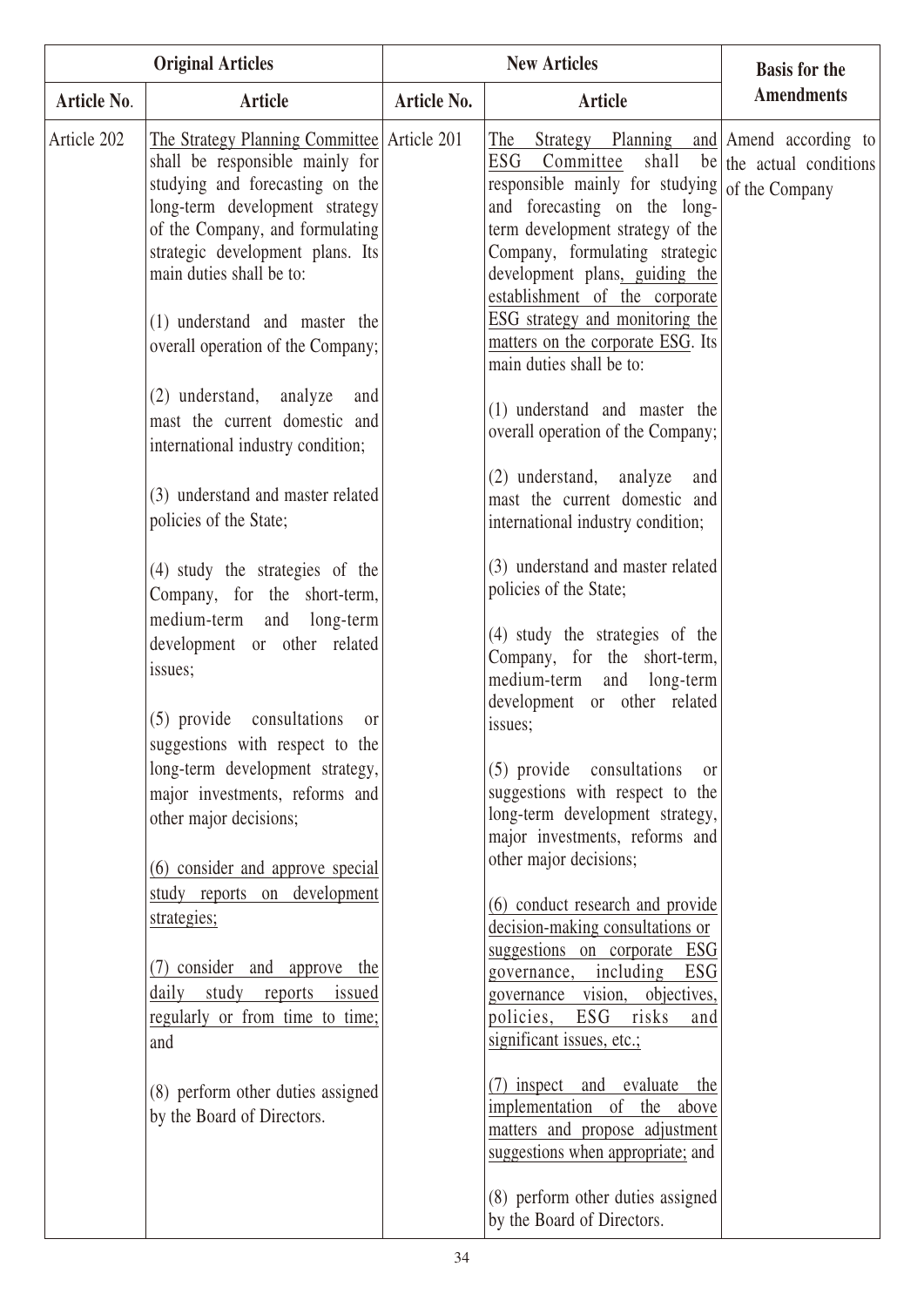| <b>Original Articles</b> |                                                                                                                                                                                                                                                                                                                                                                                                                                                                                                                                                                                                                                                                                                                                                                                                                                                                                                                                                                                                                                                                                                                                                                                                                 | <b>New Articles</b> |                                                                                                                                                                                                                                                                                                                                                                                                                                                                                                                                                                                                                                                                                                                                                                                                                                                                                                                                                      | <b>Basis for the</b> |
|--------------------------|-----------------------------------------------------------------------------------------------------------------------------------------------------------------------------------------------------------------------------------------------------------------------------------------------------------------------------------------------------------------------------------------------------------------------------------------------------------------------------------------------------------------------------------------------------------------------------------------------------------------------------------------------------------------------------------------------------------------------------------------------------------------------------------------------------------------------------------------------------------------------------------------------------------------------------------------------------------------------------------------------------------------------------------------------------------------------------------------------------------------------------------------------------------------------------------------------------------------|---------------------|------------------------------------------------------------------------------------------------------------------------------------------------------------------------------------------------------------------------------------------------------------------------------------------------------------------------------------------------------------------------------------------------------------------------------------------------------------------------------------------------------------------------------------------------------------------------------------------------------------------------------------------------------------------------------------------------------------------------------------------------------------------------------------------------------------------------------------------------------------------------------------------------------------------------------------------------------|----------------------|
| Article No.              | Article                                                                                                                                                                                                                                                                                                                                                                                                                                                                                                                                                                                                                                                                                                                                                                                                                                                                                                                                                                                                                                                                                                                                                                                                         | <b>Article No.</b>  | <b>Article</b>                                                                                                                                                                                                                                                                                                                                                                                                                                                                                                                                                                                                                                                                                                                                                                                                                                                                                                                                       | <b>Amendments</b>    |
| Article 207              | The Company shall have $a$ Article 206<br>the Board of<br>Secretary to<br>Directors. The Secretary to the<br>Board of Directors shall, as a<br>senior management member of<br>the Company, be responsible<br>for making preparations for the<br>General Meeting of Shareholders<br>and the meeting of the Board of<br>Directors, keeping documents,<br>managing shareholders' materials,<br>and dealing with the disclosure of<br>information and investor relations<br>work. In performing his or her<br>duties, the Secretary to the Board<br>of Directors shall abide by laws,<br>regulations, rules and this AOA.<br>The Secretary to the Board<br>of Directors shall, as a senior<br>management member of the<br>Company, has the right to<br>attend relevant meetings,<br>inspect relevant documents<br>and understand the Company's<br>financial and business conditions<br>in order to perform his or her<br>duties. The Board of Directors<br>and other senior management<br>members should support the work<br>of the Secretary to the Board<br>of Directors. No institutions or<br>individuals should interfere with<br>the Secretary to the Board of<br>Directors' normal performance of<br>duties. |                     | The Company shall have a Relevant contents<br>Secretary to the Board of are moved<br>Directors. The Secretary to the Article $208$ of<br>Board of Directors shall, as a original Articles<br>senior management member of $of$ Association<br>the Company, be responsible for improve the logic of<br>the Company and the Board of expression<br>Directors.<br>The Secretary to the Board<br>of Directors shall, as a senior<br>management member of the<br>Company, has the right to<br>attend relevant meetings,<br>inspect relevant documents<br>and understand the Company's<br>financial and business conditions<br>in order to perform his or her<br>duties. The Board of Directors<br>and other senior management<br>members should support the work<br>of the Secretary to the Board<br>of Directors. No institutions or<br>individuals should interfere with<br>the Secretary to the Board of<br>Directors' normal performance of<br>duties. | t o<br>the<br>to     |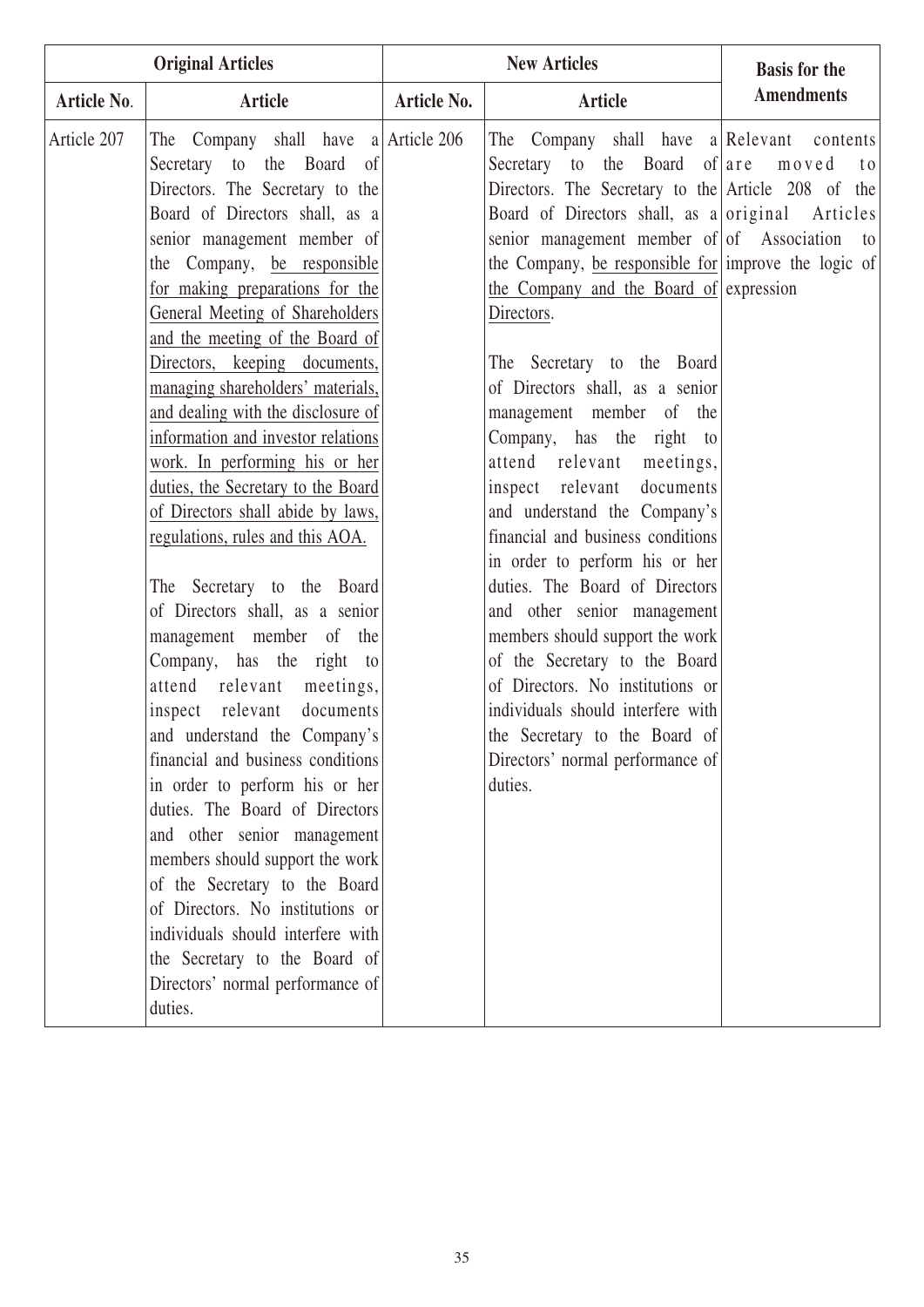| <b>Original Articles</b> |                                                                                                                                                                                                                                                                                                                                                    |             | <b>New Articles</b>                                                                                                                                                                                                                                                                                                                                | <b>Basis for the</b>                            |
|--------------------------|----------------------------------------------------------------------------------------------------------------------------------------------------------------------------------------------------------------------------------------------------------------------------------------------------------------------------------------------------|-------------|----------------------------------------------------------------------------------------------------------------------------------------------------------------------------------------------------------------------------------------------------------------------------------------------------------------------------------------------------|-------------------------------------------------|
| Article No.              | <b>Article</b>                                                                                                                                                                                                                                                                                                                                     | Article No. | <b>Article</b>                                                                                                                                                                                                                                                                                                                                     | <b>Amendments</b>                               |
| Article 208              | The Secretary to the Board of Article 207<br>Directors shall have the necessary<br>professional knowledge<br>and<br>experience for the performance of<br>his or her duties. As appointed by<br>the Board of Directors, he or she<br>shall:                                                                                                         |             | The Secretary to the Board of Simplify the expression<br>Directors shall have the necessary while Article 248 of<br>professional knowledge and the original Articles<br>experience for the performance of Association applies<br>of his or her duties and shall to the appointment<br>be appointed by the Board of qualifications of<br>Directors. | directors, supervisors<br>and senior management |
|                          | $(1)$ be a person of integrity,<br>honesty and good behavior;<br>(2) have a good knowledge<br>securities-related<br>of<br>laws,<br>regulations, rules and standards,<br>and have the operational and<br>managing skills required for the<br>performance of his or her duties;                                                                      |             | Directors (independent directors<br>$\alpha$ exclusive)<br>or other<br>senior<br>management staff of the Company<br>may concurrently hold the office<br>of the Secretary to the Board. No<br>supervisor can concurrently hold<br>the office of the Secretary to the<br>Board.<br>No accountant of an accounting                                    |                                                 |
|                          | (3) satisfy the requirement of<br>the CSRC that he or she must<br>have worked in the securities,<br>financial, economic, legal or<br>accounting sector for a certain<br>number of years;<br>$(4)$ have the qualification to<br>practice in the securities sector;<br>$(5)$ satisfy<br>educational<br>the<br>background requirement of the<br>CSRC; |             | firm nor attorney of a law firm<br>engaged by the Company may<br>concurrently hold the office of the<br>Secretary to the Board.                                                                                                                                                                                                                    |                                                 |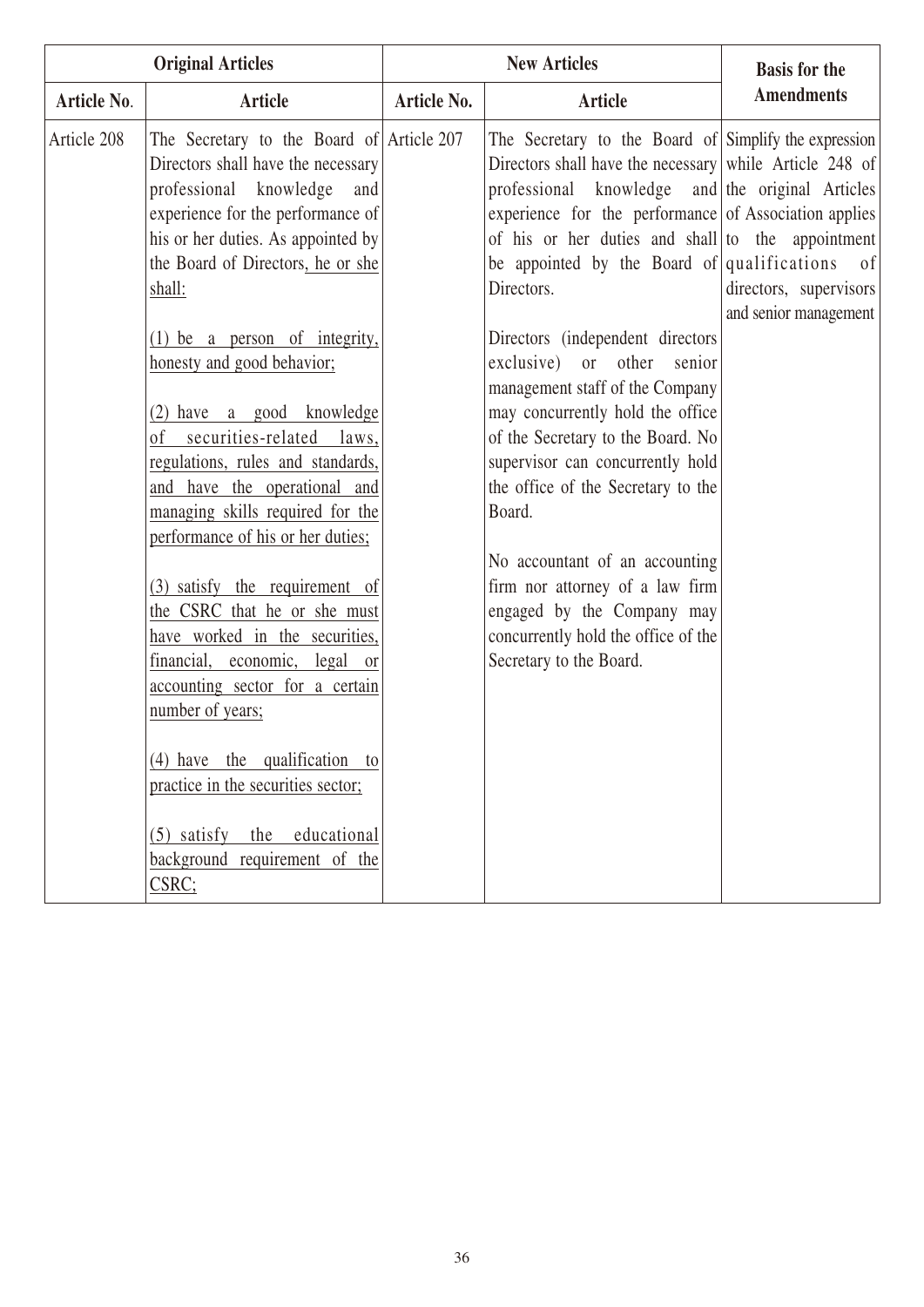| <b>Original Articles</b> |                                                                                                                                                                                                                                                                | <b>New Articles</b> |                | <b>Basis for the</b> |
|--------------------------|----------------------------------------------------------------------------------------------------------------------------------------------------------------------------------------------------------------------------------------------------------------|---------------------|----------------|----------------------|
| Article No.              | <b>Article</b>                                                                                                                                                                                                                                                 | <b>Article No.</b>  | <b>Article</b> | <b>Amendments</b>    |
|                          | (6) have the managing experience<br>required by the CSRC;                                                                                                                                                                                                      |                     |                |                      |
|                          | (7) have passed the qualification<br>test recognized by the CSRC;                                                                                                                                                                                              |                     |                |                      |
|                          | (8) meet other conditions under<br>relevant laws, regulations and<br>rules and this AOA.                                                                                                                                                                       |                     |                |                      |
|                          | Directors (independent directors<br>exclusive) or other senior<br>management staff of the Company<br>may concurrently hold the office<br>of the Secretary to the Board. No<br>supervisor can concurrently hold<br>the office of the Secretary to the<br>Board. |                     |                |                      |
|                          | No accountant of an accounting<br>firm nor attorney of a law firm<br>engaged by the Company may<br>concurrently hold the office of the<br>Secretary to the Board.                                                                                              |                     |                |                      |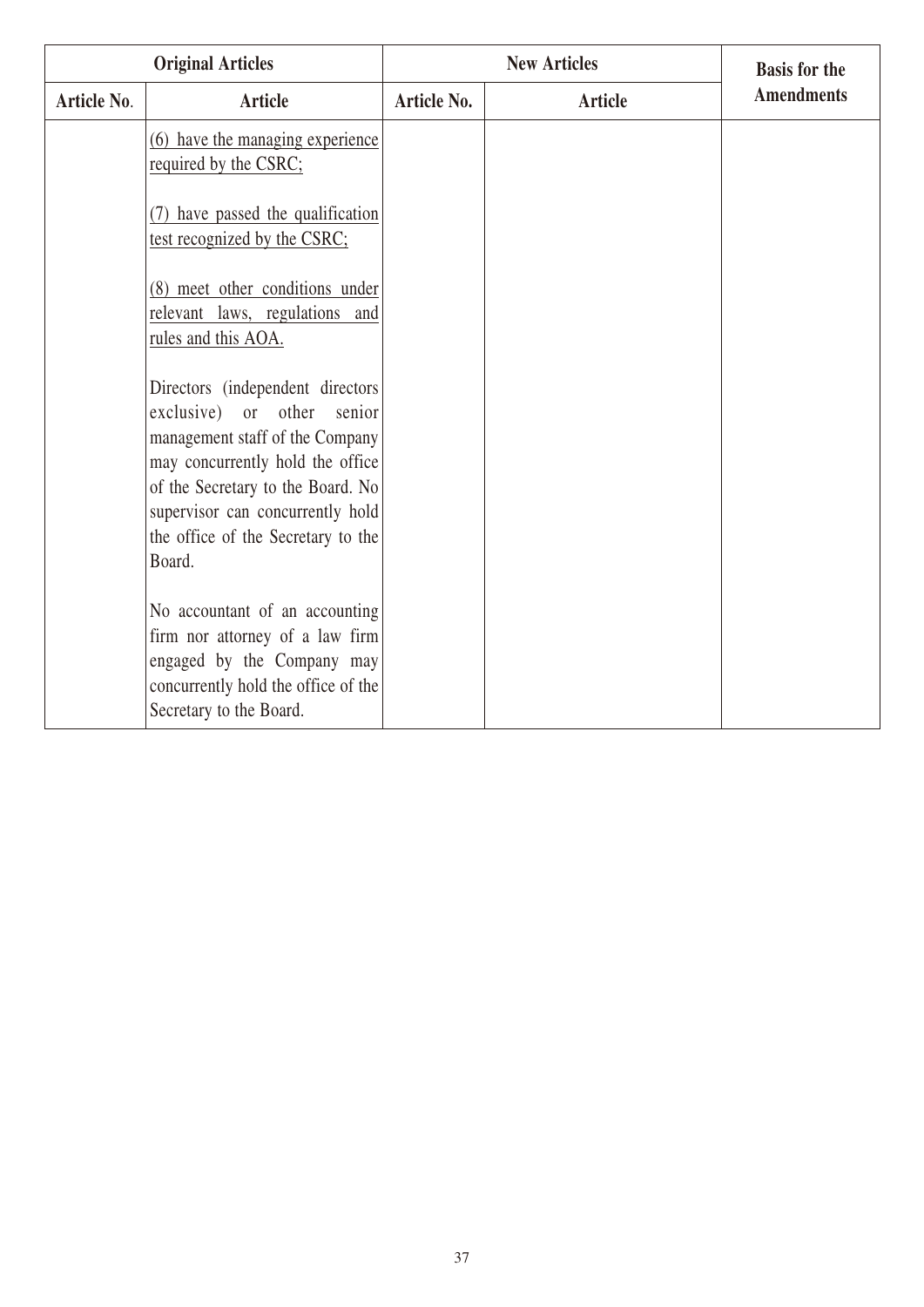| <b>Original Articles</b> |                                                                                                                                                                                                                                                                                                                                                                                                                                                                                                                                                                                                                                                                                                                                                            | <b>New Articles</b> |                                                                                                                                                                                                                                                                                                                                                                                                                                                                                                                                                                                                                                        | <b>Basis for the</b>                                                                                                                   |
|--------------------------|------------------------------------------------------------------------------------------------------------------------------------------------------------------------------------------------------------------------------------------------------------------------------------------------------------------------------------------------------------------------------------------------------------------------------------------------------------------------------------------------------------------------------------------------------------------------------------------------------------------------------------------------------------------------------------------------------------------------------------------------------------|---------------------|----------------------------------------------------------------------------------------------------------------------------------------------------------------------------------------------------------------------------------------------------------------------------------------------------------------------------------------------------------------------------------------------------------------------------------------------------------------------------------------------------------------------------------------------------------------------------------------------------------------------------------------|----------------------------------------------------------------------------------------------------------------------------------------|
| Article No.              | <b>Article</b>                                                                                                                                                                                                                                                                                                                                                                                                                                                                                                                                                                                                                                                                                                                                             | Article No.         | <b>Article</b>                                                                                                                                                                                                                                                                                                                                                                                                                                                                                                                                                                                                                         | <b>Amendments</b>                                                                                                                      |
| Article 209              | The main duties of the Secretary Article 208<br>to the Board of Directors shall be<br>to:<br>$(1)$ as the contact person with<br>the stock exchange designated<br>by the Company, prepare and<br>submit documents that the stock<br>exchange may require,<br>and<br>organize to complete tasks that<br>the regulatory authority<br>may<br>assign;<br>(2) prepare and submit reports<br>and other documents to the Board<br>of Directors and the General<br>Meeting of Shareholders;                                                                                                                                                                                                                                                                        |                     | The main duties of the Secretary Article 133 of the<br>to the Board of Directors shall be Guidelines for Articles<br>to:<br>$(1)$ ensure that the Company and Article 97 of<br>complete organizational the<br>has<br>documents and records;<br>$(2)$ ensure that reports<br>documents that may be requested Overseas<br>by the relevant authorities are<br>duly prepared and submitted by<br>the Company in accordance with<br>the law;<br>(3) ensure that register of the<br>shareholders of the Company is                                                                                                                           | of Association of<br>Listed Companies<br>Mandatory<br>Provisions for Articles<br>$\sigma$<br>Association of<br>and Companies That List |
|                          | (3) prepare for the meeting of<br>the Board of Directors and the<br>General Meeting of Shareholders<br>according to relevant<br>legal<br>procedures, attend the meetings,<br>make accurate minutes of the<br>meetings and sign on them, and<br>keep the documents and minutes<br>of the meetings;<br>(4) coordinate and organize the<br>disclosure-related matters of the<br>Company, including perfecting<br>the information disclosure<br>system, receiving visitors,<br>contacting with news media and<br>investors, replying to questions<br>from the public, contacting with<br>shareholders, providing investors<br>with any materials disclosed by<br>the Company timely, and ensure<br>that the disclosure is timely, legal,<br>true and complete; |                     | established appropriately, and<br>ensure that the person that has the<br>right to receive any records and<br>documents from the Company<br>will receive such records and<br>documents timely;<br>$(4)$ be responsible for the<br>preparation and custody<br><sub>of</sub><br>documents for the General<br>Meeting of Shareholders and<br>the meeting of the Board of<br>Directors;<br>(5) be responsible for managing<br>shareholders' materials;<br>$(6)$ be responsible for the<br>Company's information<br>disclosure matters and ensure<br>timely, accurate, legal, true and<br>complete information disclosure<br>of the Company; |                                                                                                                                        |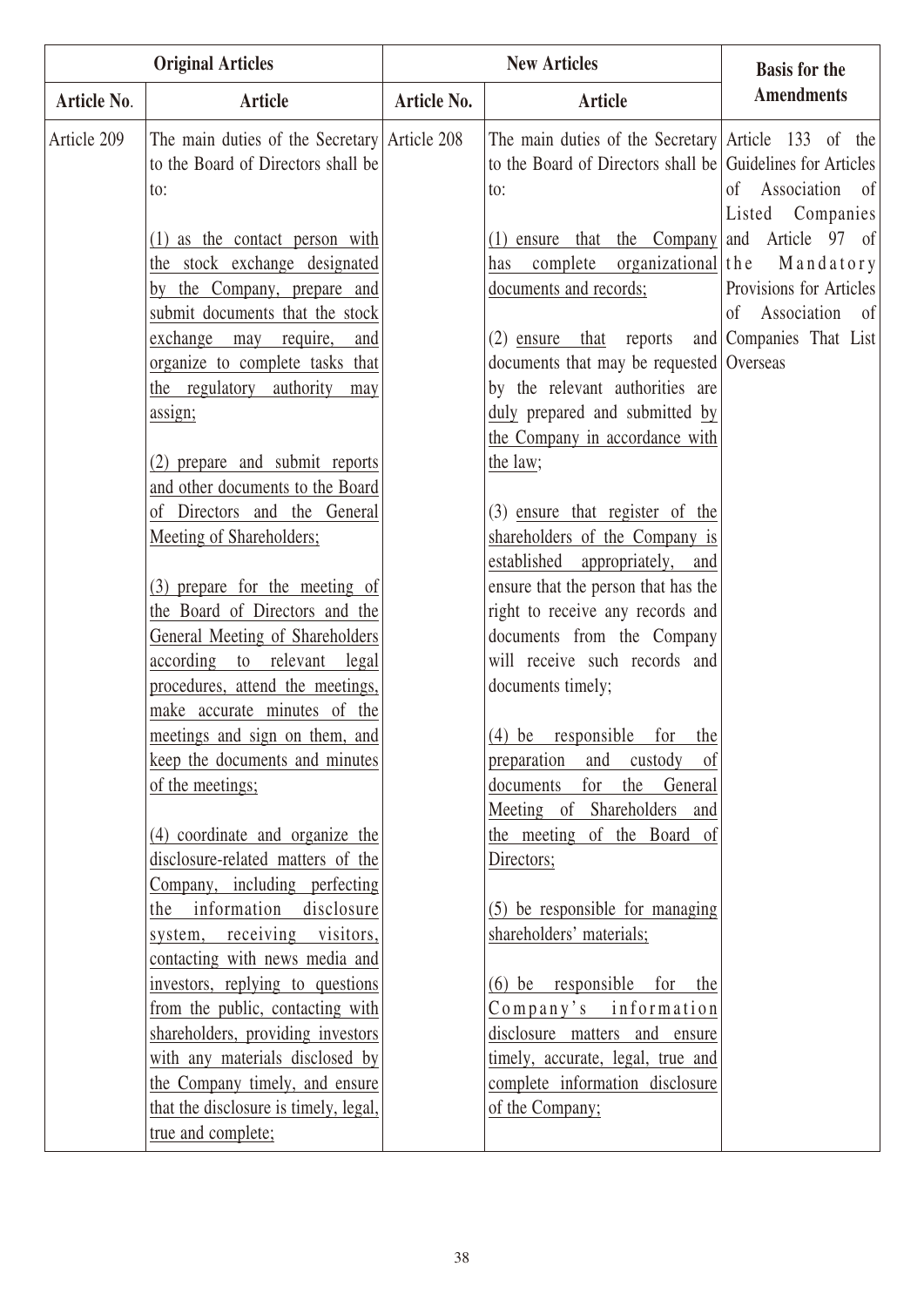| <b>Original Articles</b> |                                                                                                                                                                                                                                                                                                                                                                                                                                                                                                                                            |                    | <b>Basis for the</b>                                                                                                                                                                                                       |                   |
|--------------------------|--------------------------------------------------------------------------------------------------------------------------------------------------------------------------------------------------------------------------------------------------------------------------------------------------------------------------------------------------------------------------------------------------------------------------------------------------------------------------------------------------------------------------------------------|--------------------|----------------------------------------------------------------------------------------------------------------------------------------------------------------------------------------------------------------------------|-------------------|
| <b>Article No.</b>       | <b>Article</b>                                                                                                                                                                                                                                                                                                                                                                                                                                                                                                                             | <b>Article No.</b> | <b>Article</b>                                                                                                                                                                                                             | <b>Amendments</b> |
|                          | (5) attend meetings in relation<br>information disclosure.<br>to<br>related<br>departments<br>The<br><sub>of</sub><br>shall<br>provide<br>Company<br>the<br>the Secretary to the Board of<br>Directors with information and<br>materials that may be required<br>for the disclosure. The Company<br>before making any<br>shall,<br>important decision, solicit the<br>opinion of the Secretary to the<br>Board of Directors with respect to<br>the disclosure of information;<br>(6) keep confidential any<br>confidential<br>information, |                    | (7) other duties required to be<br>performed by relevant laws and<br>administrative regulations as well<br>as by the securities regulatory<br>authorities and stock exchanges<br>where the Company's shares are<br>listed. |                   |
|                          | formulate confidentiality<br>and<br>Where<br>any<br>inside<br>measures.<br>information is divulged, he or<br>she shall take timely remedial<br>measures to explain and clarify<br>such information, and report it<br>to the stock exchange and the<br>CSRC;                                                                                                                                                                                                                                                                                |                    |                                                                                                                                                                                                                            |                   |
|                          | (7) keep the register of the<br>shareholders, the register<br>— of<br>directors, the materials on the<br>holding of shares by leading<br>shareholders and directors;                                                                                                                                                                                                                                                                                                                                                                       |                    |                                                                                                                                                                                                                            |                   |
|                          | (8) help the directors, supervisors<br>and senior management<br>members to learn about their<br>responsibilities under relevant<br>laws and regulations, this AOA,<br>and the listing rules and the<br>listing agreement of the stock<br>exchange;                                                                                                                                                                                                                                                                                         |                    |                                                                                                                                                                                                                            |                   |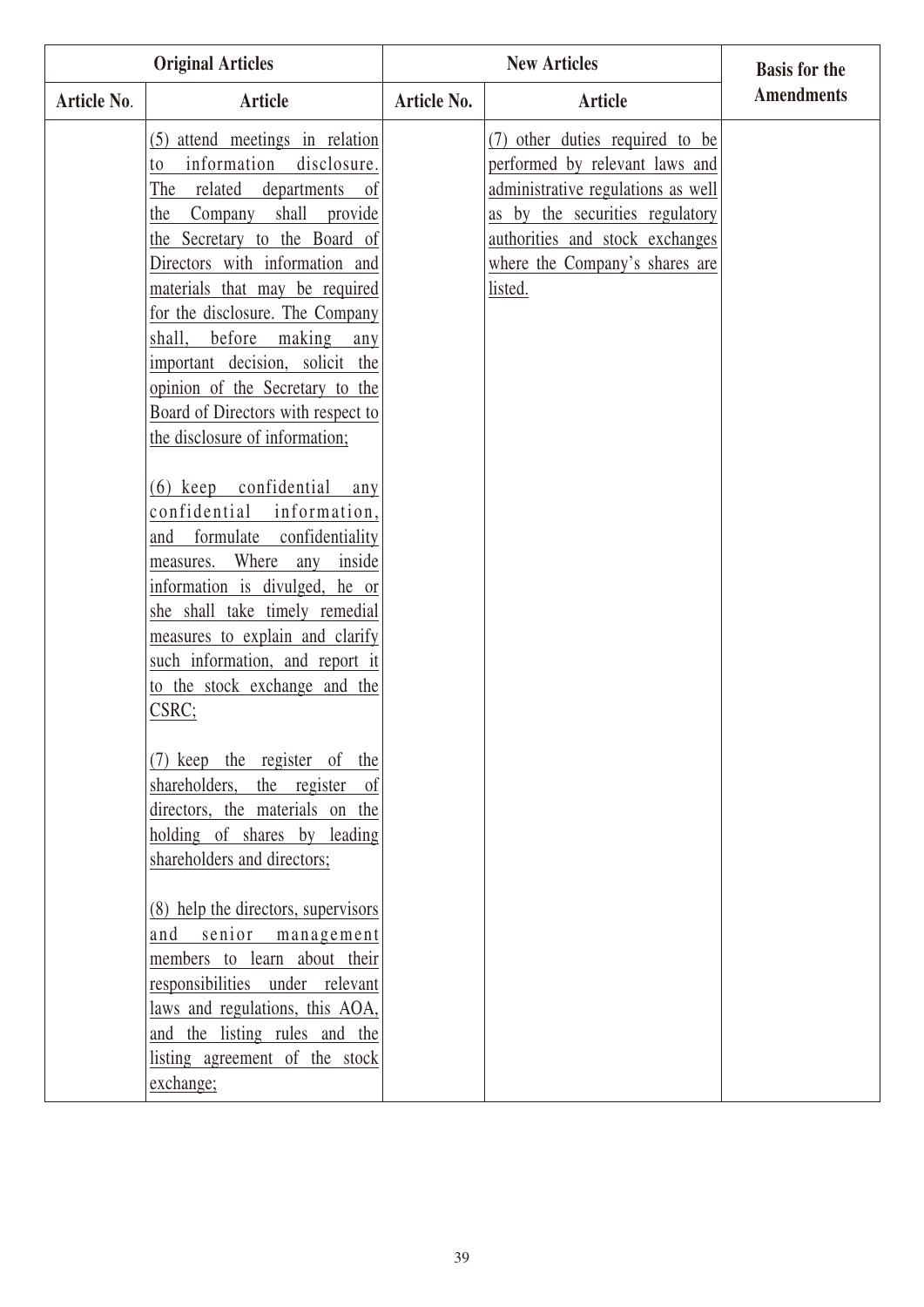|             | <b>Original Articles</b>                                                                                                                                                                                                                                                                                                                                                                                            |             | <b>New Articles</b> | <b>Basis for the</b> |
|-------------|---------------------------------------------------------------------------------------------------------------------------------------------------------------------------------------------------------------------------------------------------------------------------------------------------------------------------------------------------------------------------------------------------------------------|-------------|---------------------|----------------------|
| Article No. | Article                                                                                                                                                                                                                                                                                                                                                                                                             | Article No. | <b>Article</b>      | <b>Amendments</b>    |
|             | (9) assist the Board of Directors<br>in exercising its powers legally,<br>and where the Board of Directors<br>acts in violation of relevant laws<br>and regulations, this AOA or<br>relevant stipulations of the stock<br>exchange, note it on a summary<br>report and submit the same<br>immediately to all the directors<br>and supervisors;<br>(10) provide consultations and<br>suggestions with respect to any |             |                     |                      |
|             | major decision of the Company;<br>(11) ensure that reports and<br>documents that may be requested<br>by the relevant administrative<br>authorities of the State are duly<br>prepared;                                                                                                                                                                                                                               |             |                     |                      |
|             | $(12)$ ensure that the person<br>that has the right to receive any<br>records and documents from<br>the Company will receive such<br>records and documents timely.                                                                                                                                                                                                                                                  |             |                     |                      |
|             | The Board of Directors and<br>management members<br>senior<br>shall actively support the work<br>of the Secretary to the Board<br>of Directors. No institutions or<br>individuals may interfere with<br>the work of the Secretary to the<br>Board of Directors.                                                                                                                                                     |             |                     |                      |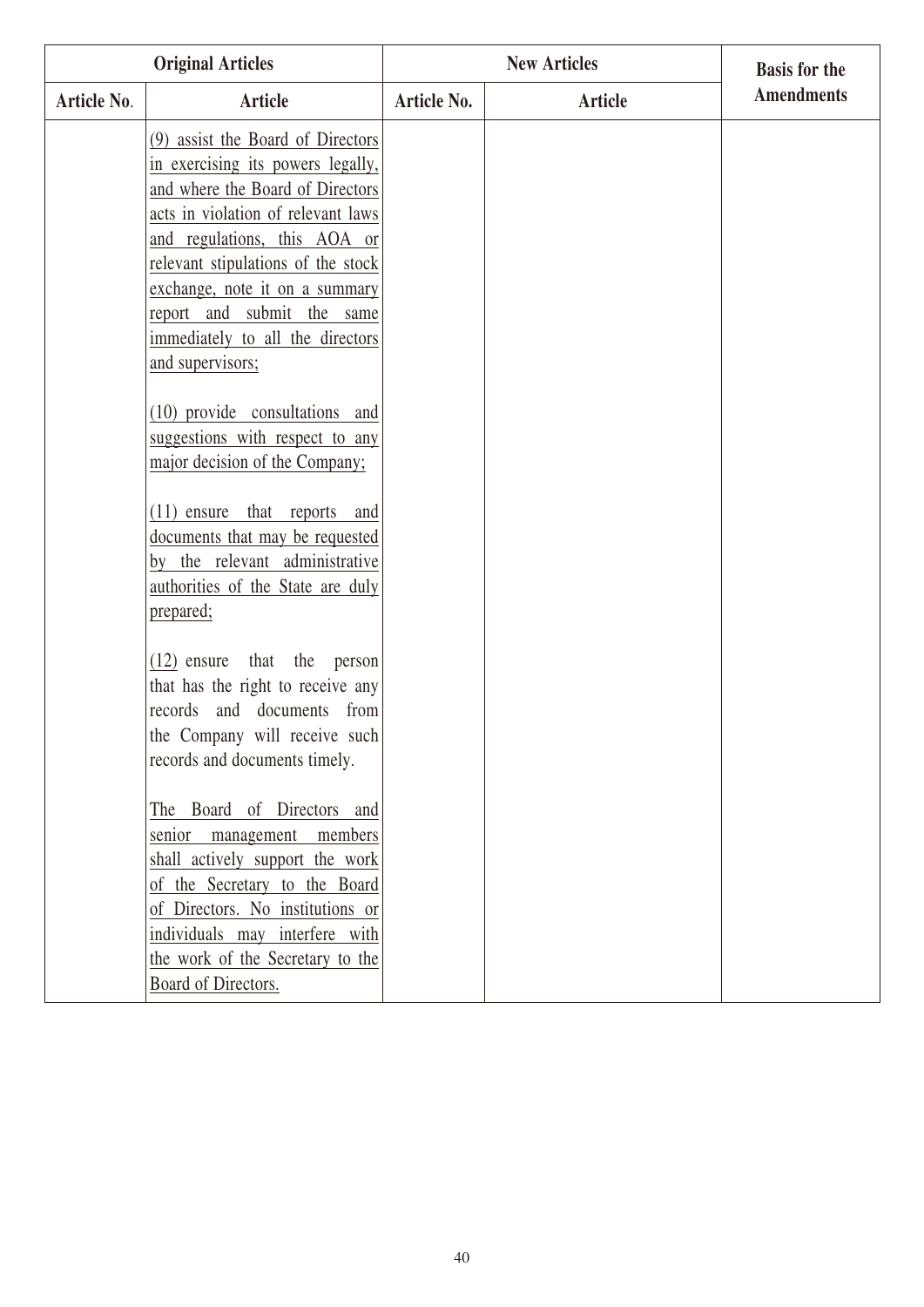| <b>Original Articles</b> |                                                                                                                                                                                                                                                                                                                                                                                                                                                                                                                                                                                                                                                                                                                                                                                                                                                   |             | <b>New Articles</b>                                                                                                                                                                                                                                                                                                                                                                                                                                                                                                                                                      | <b>Basis for the</b> |
|--------------------------|---------------------------------------------------------------------------------------------------------------------------------------------------------------------------------------------------------------------------------------------------------------------------------------------------------------------------------------------------------------------------------------------------------------------------------------------------------------------------------------------------------------------------------------------------------------------------------------------------------------------------------------------------------------------------------------------------------------------------------------------------------------------------------------------------------------------------------------------------|-------------|--------------------------------------------------------------------------------------------------------------------------------------------------------------------------------------------------------------------------------------------------------------------------------------------------------------------------------------------------------------------------------------------------------------------------------------------------------------------------------------------------------------------------------------------------------------------------|----------------------|
| Article No.              | <b>Article</b>                                                                                                                                                                                                                                                                                                                                                                                                                                                                                                                                                                                                                                                                                                                                                                                                                                    | Article No. | <b>Article</b>                                                                                                                                                                                                                                                                                                                                                                                                                                                                                                                                                           | <b>Amendments</b>    |
| Article 212              | The Company shall have one Article 211<br>President, who shall be appointed<br>dismissed by the Board<br>or<br>of Directors. It shall have an<br>Executive Committee, which<br>shall, as the highest operational<br>and management organ, comprise<br>eight to ten members.<br>The President, the<br>members<br>of the Executive Committee,<br>the Chief Financial Officer,<br>the Chief Engineer (the chief<br>information officer),<br>the Chief<br>Compliance Officer, the Chief<br>Risk Officer,<br>the<br>Secretary<br>to the Board<br>of<br>Directors,<br>and other persons that hold<br>important positions recognized<br>by the regulatory authority or<br>determined by any resolution<br>of the Board of Directors, shall<br>be senior management members<br>of the Company, and retained<br>or dismissed by the Board of<br>Directors. |             | The Company shall have one The scope of senior<br>President, who shall be appointed management members<br>dismissed by the Board is moved to Article 11<br><sub>or</sub><br>of Directors. It shall have an of the original Articles<br>Executive Committee, which of Association<br>shall, as the highest operational<br>and management organ, comprise<br>seven to eleven members.<br>The President, the members of the<br>Executive Committee and other<br>senior management members of<br>the Company shall be retained<br>or dismissed by the Board of<br>Directors. |                      |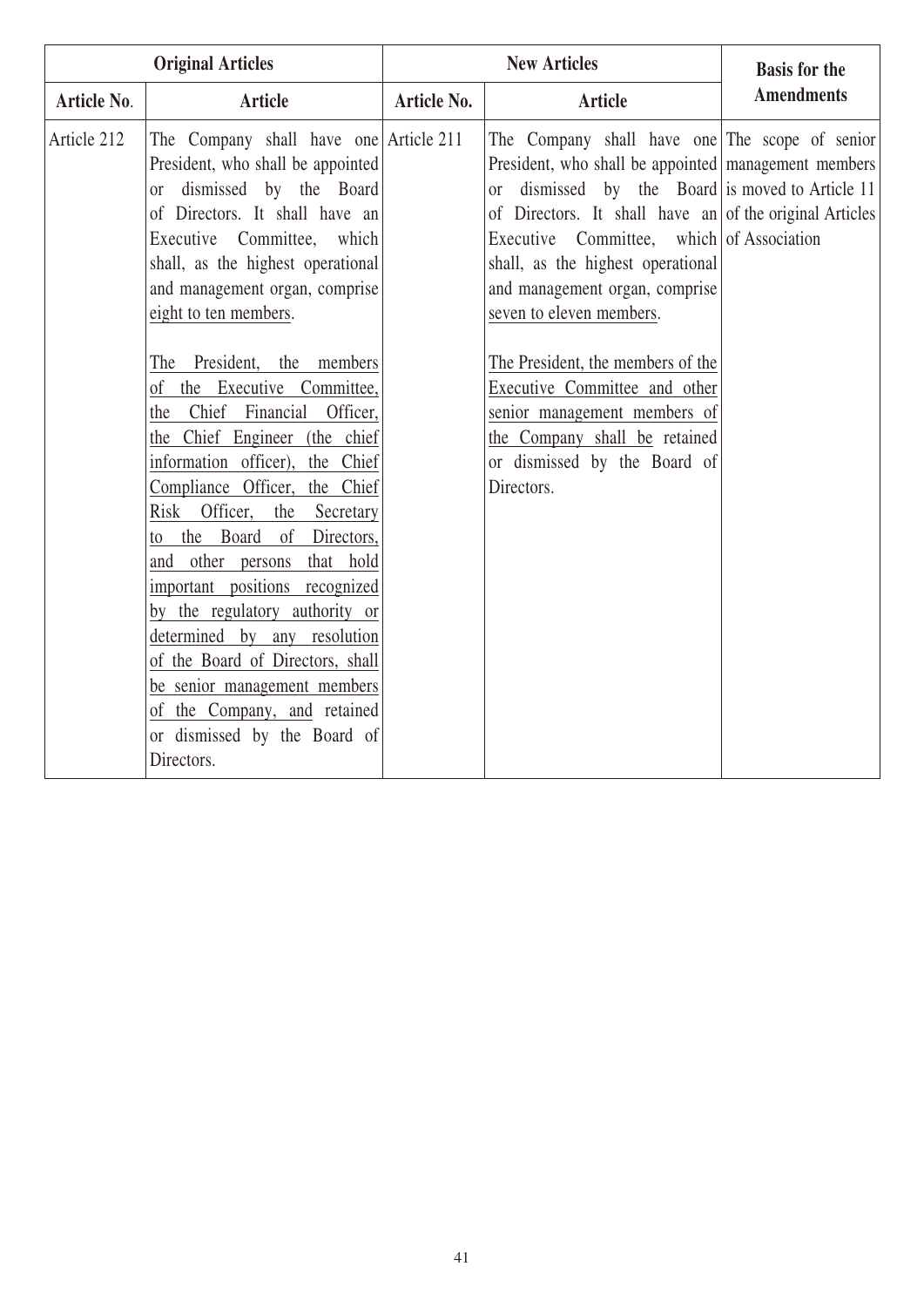| <b>Original Articles</b> |                                                                                                                                                                                                                                                                                                                                                                                                                                                                                                                                                                                                                                              |                    | <b>New Articles</b>                                                                                                                                                                                                                                                                                                                                                                                                                                                                                                                                                                                                                                             | <b>Basis for the</b> |
|--------------------------|----------------------------------------------------------------------------------------------------------------------------------------------------------------------------------------------------------------------------------------------------------------------------------------------------------------------------------------------------------------------------------------------------------------------------------------------------------------------------------------------------------------------------------------------------------------------------------------------------------------------------------------------|--------------------|-----------------------------------------------------------------------------------------------------------------------------------------------------------------------------------------------------------------------------------------------------------------------------------------------------------------------------------------------------------------------------------------------------------------------------------------------------------------------------------------------------------------------------------------------------------------------------------------------------------------------------------------------------------------|----------------------|
| <b>Article No.</b>       | <b>Article</b>                                                                                                                                                                                                                                                                                                                                                                                                                                                                                                                                                                                                                               | <b>Article No.</b> | <b>Article</b>                                                                                                                                                                                                                                                                                                                                                                                                                                                                                                                                                                                                                                                  | <b>Amendments</b>    |
| Article 213              | Senior management members Article 212<br>of the Company may not hold<br>a position at any profit-making<br>entity other than a company in<br>which the Company holds shares,<br>or engage in any operational<br>activities other than his or her<br>duties with the Company.<br>Any member of the senior<br>management of the Company<br>shall, before taking his or her<br>office, have the qualifications<br>for serving as his or her position<br>approved by the CSRC. Any<br>person who does not have the<br>required qualification shall not<br>be authorized, in violation of<br>relevant rules, to carry out the<br>relevant duties. |                    | Senior management members Amend in accordance<br>of the Company may not hold with Article 124 of<br>a position at any profit-making the Securities Law<br>entity other than a company in<br>which the Company holds shares,<br>or engage in any operational<br>activities other than his or her<br>duties with the Company.<br>The appointment and removal<br>of senior management members<br>of the Company shall be filed<br>with the securities regulatory<br>agency of the State Council. Any<br>person who does not have the<br>required qualification shall not<br>be authorized, in violation of<br>relevant rules, to carry out the<br>relevant duties. |                      |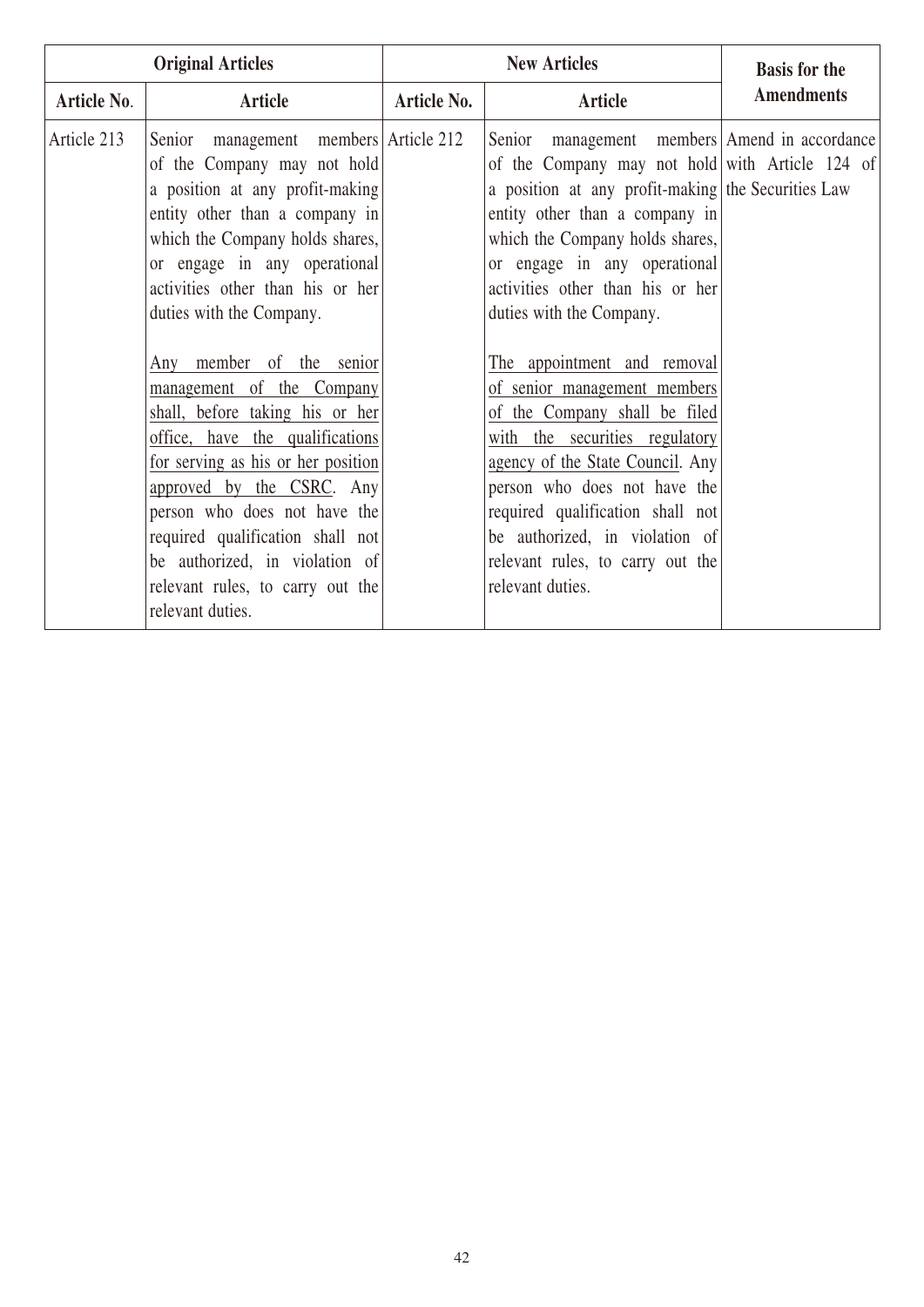| <b>Original Articles</b> |                                                                                                                                                                                                                      | <b>New Articles</b> |                                                                                                                                                                                                                                         | <b>Basis for the</b>                                                                                                                   |
|--------------------------|----------------------------------------------------------------------------------------------------------------------------------------------------------------------------------------------------------------------|---------------------|-----------------------------------------------------------------------------------------------------------------------------------------------------------------------------------------------------------------------------------------|----------------------------------------------------------------------------------------------------------------------------------------|
| Article No.              | Article                                                                                                                                                                                                              | <b>Article No.</b>  | <b>Article</b>                                                                                                                                                                                                                          | <b>Amendments</b>                                                                                                                      |
| Article 214              | The head of the branch of the $ -$<br>Company shall:<br>$(1)$ be a person of integrity,<br>honesty and good behavior;                                                                                                |                     |                                                                                                                                                                                                                                         | The<br>head of<br>the<br>branch does<br>not<br>belong to the scope<br>of senior management<br>members, therefore<br>delete accordingly |
|                          | (2) have a good knowledge<br>securities-related laws,<br><sub>of</sub><br>regulations, rules and standards,<br>and have the operational and<br>managing skills required for the<br>performance of his or her duties; |                     |                                                                                                                                                                                                                                         |                                                                                                                                        |
|                          | (3) satisfy the requirement of<br>the CSRC that he or she must<br>have worked in the securities,<br>financial, economic, legal or<br>accounting sector for a certain<br>number of years;                             |                     |                                                                                                                                                                                                                                         |                                                                                                                                        |
|                          | $(4)$ have the qualification to<br>practice in the securities sector;                                                                                                                                                |                     |                                                                                                                                                                                                                                         |                                                                                                                                        |
|                          | (5) satisfy the educational<br>background requirement of the<br>CSRC;                                                                                                                                                |                     |                                                                                                                                                                                                                                         |                                                                                                                                        |
|                          | (6) meet other conditions under<br>relevant laws, regulations and<br>rules and this AOA.                                                                                                                             |                     |                                                                                                                                                                                                                                         |                                                                                                                                        |
| Article 215              | The fiduciary obligation<br>directors under Article 165 and<br>the due diligence obligations of<br>directors under paragraphs 4 to 6,<br>Article 166 shall be applicable to<br>senior management members.            | of Article 213      | fiduciary<br>obligation<br>The<br>directors under Article $167$ and to the Article quoted<br>the due diligence obligations of<br>directors under paragraphs 4 to 6,<br>Article 168 shall be applicable to<br>senior management members. | of $\Re$ -number according                                                                                                             |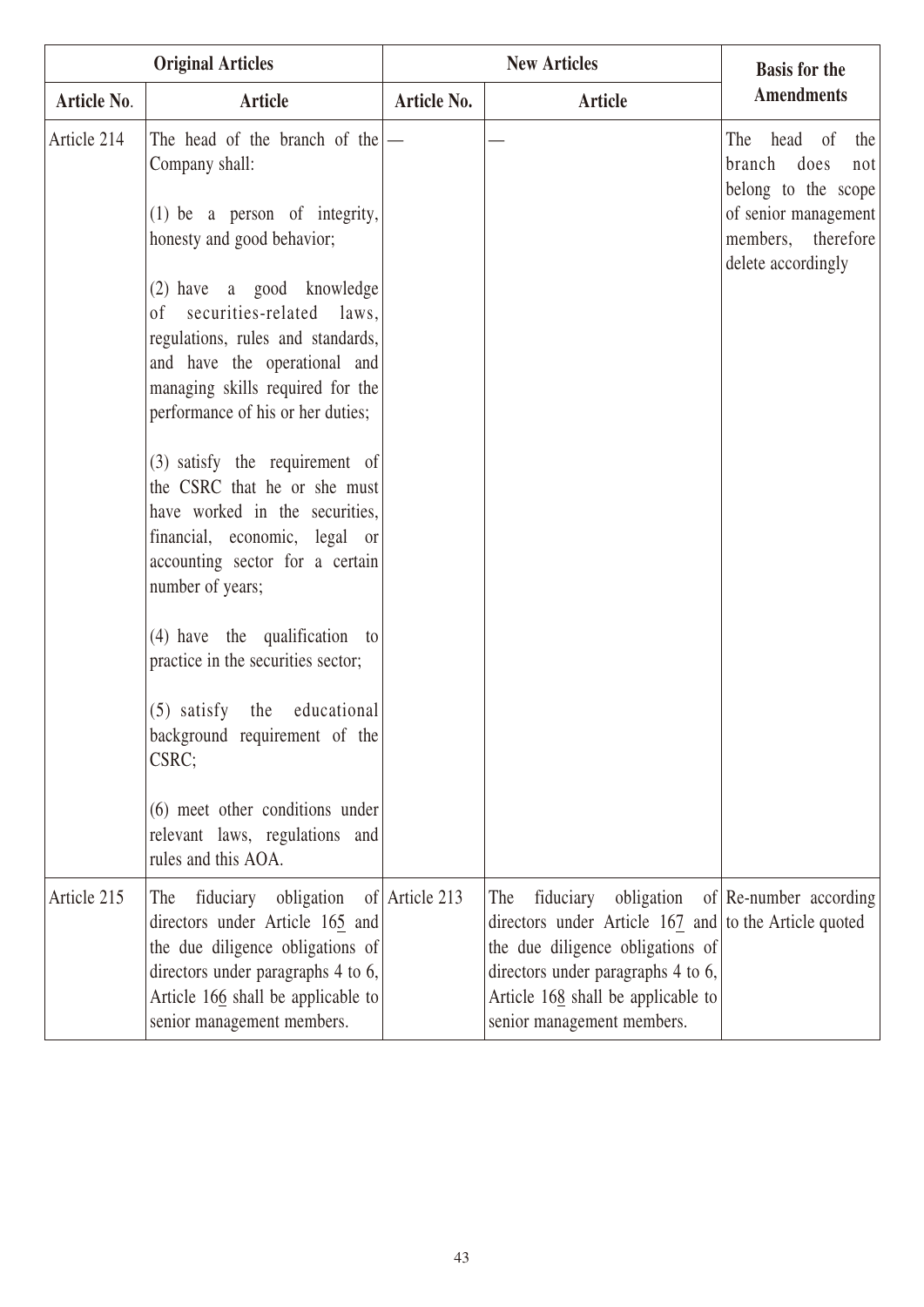| <b>Original Articles</b> |                                                                                                                                                                                                                                                                                                                                                                                                                                                                                                                                                                      | <b>New Articles</b> |                                                                                                                                                                                                                                                                                                                                                                                                                                                                                                                                                                                                               | <b>Basis for the</b>                          |
|--------------------------|----------------------------------------------------------------------------------------------------------------------------------------------------------------------------------------------------------------------------------------------------------------------------------------------------------------------------------------------------------------------------------------------------------------------------------------------------------------------------------------------------------------------------------------------------------------------|---------------------|---------------------------------------------------------------------------------------------------------------------------------------------------------------------------------------------------------------------------------------------------------------------------------------------------------------------------------------------------------------------------------------------------------------------------------------------------------------------------------------------------------------------------------------------------------------------------------------------------------------|-----------------------------------------------|
| Article No.              | Article                                                                                                                                                                                                                                                                                                                                                                                                                                                                                                                                                              | Article No.         | <b>Article</b>                                                                                                                                                                                                                                                                                                                                                                                                                                                                                                                                                                                                | <b>Amendments</b>                             |
| Article 219              | .                                                                                                                                                                                                                                                                                                                                                                                                                                                                                                                                                                    | Article 218         | .                                                                                                                                                                                                                                                                                                                                                                                                                                                                                                                                                                                                             | Amend according to<br>responsibilities<br>the |
|                          | President,<br>the<br>Chief<br>The<br>Compliance Officer, the Chief<br>Risk Officer and the Secretary<br>to the Board of Directors shall<br>be recommended and nominated<br>by the Chairman of the Board<br>of Directors. The other senior<br>management members may be<br>recommended and nominated by<br>the Chairman of the Board of<br>Directors or the President, and<br>shall be retained or dismissed<br>by the Board of Directors.<br>The Chairman of the Board of<br>Directors and the President shall<br>be standing members of the<br>Executive Committee. |                     | President, the Chief of the Board, party<br>The<br>Compliance Officer, the Chief $  \text{c} \text{ o } m \text{ m}$ it tee<br>Risk Officer and the Secretary   management<br>to the Board of Directors shall<br>be recommended and nominated<br>by the Chairman of the Board<br>of Directors. The other senior<br>management members may be<br>recommended and nominated by<br>the Chairman of the Board of<br>Directors or the President, and<br>shall be retained or dismissed<br>by the Board of Directors. The<br>President<br>shall<br>be<br>standing<br>members of the<br>Executive<br>Committee.<br>. | and                                           |
| Article 221              | Executive Committee Article 219<br>The<br>shall be the highest operational<br>and management organ of the<br>Company for the purpose of<br>carrying out the guidelines and<br>policies of the Board of Directors.<br>The Executive Committee shall<br>have the power to:<br>.                                                                                                                                                                                                                                                                                        |                     | Executive Committee Amend according to<br>The<br>shall be the highest operational the actual conditions<br>and management organ of the of the Company<br>Company for the purpose of<br>carrying out the operation and<br>management policies of the Board<br>of Directors.<br>The Executive Committee shall<br>have the power to:<br>.                                                                                                                                                                                                                                                                        |                                               |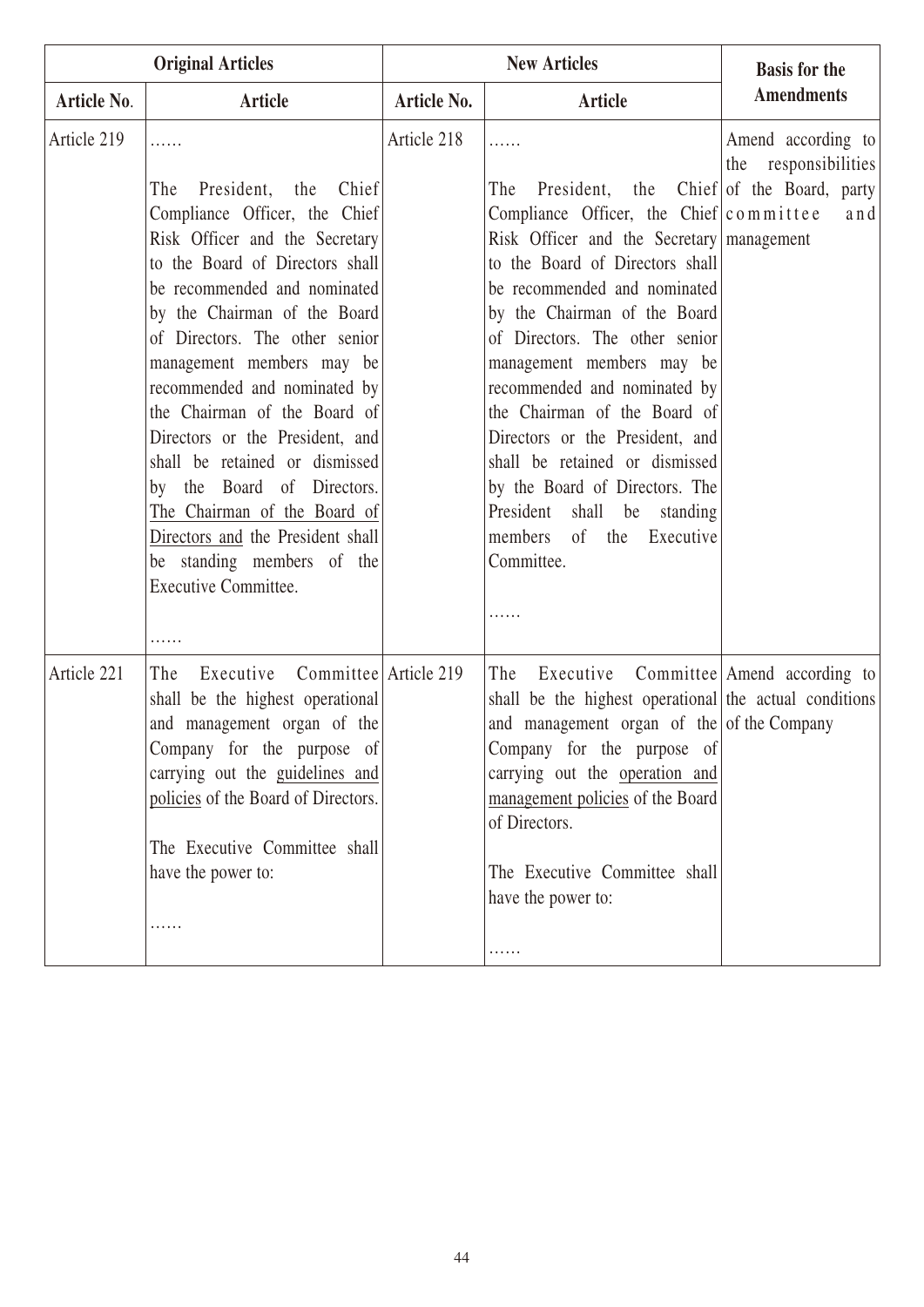| <b>Original Articles</b> |                                                                                                                                                                                                                                                                                                                                                                                                              |                    | <b>New Articles</b>                                                                                                                                                                                                                                                                                                                                                                  | <b>Basis for the</b>                                                                                |
|--------------------------|--------------------------------------------------------------------------------------------------------------------------------------------------------------------------------------------------------------------------------------------------------------------------------------------------------------------------------------------------------------------------------------------------------------|--------------------|--------------------------------------------------------------------------------------------------------------------------------------------------------------------------------------------------------------------------------------------------------------------------------------------------------------------------------------------------------------------------------------|-----------------------------------------------------------------------------------------------------|
| Article No.              | <b>Article</b>                                                                                                                                                                                                                                                                                                                                                                                               | <b>Article No.</b> | Article                                                                                                                                                                                                                                                                                                                                                                              | <b>Amendments</b>                                                                                   |
| Article 228              | The supervisor shall obtain the Article $226$<br>qualification approved by the<br>CSRC before he or she may<br>assume his or her office. The<br>shall not<br>Company<br>engage<br>any ineligible person to hold<br>a supervisor's office, nor shall<br>empower any ineligible person in<br>violation of relevant rules.                                                                                      |                    | The appointment and removal Amend in accordance<br>of supervisors by the Company with Article 124 of<br>shall be filed with the securities the Securities Law<br>regulatory agency of the State<br>Council. The Company shall not<br>engage any ineligible person to<br>hold a supervisor's office, nor<br>shall empower any ineligible<br>person in violation of relevant<br>rules. |                                                                                                     |
| Article 229              | requirements specified Article 227<br>The<br>herein for the appointment of the<br>Chairman or Vice Chairman of<br>the Board of Directors shall be<br>applicable to the appointment of<br>the Chairman of the Supervisory<br>Committee.<br>Directors, the President or senior<br>management members, or their<br>lineal relatives and major social<br>relations may not concurrently<br>serve as supervisors. |                    | Directors, the President or senior Simplify the expression<br>management members, or their while Article 248 of<br>lineal relatives and major social the original Articles<br>relations may not concurrently of Association applies<br>serve as supervisors.                                                                                                                         | appointment<br>the<br>to<br>qualifications of<br>directors,<br>supervisors<br>and senior management |
| Article 238              | The Supervisory Committee shall Article 236<br>have the power to:<br>$(9)$ bring an action of law<br>against any director or any other<br>senior management member in                                                                                                                                                                                                                                        |                    | The Supervisory Committee shall Amend in accordance<br>have the power to:<br>$(9)$ bring an action of law<br>against any director or any other<br>senior management member in                                                                                                                                                                                                        | with Article 151 of<br>the Company Law                                                              |
|                          | accordance with Article 163 of<br>the Company Law;<br>.                                                                                                                                                                                                                                                                                                                                                      |                    | accordance with Article 151 of<br>the Company Law;<br>.                                                                                                                                                                                                                                                                                                                              |                                                                                                     |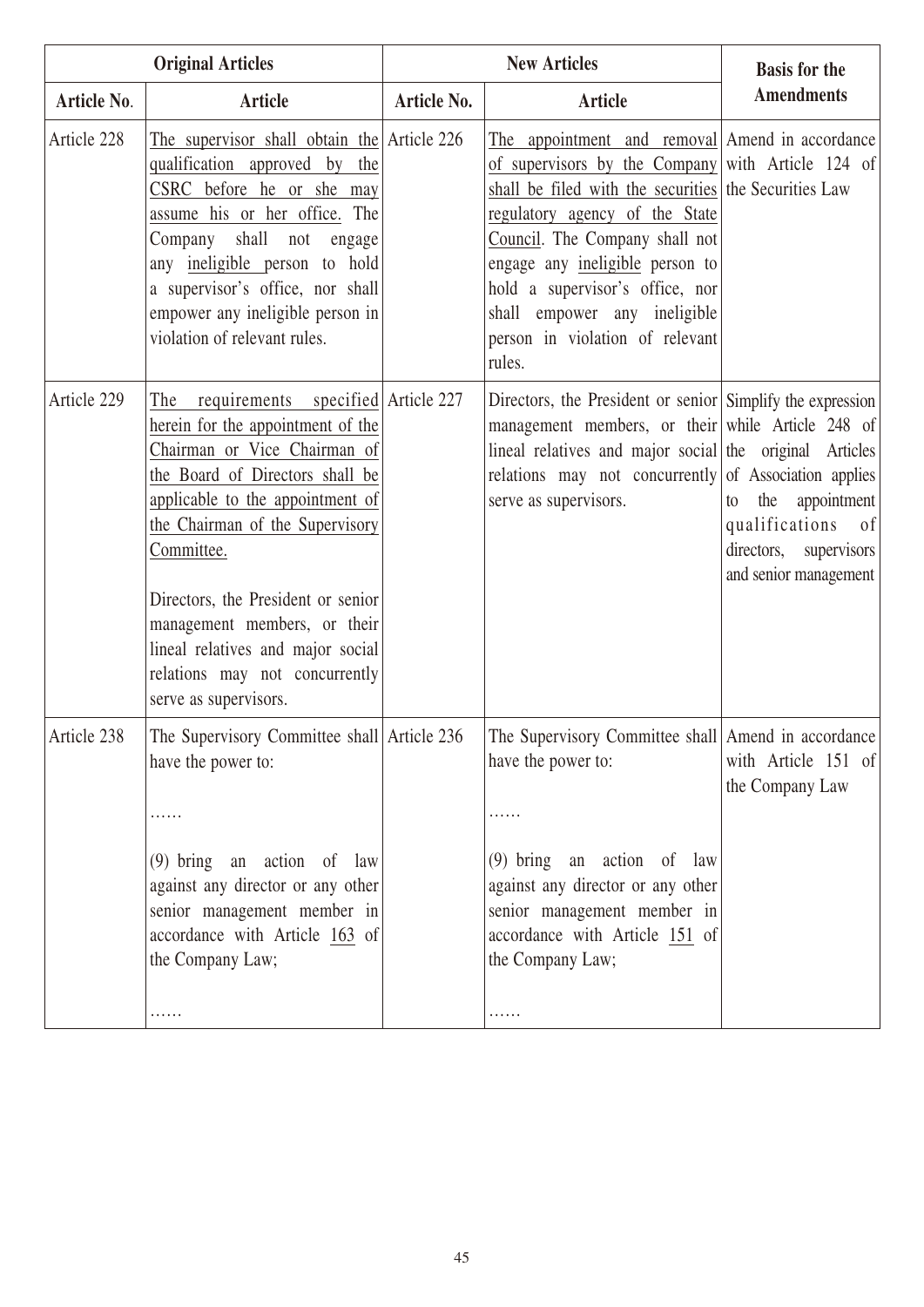| <b>Original Articles</b> |                                                                                                                                                                                                                                                                                                                                                                                                                                                                                                                                                                                                                                                                                                                                                                                                                                                                                                                                | <b>New Articles</b> |                                                                                                                                                                                                                                                                                                                                                                                                                                                                                                                                                                                                                                                                                                                                                                                                                                                                                                      | <b>Basis for the</b> |
|--------------------------|--------------------------------------------------------------------------------------------------------------------------------------------------------------------------------------------------------------------------------------------------------------------------------------------------------------------------------------------------------------------------------------------------------------------------------------------------------------------------------------------------------------------------------------------------------------------------------------------------------------------------------------------------------------------------------------------------------------------------------------------------------------------------------------------------------------------------------------------------------------------------------------------------------------------------------|---------------------|------------------------------------------------------------------------------------------------------------------------------------------------------------------------------------------------------------------------------------------------------------------------------------------------------------------------------------------------------------------------------------------------------------------------------------------------------------------------------------------------------------------------------------------------------------------------------------------------------------------------------------------------------------------------------------------------------------------------------------------------------------------------------------------------------------------------------------------------------------------------------------------------------|----------------------|
| <b>Article No.</b>       | <b>Article</b>                                                                                                                                                                                                                                                                                                                                                                                                                                                                                                                                                                                                                                                                                                                                                                                                                                                                                                                 | <b>Article No.</b>  | <b>Article</b>                                                                                                                                                                                                                                                                                                                                                                                                                                                                                                                                                                                                                                                                                                                                                                                                                                                                                       | <b>Amendments</b>    |
| Article 248              | A person may not serve as a Article 246<br>director, supervisor, President,<br>or any other senior management<br>position of the Company, if he or<br>she:                                                                                                                                                                                                                                                                                                                                                                                                                                                                                                                                                                                                                                                                                                                                                                     |                     | A person may not serve as $a$ Amend in accordance<br>director, supervisor, President, with Article 124 of<br>or any other senior management the Securities Law<br>position of the Company, if he or<br>she:                                                                                                                                                                                                                                                                                                                                                                                                                                                                                                                                                                                                                                                                                          |                      |
|                          | $(9)$ has been disqualified as<br>a lawyer, a certified public<br>accountant, or a practitioner<br>at <u>an investment</u> consultation<br>institution, a financial<br>consultation and<br>advice<br>institution, a credit appraisal<br>institution, an assets evaluation<br>institution, or a verification<br>institution, and less than five<br>years have passed since the<br>disqualification;<br>$(10)$ is an officer<br>at a<br>governmental agency, or any<br>person that may not hold a<br>parallel job at a company under<br>laws or regulations;<br>$(11)$ has<br>been imposed<br>an<br>administrative punishment by the<br>financial regulatory authority due<br>to his or her serious violation of<br>laws or regulations, and less than<br>three years have passed since the<br>punishment is enforced;<br>(12) has been disqualified for<br>such positions by the CSRC, and<br>less than three years have passed |                     | $(9)$ is a person whose practice<br>certificate has been revoked<br>or who has been disqualified<br>as a lawyer, a certified public<br>accountant, or a practitioner<br>other securities service<br>at<br>institutions due to his or her<br>violation of relevant laws or<br>rules, and less than five years<br>have passed since the revocation<br>of practice certificate<br><sub>or</sub><br>disqualification;<br>$(10)$ is an officer<br>at<br>a<br>governmental agency, or any<br>person that may not hold a<br>parallel job at a company under<br>laws or regulations;<br>$(11)$ is not a natural person;<br>(12) has been investigated due to<br>his or her suspected violation of<br>any law or regulation, or has been<br>put on the file for investigation<br>and prosecution by the judiciary<br>due to his or her violation of the<br>Criminal Law, and the case is not<br>concluded; or |                      |
|                          | since the disqualification;                                                                                                                                                                                                                                                                                                                                                                                                                                                                                                                                                                                                                                                                                                                                                                                                                                                                                                    |                     | $(13)$ is prevented from doing so<br>by other provisions of relevant<br>laws, regulations and rules.                                                                                                                                                                                                                                                                                                                                                                                                                                                                                                                                                                                                                                                                                                                                                                                                 |                      |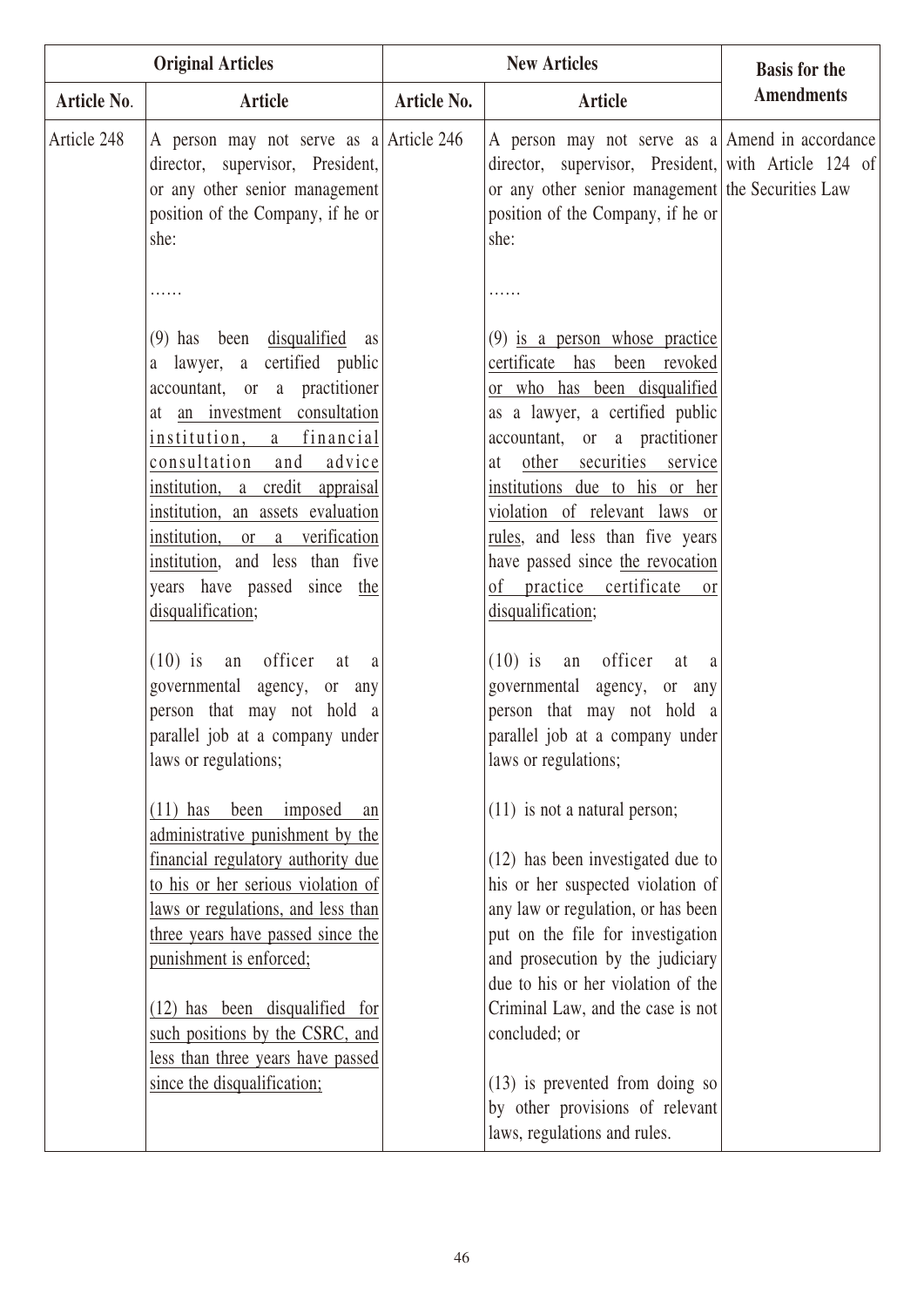| <b>Original Articles</b> |                                                                                                                                                                                                                                                                                                                                                                            |             | <b>Basis for the</b>                                                                                                                                                                                                                                               |                   |
|--------------------------|----------------------------------------------------------------------------------------------------------------------------------------------------------------------------------------------------------------------------------------------------------------------------------------------------------------------------------------------------------------------------|-------------|--------------------------------------------------------------------------------------------------------------------------------------------------------------------------------------------------------------------------------------------------------------------|-------------------|
| <b>Article No.</b>       | <b>Article</b>                                                                                                                                                                                                                                                                                                                                                             | Article No. | <b>Article</b>                                                                                                                                                                                                                                                     | <b>Amendments</b> |
|                          | $(13)$ has<br>determined<br>been<br>unsuitable for such positions<br>by the CSRC, and less than<br>two years have passed since the<br>determination;<br>$(14)$ is forbidden to hold office<br>at a business enterprise under any<br>law or regulation;                                                                                                                     |             | The election, appointment or<br>engagement of any director in<br>violation of this Article shall be<br>null and void. The director that<br>incurs any of the circumstances<br>hereinabove in this Article during<br>his or her term of office shall be<br>removed. |                   |
|                          | $(15)$ is not a natural person;<br>(16) has been investigated due to<br>his or her suspected violation of<br>any law or regulation, or has been<br>put on the file for investigation<br>and prosecution by the judiciary<br>due to his or her violation of the<br>Criminal Law, and the case is not<br>concluded; or                                                       |             |                                                                                                                                                                                                                                                                    |                   |
|                          | $(17)$ is prevented from doing so<br>by other provisions of relevant<br>laws, regulations and rules.<br>The election, appointment or<br>engagement of any director in<br>violation of this Article shall be<br>null and void. The director that<br>incurs any of the circumstances<br>hereinabove in this Article during<br>his or her term of office shall be<br>removed. |             |                                                                                                                                                                                                                                                                    |                   |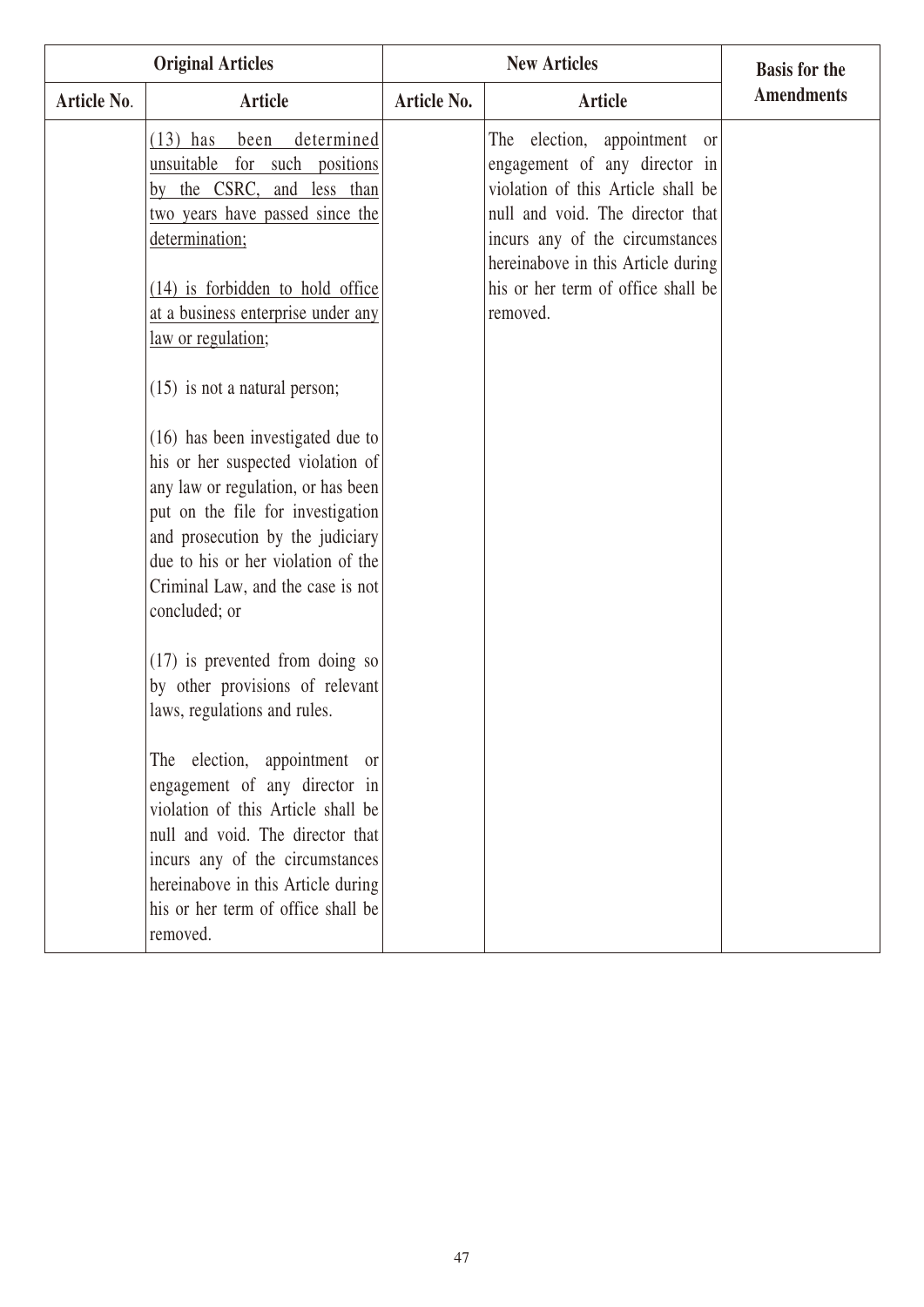|             | <b>Original Articles</b>                                                                                                                                                                                                                                                                                                                                                                                                                 | <b>New Articles</b> |                                                                                                                                                                                                                                                                                                                                                                                                                                                                          | <b>Basis for the</b> |
|-------------|------------------------------------------------------------------------------------------------------------------------------------------------------------------------------------------------------------------------------------------------------------------------------------------------------------------------------------------------------------------------------------------------------------------------------------------|---------------------|--------------------------------------------------------------------------------------------------------------------------------------------------------------------------------------------------------------------------------------------------------------------------------------------------------------------------------------------------------------------------------------------------------------------------------------------------------------------------|----------------------|
| Article No. | <b>Article</b>                                                                                                                                                                                                                                                                                                                                                                                                                           | <b>Article No.</b>  | Article                                                                                                                                                                                                                                                                                                                                                                                                                                                                  | <b>Amendments</b>    |
| Article 255 | A director, a supervisor, the Article $253$<br>other senior<br>President or<br>management staff<br>of the<br>Company may, by informed<br>decision of the General Meeting<br>of Shareholders, be relieved from<br>liability for a specific breach of<br>his or her obligations, except in<br>circumstances as specified in<br>Article 78 of the AOA.                                                                                      |                     | A director, a supervisor, the $Re$ -number according<br>President or other senior to the Article quoted<br>staff<br>of the<br>management<br>Company may, by informed<br>decision of the General Meeting<br>of Shareholders, be relieved from<br>liability for a specific breach of<br>his or her obligations, except in<br>circumstances as specified in<br>Article 85 of the AOA.                                                                                       |                      |
| Article 261 | Any loan guarantee provided Article 259<br>by the Company in breach of<br>paragraph 1 of Article 255 shall<br>be unenforceable against the<br>Company, unless:<br>(1) the loan was provided to a<br>related person of a director, a<br>supervisor, the President or other<br>senior management staff of the<br>Company, and at the time the loan<br>was advanced the lender did not<br>know the relevant circumstances;<br><sub>or</sub> |                     | Any loan guarantee provided Re-number according<br>by the Company in breach of to the Article quoted<br>paragraph 1 of Article 257 shall<br>be unenforceable against the<br>Company, unless:<br>$(1)$ the loan was provided to a<br>related person of a director, a<br>supervisor, the President or other<br>senior management staff of the<br>Company, and at the time the loan<br>was advanced the lender did not<br>know the relevant circumstances;<br><sub>or</sub> |                      |
|             | (2) the collateral provided by<br>the Company has been lawfully<br>disposed of by the lender to a<br>bona fide purchaser.                                                                                                                                                                                                                                                                                                                |                     | (2) the collateral provided by<br>the Company has been lawfully<br>disposed of by the lender to a<br>bona fide purchaser.                                                                                                                                                                                                                                                                                                                                                |                      |
| Article 277 | The Company attaches much Article 275<br>importance to<br>providing<br>reasonable returns to investors<br>and formulates a stable and<br>distribution<br>sustaining profit<br>policy.<br>.                                                                                                                                                                                                                                               |                     | The Company should attach Improve the expression<br>much importance to providing<br>reasonable returns to investors<br>and formulate a stable and<br>sustaining profit<br>distribution<br>policy.<br>.                                                                                                                                                                                                                                                                   |                      |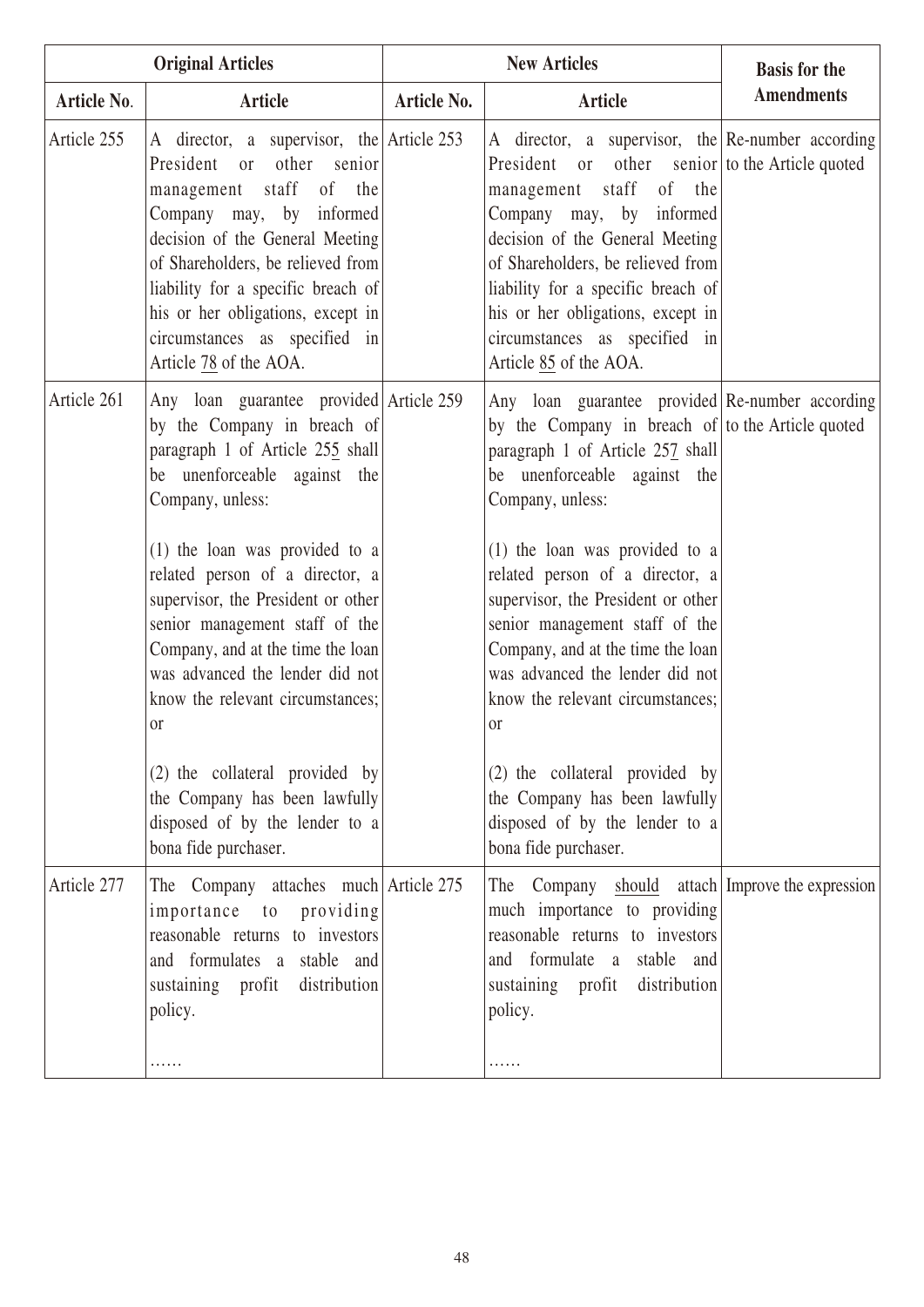| <b>Original Articles</b> |                                                                                                                                                                                                                                                                                                                                                                                                                                                                                                                                                                                                                                                                                                                                                                                                                                                                                                 |             | <b>New Articles</b>                                                                                                                                                                                                                                                                                                                                                                                                                                                                                                                                                                                                                                                                                                  | <b>Basis for the</b> |
|--------------------------|-------------------------------------------------------------------------------------------------------------------------------------------------------------------------------------------------------------------------------------------------------------------------------------------------------------------------------------------------------------------------------------------------------------------------------------------------------------------------------------------------------------------------------------------------------------------------------------------------------------------------------------------------------------------------------------------------------------------------------------------------------------------------------------------------------------------------------------------------------------------------------------------------|-------------|----------------------------------------------------------------------------------------------------------------------------------------------------------------------------------------------------------------------------------------------------------------------------------------------------------------------------------------------------------------------------------------------------------------------------------------------------------------------------------------------------------------------------------------------------------------------------------------------------------------------------------------------------------------------------------------------------------------------|----------------------|
| Article No.              | <b>Article</b>                                                                                                                                                                                                                                                                                                                                                                                                                                                                                                                                                                                                                                                                                                                                                                                                                                                                                  | Article No. | <b>Article</b>                                                                                                                                                                                                                                                                                                                                                                                                                                                                                                                                                                                                                                                                                                       | <b>Amendments</b>    |
| Article 292              | engagement, termination Article 290<br>The<br>or non-renewal of the service<br>of an accounting firm shall be<br>decided by the General Meeting<br>of Shareholders, and be reported<br>to the State Council's securities<br>authority for the record.                                                                                                                                                                                                                                                                                                                                                                                                                                                                                                                                                                                                                                           |             | engagement, termination Due to its overlap<br>The<br>or non-renewal of the service with Article 293 of<br>of an accounting firm shall be the original Articles<br>decided by the General Meeting of Association<br>of Shareholders, and be reported<br>to the State Council's securities<br>authority for the record.                                                                                                                                                                                                                                                                                                                                                                                                |                      |
|                          | When the Company dismisses or<br>does not renew the engagement of<br>an accounting firm, it shall give<br>advance notice to the accounting<br>firm. The accounting firm shall<br>have the right to present its<br>views before General Meeting of<br>Shareholders. If the accounting<br>firm resigns, it shall state to the<br>General Meeting of Shareholders<br>the<br>whether<br>Company<br>has<br>committed any misconduct.<br>General<br>Meeting<br>The<br><sub>of</sub><br>Shareholders that intends to pass<br>a resolution on the engagement<br>of any non-incumbent accounting<br>firm to fill any vacancy of the<br>office of accounting firm, renewal<br>of the service of an accounting<br>firm engaged by the Board of<br>Directors to fill a vacancy, or<br>termination of an accounting<br>firm whose term of office has not<br>expired shall comply with the<br>following:<br>. |             | When the Company dismisses or<br>does not renew the engagement of<br>an accounting firm, it shall give<br>advance notice to the accounting<br>firm. The accounting firm shall<br>have the right to present its<br>views before General Meeting of<br>Shareholders.<br>General<br>Meeting<br>The<br>- of<br>Shareholders that intends to pass<br>a resolution on the engagement<br>of any non-incumbent accounting<br>firm to fill any vacancy of the<br>office of accounting firm, renewal<br>of the service of an accounting<br>firm engaged by the Board of<br>Directors to fill a vacancy, or<br>termination of an accounting<br>firm whose term of office has not<br>expired shall comply with the<br>following: |                      |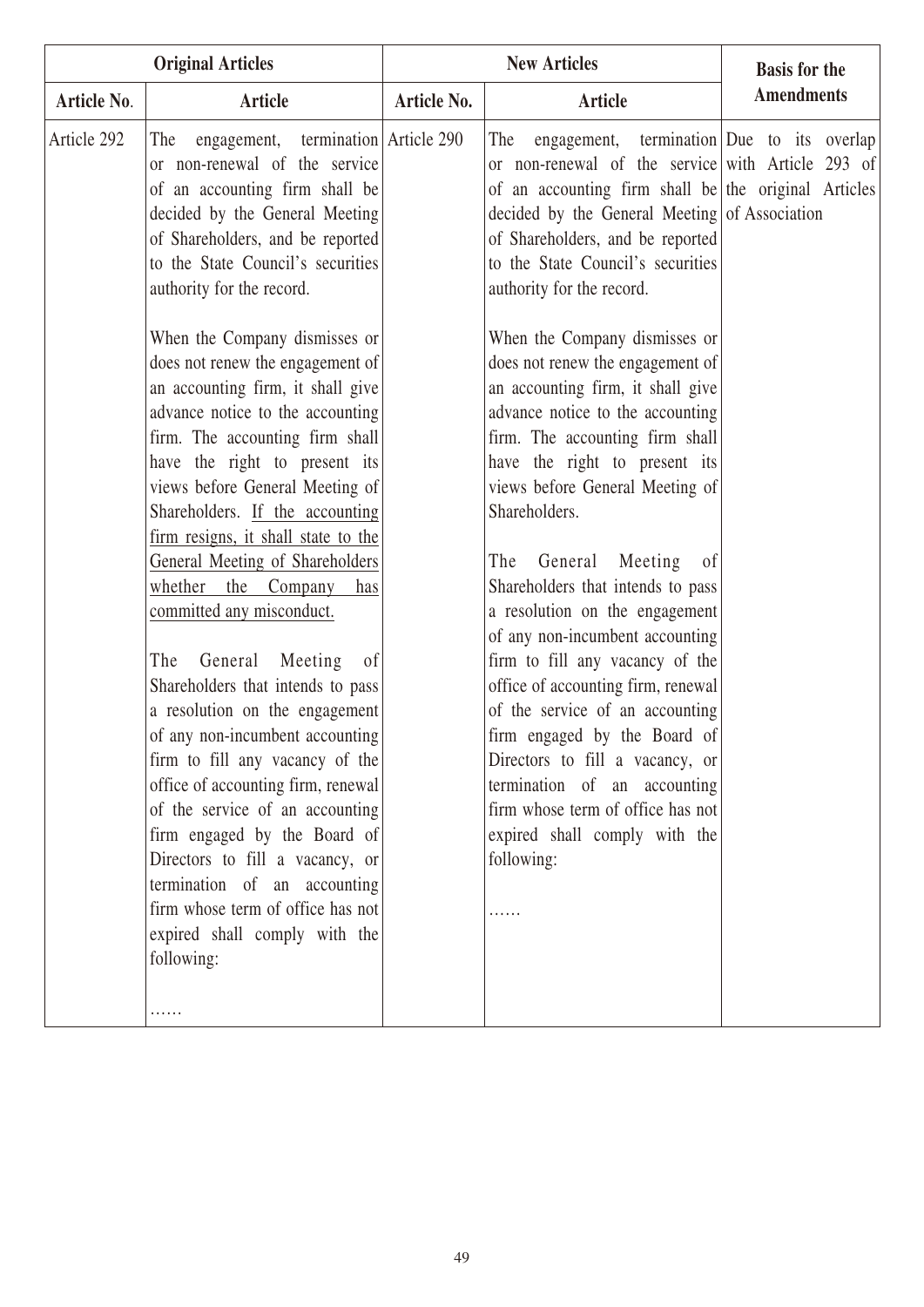| <b>Original Articles</b> |                                                                                                                                                                                                                                                                                                                                                                                                                                                                                                                                                                                                                                                                            |                    | <b>New Articles</b>                                                                                                                                                                                                                                                                                                                                                                                                                                                                                                                                                                                                                                                                                   | <b>Basis for the</b> |
|--------------------------|----------------------------------------------------------------------------------------------------------------------------------------------------------------------------------------------------------------------------------------------------------------------------------------------------------------------------------------------------------------------------------------------------------------------------------------------------------------------------------------------------------------------------------------------------------------------------------------------------------------------------------------------------------------------------|--------------------|-------------------------------------------------------------------------------------------------------------------------------------------------------------------------------------------------------------------------------------------------------------------------------------------------------------------------------------------------------------------------------------------------------------------------------------------------------------------------------------------------------------------------------------------------------------------------------------------------------------------------------------------------------------------------------------------------------|----------------------|
| <b>Article No.</b>       | <b>Article</b>                                                                                                                                                                                                                                                                                                                                                                                                                                                                                                                                                                                                                                                             | <b>Article No.</b> | <b>Article</b>                                                                                                                                                                                                                                                                                                                                                                                                                                                                                                                                                                                                                                                                                        | <b>Amendments</b>    |
| Article 293              | The Company shall, within Article 291<br>days of receiving such<br>14<br>resignation notice, send a copy<br>of the notice to the relevant<br>administrative agency. If the<br>notice contains a statement<br>specified in subparagraph $(2)$ of<br>Article 288, the Company shall<br>keep a copy of such statement at<br>its place of business for reference<br>by shareholders, and, unless<br>stipulated otherwise in this AOA,<br>send a copy of such statement<br>by post, with postage prepaid,<br>to each and every holder that is<br>entitled to receive the financial<br>report of the Company, addressed<br>to their addresses registered in the<br>stock ledger. |                    | The Company shall, within Re-number according<br>14 days of receiving such to the Article quoted<br>resignation notice, send a copy<br>of the notice to the relevant<br>administrative agency. If the<br>notice contains a statement<br>specified in subparagraph $(2)$ of<br>Article 290, the Company shall<br>keep a copy of such statement at<br>its place of business for reference<br>by shareholders, and, unless<br>stipulated otherwise in this AOA,<br>send a copy of such statement<br>by post, with postage prepaid,<br>to each and every holder that is<br>entitled to receive the financial<br>report of the Company, addressed<br>to their addresses registered in the<br>stock ledger. |                      |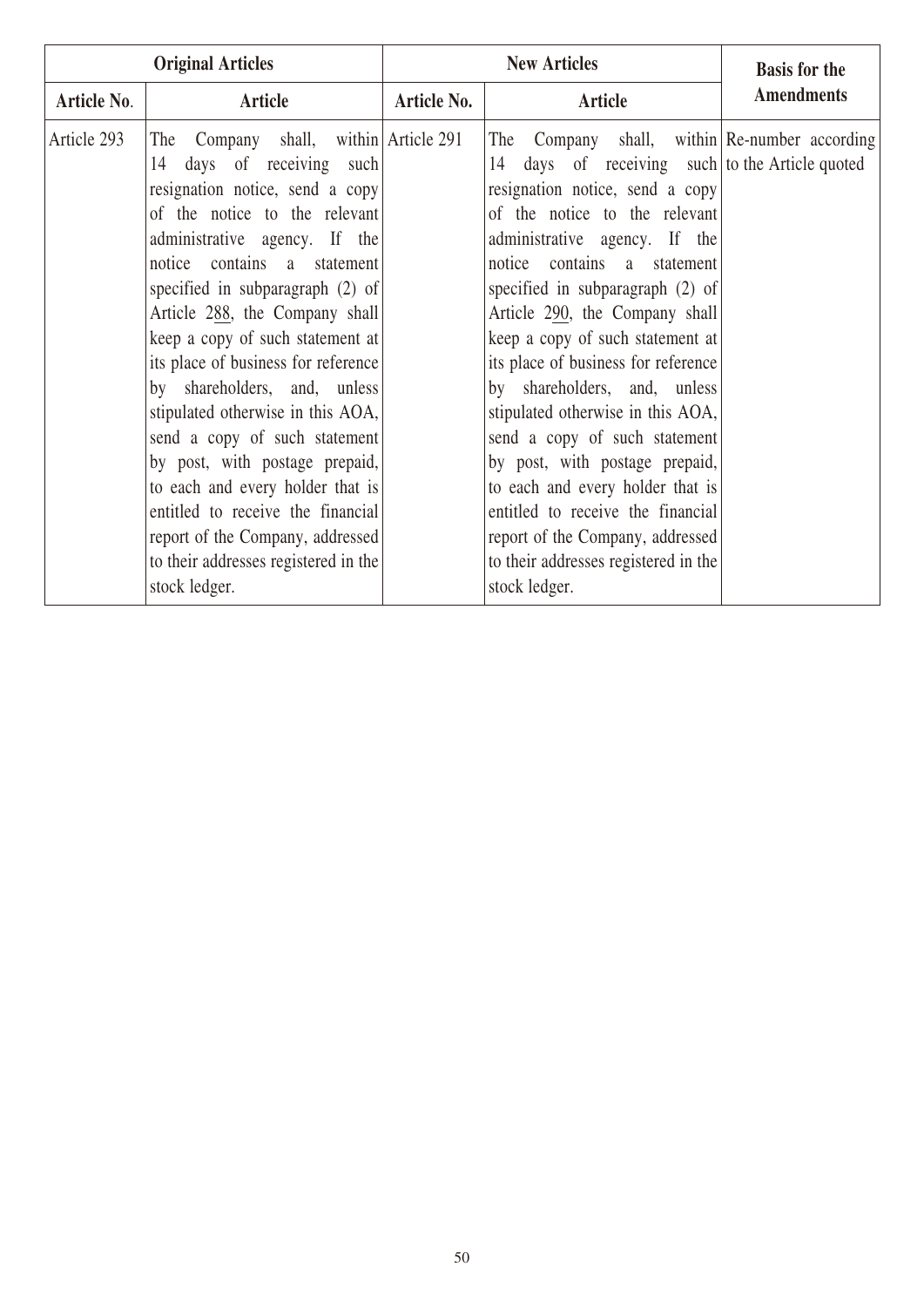| <b>Original Articles</b> |                                                                                                                                                                                                                                                                                                                                    |             | <b>New Articles</b>                                                                                                                                                                                                                                                                                                                                                                                                                                                                                                                                                                                                                                                                                                                                                                                                                                                                                                                                                                                                  | <b>Basis for the</b> |
|--------------------------|------------------------------------------------------------------------------------------------------------------------------------------------------------------------------------------------------------------------------------------------------------------------------------------------------------------------------------|-------------|----------------------------------------------------------------------------------------------------------------------------------------------------------------------------------------------------------------------------------------------------------------------------------------------------------------------------------------------------------------------------------------------------------------------------------------------------------------------------------------------------------------------------------------------------------------------------------------------------------------------------------------------------------------------------------------------------------------------------------------------------------------------------------------------------------------------------------------------------------------------------------------------------------------------------------------------------------------------------------------------------------------------|----------------------|
| Article No.              | Article                                                                                                                                                                                                                                                                                                                            | Article No. | Article                                                                                                                                                                                                                                                                                                                                                                                                                                                                                                                                                                                                                                                                                                                                                                                                                                                                                                                                                                                                              | <b>Amendments</b>    |
| Article 297              | Where a shareholder cannot Article 295<br>contacted with because<br>be<br>he or she has not provided a<br>registered address or provided a<br>wrong address, he or she shall<br>be deemed as having received<br>a notice, if the Company keeps<br>on displaying the notice for 24<br>hours at the legal address of the<br>Company. |             | a shareholder cannot Consolidate<br>Where<br>contacted with because Articles 298 to 301 of<br>be<br>he or she has not provided a the original Articles<br>registered address or provided a of Association<br>wrong address, he or she shall<br>be deemed as having received<br>a notice, if the Company keeps<br>on displaying the notice for 24<br>hours at the legal address of the<br>Company.<br>Where the Company gives a<br>notice by publication, it shall<br>be deemed that all the persons<br>concerned have received the<br>notice as soon as the notice is<br>published.<br>Unless stipulated otherwise in this<br>AOA, the ways to give a notice<br>specified in Article 290 of this<br>AOA shall be applicable to the<br>holding of General Meeting of<br>Shareholders.<br>The notice of the meeting of the<br>Board of Directors shall be given<br>in writing by mail, fax or hand.<br>The notice of the meeting of the<br>Supervisory Committee shall be<br>given in writing by mail, fax or<br>hand. | with                 |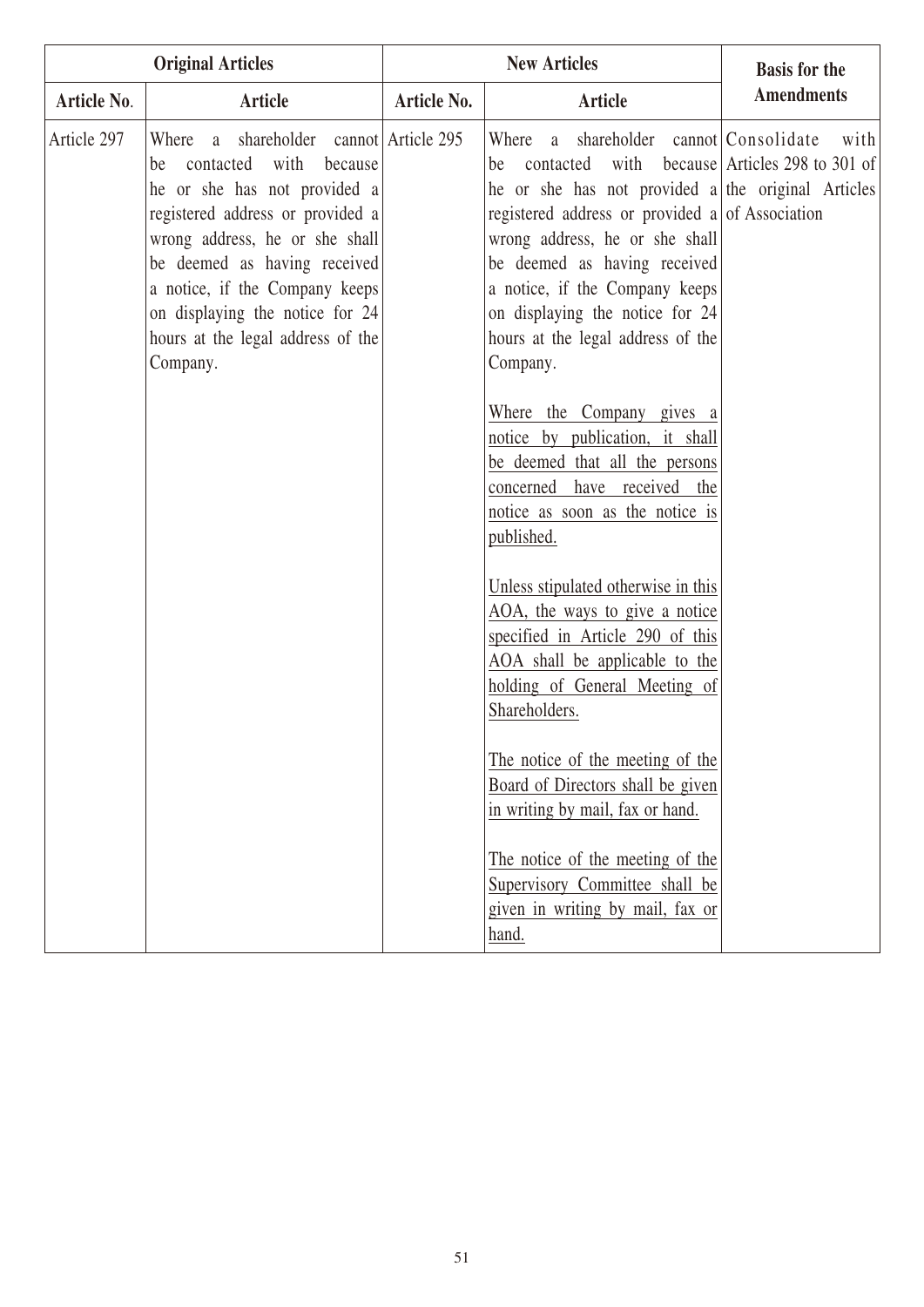| <b>Original Articles</b> |                                                                                                                                                                                   | <b>New Articles</b> |                | <b>Basis for the</b>                                                                              |
|--------------------------|-----------------------------------------------------------------------------------------------------------------------------------------------------------------------------------|---------------------|----------------|---------------------------------------------------------------------------------------------------|
| <b>Article No.</b>       | <b>Article</b>                                                                                                                                                                    | <b>Article No.</b>  | <b>Article</b> | <b>Amendments</b>                                                                                 |
| Article 298              | Where<br>the Company gives a<br>notice by publication, it shall<br>be deemed that all the persons<br>concerned have received the<br>notice as soon as the notice is<br>published. |                     |                | Consolidate<br>with<br>Article 297 of<br>the<br>original Articles<br>of<br>Association            |
| Article 299              | Unless stipulated otherwise in this<br>AOA, the ways to give a notice<br>specified in preceding Articles<br>shall be applicable to the General<br>Meeting of Shareholders.        |                     |                | Consolidate<br>with<br>Article 297 of<br>the<br>original Articles of<br>Association               |
| Article 300              | The notice of the meeting of the<br>Board of Directors shall be given<br>in writing by mail, fax or hand.                                                                         |                     |                | Consolidate<br>with<br>Article 297 of<br>the<br>original Articles<br><sub>of</sub><br>Association |
| Article 301              | The notice of the meeting of the<br>Supervisory Committee shall be<br>given in writing by mail, fax or<br>hand.                                                                   |                     |                | Consolidate<br>with<br>Article 297 of<br>the<br>original Articles of<br>Association               |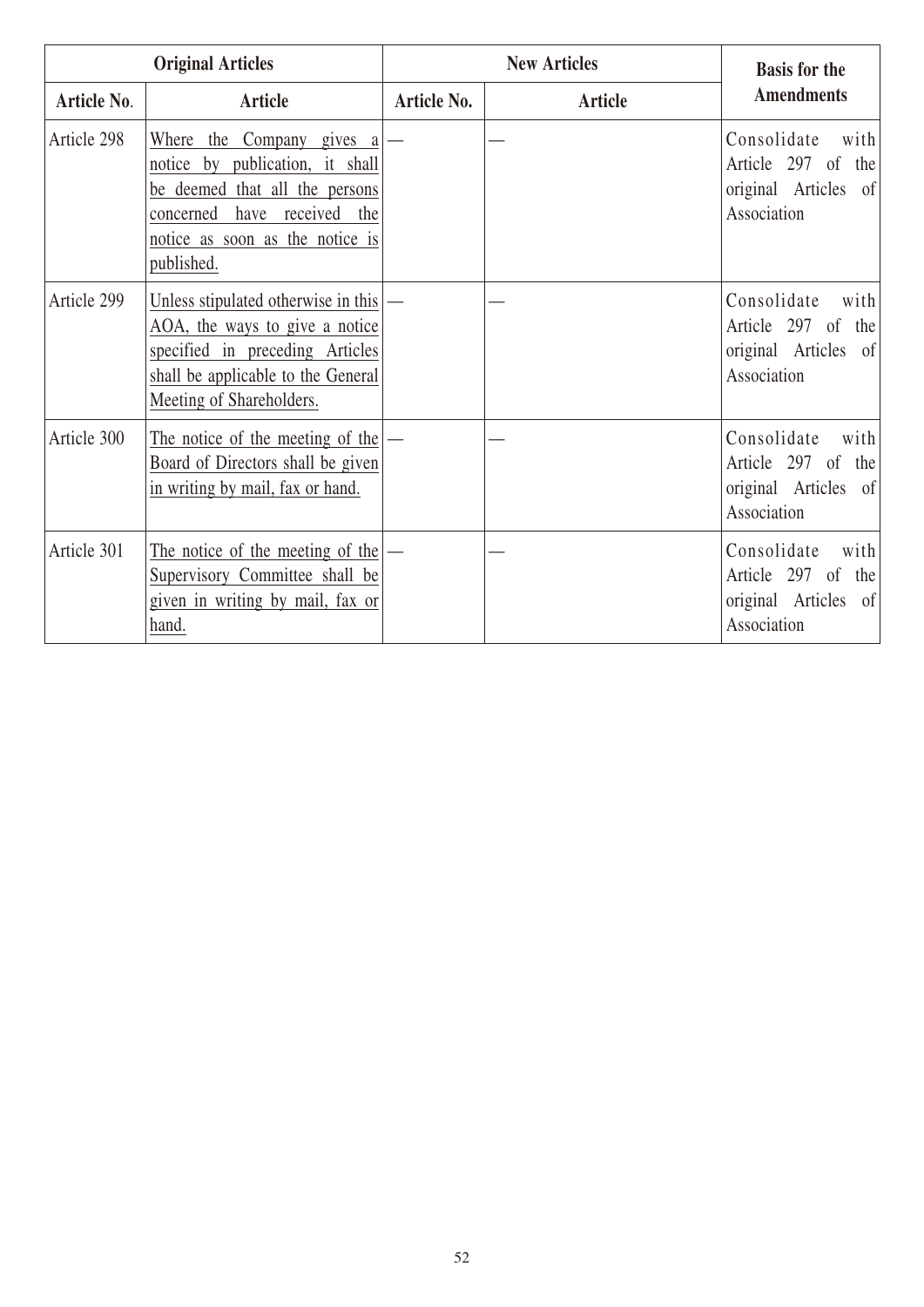|             | <b>New Articles</b><br><b>Original Articles</b>                                                                                                                                                                                                                                                                                                                                                                                                                                                                                                                                                                                                                                                                |                    |                                                                                                                                                                                                                                                                                                                                                                                                                                                                                                                                                                                                                                                                                                                                           | <b>Basis for the</b> |  |
|-------------|----------------------------------------------------------------------------------------------------------------------------------------------------------------------------------------------------------------------------------------------------------------------------------------------------------------------------------------------------------------------------------------------------------------------------------------------------------------------------------------------------------------------------------------------------------------------------------------------------------------------------------------------------------------------------------------------------------------|--------------------|-------------------------------------------------------------------------------------------------------------------------------------------------------------------------------------------------------------------------------------------------------------------------------------------------------------------------------------------------------------------------------------------------------------------------------------------------------------------------------------------------------------------------------------------------------------------------------------------------------------------------------------------------------------------------------------------------------------------------------------------|----------------------|--|
| Article No. | <b>Article</b>                                                                                                                                                                                                                                                                                                                                                                                                                                                                                                                                                                                                                                                                                                 | <b>Article No.</b> | <b>Article</b>                                                                                                                                                                                                                                                                                                                                                                                                                                                                                                                                                                                                                                                                                                                            | <b>Amendments</b>    |  |
| Article 315 | Where the Company is dissolved Article 309<br>pursuant to sub-paragraphs (1),<br>$(2)$ , $(5)$ and $(6)$ of the preceding<br>Article, a liquidation team shall<br>be set up within 15 days upon<br>the approval of the dissolution by<br>the securities regulatory agency<br>of the State Council, and the<br>composition of the liquidation<br>team shall be determined by an<br>ordinary resolution of the General<br>Meeting of Shareholders. If a<br>liquidation team is not set up<br>within the time limit specified<br>herein, the creditor may apply to<br>the people's court for the court to<br>designate relevant persons to form<br>a liquidation team and carry out<br>the liquidation procedure. |                    | Where the Company is dissolved $\lfloor$ Clarify the<br>pursuant to sub-paragraphs $(1)$ , referred to<br>$(2)$ , $(5)$ and $(6)$ of Article 307 of<br>this AOA, a liquidation team shall<br>be set up within 15 days upon<br>the approval of the dissolution by<br>the securities regulatory agency<br>of the State Council, and the<br>composition of the liquidation<br>team shall be determined by an<br>ordinary resolution of the General<br>Meeting of Shareholders. If a<br>liquidation team is not set up<br>within the time limit specified<br>herein, the creditor may apply to<br>the people's court for the court to<br>designate relevant persons to form<br>a liquidation team and carry out<br>the liquidation procedure. | Article              |  |
|             | the<br>circumstance<br>In<br>0 <sup>f</sup><br>subparagraph $(3)$ of the preceding<br>Article, the Company shall file<br>an application to the CSRC,<br>together with the cause(s) to<br>the dissolution and the debt<br>liquidation plan, for the approval<br>of the CSRC, before the Company<br>may be dissolved.                                                                                                                                                                                                                                                                                                                                                                                            |                    | the<br>circumstance<br>In<br>of<br>subparagraph (3) of Article<br>307, the Company shall file<br>an application to the CSRC,<br>together with the cause(s) to<br>the dissolution and the debt<br>liquidation plan, for the approval<br>of the CSRC, before the Company<br>may be dissolved.                                                                                                                                                                                                                                                                                                                                                                                                                                               |                      |  |
|             | Where the Company is dissolved<br>pursuant to subparagraph (4)<br>of the preceding Article, the<br>people's court shall set up a<br>liquidation team by organizing the<br>securities regulatory agency of the<br>State Council, the shareholders,<br>and related agencies<br>and<br>professionals, in accordance with<br>relevant laws and regulations.<br>The liquidation team so set up<br>shall carry out the bankruptcy<br>liquidation in accordance with<br>the relevant law on enterprise<br>bankruptcy.                                                                                                                                                                                                 |                    | Where the Company is dissolved<br>pursuant to subparagraph (4) of<br>Article 307, the people's court<br>shall set up a liquidation team<br>by organizing the securities<br>regulatory agency of the State<br>Council, the shareholders,<br>and related agencies and<br>professionals, in accordance with<br>relevant laws and regulations.<br>The liquidation team so set up<br>shall carry out the bankruptcy<br>liquidation in accordance with<br>the relevant law on enterprise<br>bankruptcy.                                                                                                                                                                                                                                         |                      |  |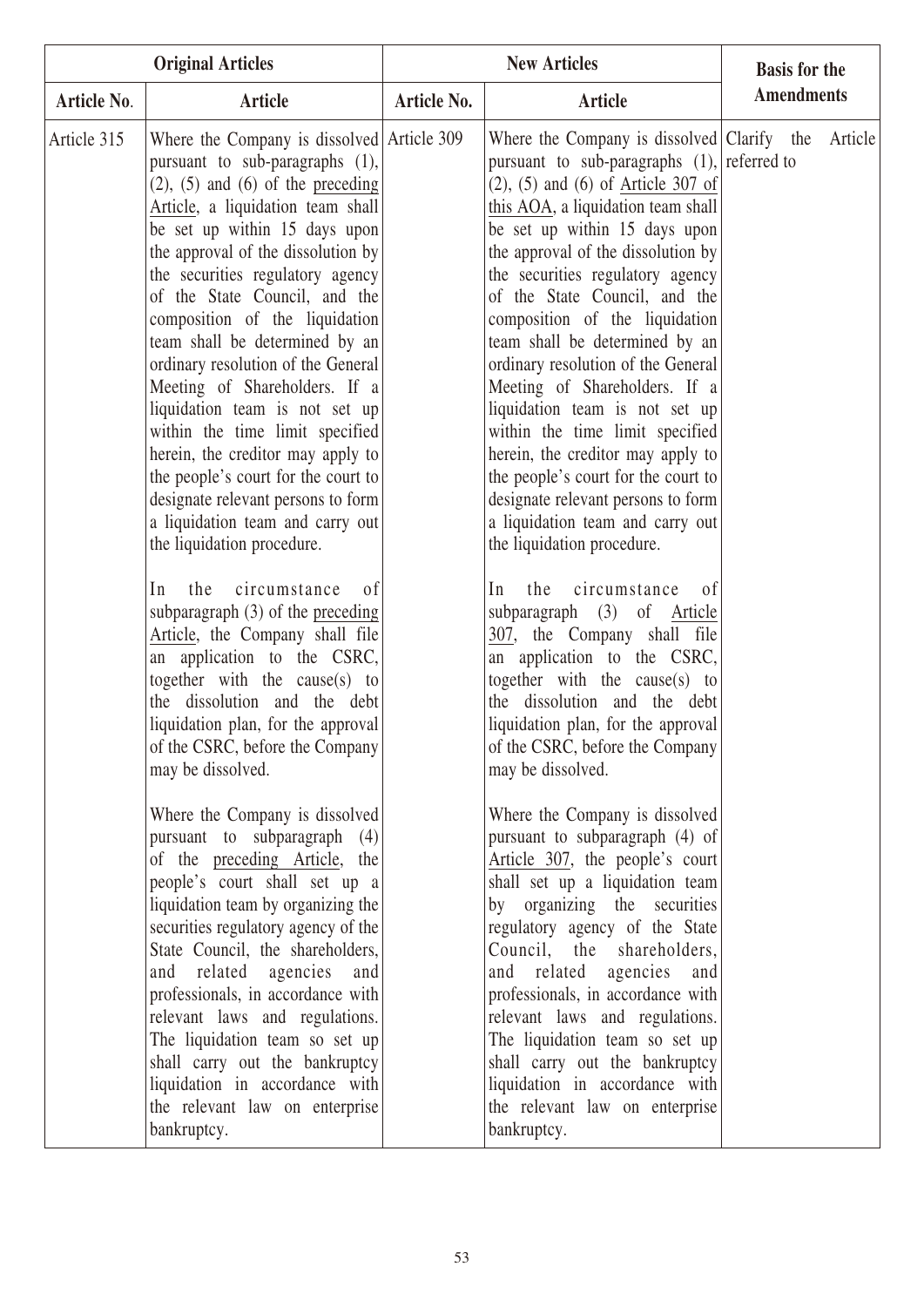| <b>Original Articles</b> |                                                                                                                                                                                                                                                                |             | <b>New Articles</b>                                                                                                                                                                                                                                                                                                                                                                                                                                                                                                                                                                                                                                                                                                                                                                         | <b>Basis for the</b>                                                                        |
|--------------------------|----------------------------------------------------------------------------------------------------------------------------------------------------------------------------------------------------------------------------------------------------------------|-------------|---------------------------------------------------------------------------------------------------------------------------------------------------------------------------------------------------------------------------------------------------------------------------------------------------------------------------------------------------------------------------------------------------------------------------------------------------------------------------------------------------------------------------------------------------------------------------------------------------------------------------------------------------------------------------------------------------------------------------------------------------------------------------------------------|---------------------------------------------------------------------------------------------|
| <b>Article No.</b>       | <b>Article</b>                                                                                                                                                                                                                                                 | Article No. | <b>Article</b>                                                                                                                                                                                                                                                                                                                                                                                                                                                                                                                                                                                                                                                                                                                                                                              | <b>Amendments</b>                                                                           |
| Article 325              | Where any change to the AOA, as $\vert$ Article 319<br>decided by the General Meeting<br>of Shareholders, is subject to<br>the approval of the relevant<br>administrative authority, it shall<br>be submitted to the administrative<br>authority for approval. |             | Where any change to the AOA, as $ Consolidate $<br>decided by the General Meeting Articles 326 and 327<br>of Shareholders, is subject to of the original Articles<br>the approval of the relevant of Association<br>administrative authority, it shall<br>be submitted to the administrative<br>authority for approval.<br>The AOA shall be amended by<br>the Board of Directors pursuant<br>to the resolution in respect of<br>amendments to AOA of the<br>General Meeting of Shareholders<br>and the approval comments of the<br>relevant administrative authority.<br>Where the changes to the AOA<br>involves any disclosure required<br>relevant laws, regulations<br>by<br>or the listing rules of the stock<br>exchanges in the place where the<br>shares of the Company are listed, | with                                                                                        |
| Article 326              | The AOA shall be amended by<br>the Board of Directors pursuant<br>to the resolution of the General<br>Meeting of Shareholders and<br>the approval of the relevant<br>administrative authority.                                                                 |             | it shall be published accordingly.                                                                                                                                                                                                                                                                                                                                                                                                                                                                                                                                                                                                                                                                                                                                                          | Consolidate<br>with<br>Article 325 of the<br>original Articles<br>$\vert$ of<br>Association |
| Article 327              | Where the change to the AOA<br>involves any disclosure under<br>relevant laws or regulations, it<br>shall be published accordingly.                                                                                                                            |             |                                                                                                                                                                                                                                                                                                                                                                                                                                                                                                                                                                                                                                                                                                                                                                                             | Consolidate<br>with<br>Article 325 of<br>the<br>original Articles of<br>Association         |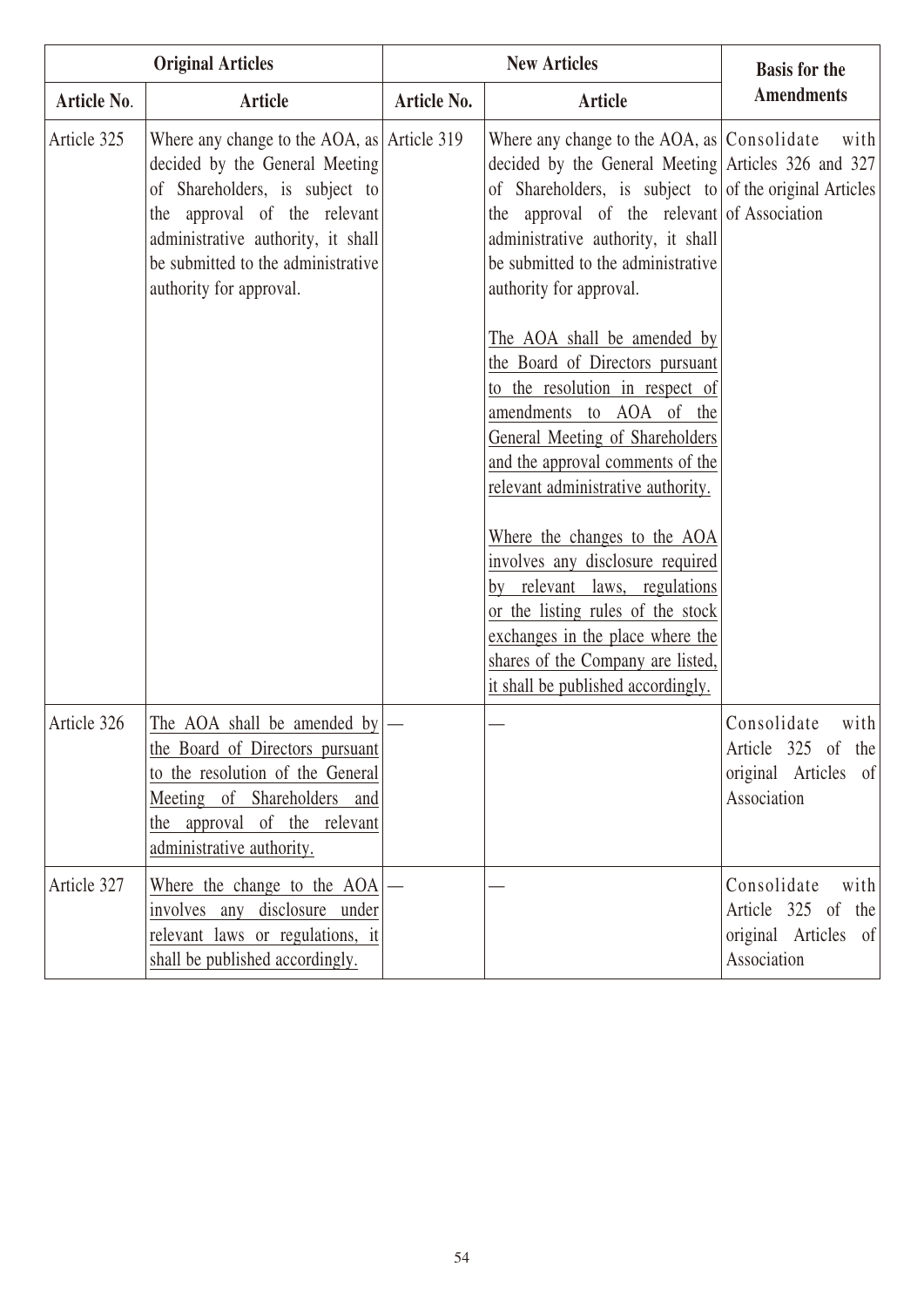| <b>Original Articles</b> |                                                                                                                                                                                                                                                                                                                                                                                                                                                                                                                                                                                                                                                                                                                                                                                                                                                                                                                                                                                                                                                   |                    | <b>New Articles</b>                                                                                                                                                                                                                                                                                                                                                                                                                                                                                                                                                                                                                                                                                                                                                                                                                                                                                                                                                                                                                                                                                                                                                                                                                                                                                                           | <b>Basis for the</b> |
|--------------------------|---------------------------------------------------------------------------------------------------------------------------------------------------------------------------------------------------------------------------------------------------------------------------------------------------------------------------------------------------------------------------------------------------------------------------------------------------------------------------------------------------------------------------------------------------------------------------------------------------------------------------------------------------------------------------------------------------------------------------------------------------------------------------------------------------------------------------------------------------------------------------------------------------------------------------------------------------------------------------------------------------------------------------------------------------|--------------------|-------------------------------------------------------------------------------------------------------------------------------------------------------------------------------------------------------------------------------------------------------------------------------------------------------------------------------------------------------------------------------------------------------------------------------------------------------------------------------------------------------------------------------------------------------------------------------------------------------------------------------------------------------------------------------------------------------------------------------------------------------------------------------------------------------------------------------------------------------------------------------------------------------------------------------------------------------------------------------------------------------------------------------------------------------------------------------------------------------------------------------------------------------------------------------------------------------------------------------------------------------------------------------------------------------------------------------|----------------------|
| <b>Article No.</b>       | <b>Article</b>                                                                                                                                                                                                                                                                                                                                                                                                                                                                                                                                                                                                                                                                                                                                                                                                                                                                                                                                                                                                                                    | <b>Article No.</b> | Article                                                                                                                                                                                                                                                                                                                                                                                                                                                                                                                                                                                                                                                                                                                                                                                                                                                                                                                                                                                                                                                                                                                                                                                                                                                                                                                       | <b>Amendments</b>    |
| Article 1                | These Rules of Procedure (the Article 1)<br>are formulated<br>"Rules")<br>in<br>accordance with relevant laws,<br>administrative regulations and<br>regulatory documents including<br>the Company Law of the People's<br>Republic of China (the "Company"<br>Law"), the Securities Law of the<br>People's Republic of China, the<br>Rules for the General Meeting<br>Shareholders of Listed<br>of<br>Companies, Special Provisions<br>of the State Council for the Share<br>Offerings and Listings Overseas<br>of Joint Stock Limited Companies,<br>the Mandatory Provisions<br>of Articles of Association of<br>Companies that Listed Overseas,<br>and the Reply on Opinions<br>Concerning the Supplement<br>and Amendment to Articles of<br>Association by Companies to<br>Be Listed in Hong Kong and the<br>Articles of Association of CITIC<br>Securities Company Limited (the<br>"AOA") to regulate the acts of<br>the Company and ensure the legal<br>performance of its functions and<br>duties by the General Meeting of<br>Shareholders. |                    | These Rules of Procedure (the Standardize)<br>"Rules") are formulated in punctuation<br>accordance with relevant laws, and supplement<br>administrative regulations and applicable laws and<br>regulatory documents including regulations<br>the Company Law of the<br>People's Republic of China (the<br>"Company Law"), the Securities<br>Law of the People's Republic<br>of China, the Rules for the<br>General Meeting of Shareholders<br>of Listed Companies, Special<br>Provisions of the State Council<br>for the Share Offerings and<br>Listings Overseas of Joint<br>Stock Limited Companies, the<br>Mandatory Provisions of Articles<br>of Association of Companies<br>that Listed Overseas, and the<br>Reply on Opinions Concerning<br>the Supplement and Amendment<br>to Articles of Association by<br>Companies to Be Listed in<br>Hong Kong, Official Reply of<br>the State Council Regarding<br>Adjusting the Application of<br>Provisions to Matters Including<br>the Notice Period for Convention<br>of Shareholders' Meetings by<br>Overseas Listed Companies<br>and the Articles of Association<br>of CITIC Securities Company<br>Limited (the "AOA") to regulate<br>the acts of the Company and<br>ensure the legal performance of<br>its functions and duties by the<br>General Meeting of Shareholders. | the<br>marks         |

#### **II. Comparative Table of the Amendments to the Appendix (Rules of Procedure for the General Meeting of Shareholders) to the Articles of Association**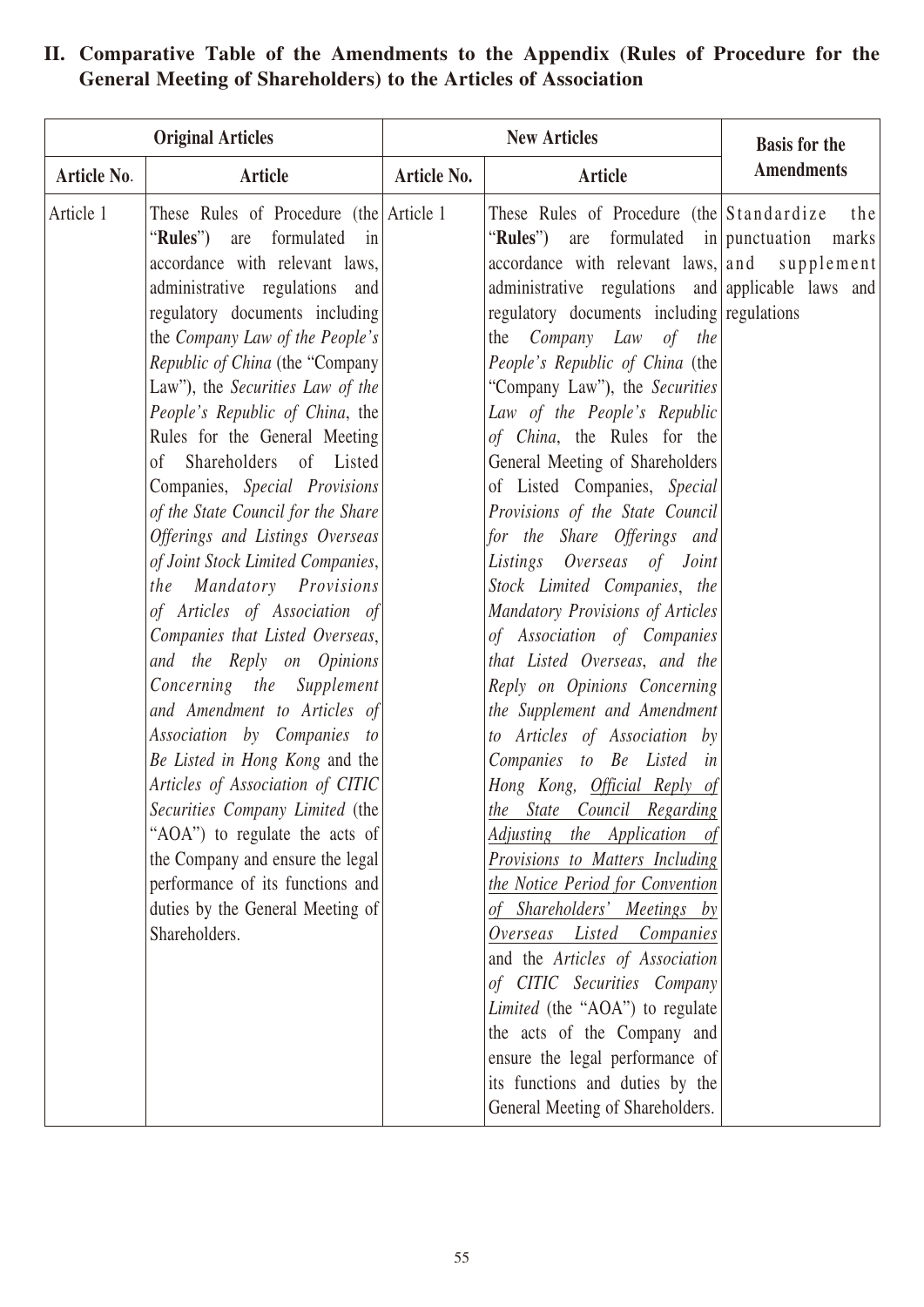| <b>Original Articles</b> |                                                                                                                                                                                                                                                                                                                             | <b>New Articles</b> |                                                                                                                                                                                                                                                                                                                                                                                                                                                                                                                | <b>Basis for the</b> |
|--------------------------|-----------------------------------------------------------------------------------------------------------------------------------------------------------------------------------------------------------------------------------------------------------------------------------------------------------------------------|---------------------|----------------------------------------------------------------------------------------------------------------------------------------------------------------------------------------------------------------------------------------------------------------------------------------------------------------------------------------------------------------------------------------------------------------------------------------------------------------------------------------------------------------|----------------------|
| Article No.              | <b>Article</b>                                                                                                                                                                                                                                                                                                              | <b>Article No.</b>  | <b>Article</b>                                                                                                                                                                                                                                                                                                                                                                                                                                                                                                 | <b>Amendments</b>    |
| Article 5                | The Company shall not provide Article 5<br>any finance or guarantee to any<br>shareholder or any of his or her<br>related parties. The provision by<br>the Company of security for third<br>parties as set forth below, shall be<br>subject to the consideration and<br>approval of the General Meeting<br>of Shareholders: |                     | The Company shall not provide Amend in accordance<br>any finance or guarantee to any with Article 123 of<br>shareholder or any of his or her the Securities Law<br>related parties, except where the<br>Company provides securities<br>margin trading for clients<br>in accordance with relevant<br>regulations. The provision by the<br>Company of security for third<br>parties as set forth below, shall be<br>subject to the consideration and<br>approval of the General Meeting<br>of Shareholders:<br>. |                      |
| Article 9                | Board of Directors shall Article 9<br>The<br>call the General Meeting of<br>Shareholders within the period set<br>in Article 4 of the Rules.                                                                                                                                                                                |                     | The Board of Directors shall Update of<br>the General Meeting of referred to<br>call<br>Shareholders within the period set<br>in Article 7 of the Rules.                                                                                                                                                                                                                                                                                                                                                       | Article              |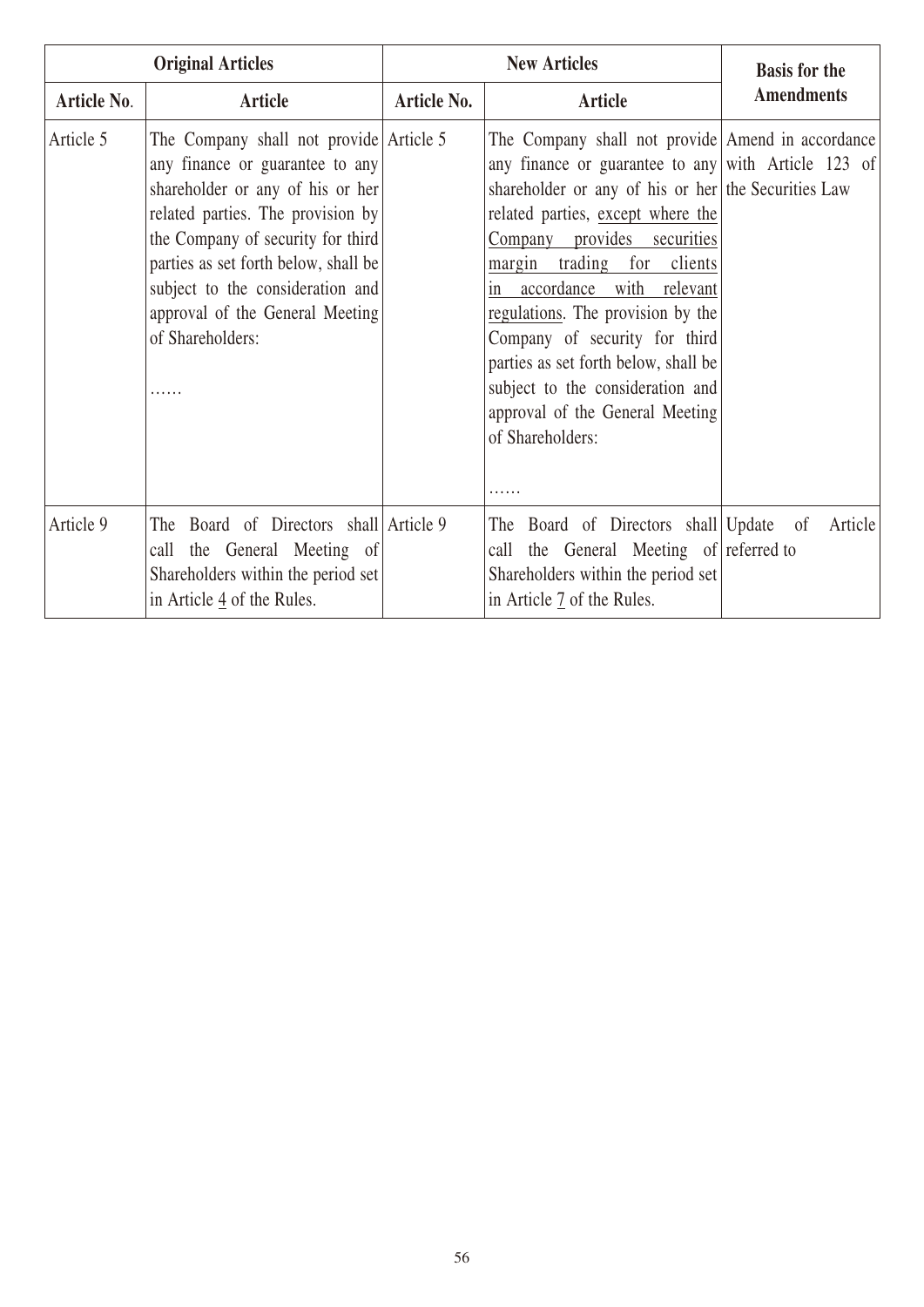| <b>Original Articles</b> |                                                                                                                                                                                                                                                                                                                                                                                                                                                                                                                                                                                                                                                                                                                                                                                                                                                                                                                                                                                                                                                                                                                                                                                                                                                                                      |             | <b>New Articles</b>                                                                                                                                                                                                                                                                                                                                                                                                                                                                                                                                                                                                                                                                                                                                                                                                                                                          | <b>Basis for the</b> |
|--------------------------|--------------------------------------------------------------------------------------------------------------------------------------------------------------------------------------------------------------------------------------------------------------------------------------------------------------------------------------------------------------------------------------------------------------------------------------------------------------------------------------------------------------------------------------------------------------------------------------------------------------------------------------------------------------------------------------------------------------------------------------------------------------------------------------------------------------------------------------------------------------------------------------------------------------------------------------------------------------------------------------------------------------------------------------------------------------------------------------------------------------------------------------------------------------------------------------------------------------------------------------------------------------------------------------|-------------|------------------------------------------------------------------------------------------------------------------------------------------------------------------------------------------------------------------------------------------------------------------------------------------------------------------------------------------------------------------------------------------------------------------------------------------------------------------------------------------------------------------------------------------------------------------------------------------------------------------------------------------------------------------------------------------------------------------------------------------------------------------------------------------------------------------------------------------------------------------------------|----------------------|
| Article No.              | Article                                                                                                                                                                                                                                                                                                                                                                                                                                                                                                                                                                                                                                                                                                                                                                                                                                                                                                                                                                                                                                                                                                                                                                                                                                                                              | Article No. | <b>Article</b>                                                                                                                                                                                                                                                                                                                                                                                                                                                                                                                                                                                                                                                                                                                                                                                                                                                               | <b>Amendments</b>    |
| Article 18               | When the Company is to hold a Article 18<br>General Meeting of Shareholders,<br>it shall issue a written notice<br>45 days prior to the meeting<br>informing all the registered<br>shareholders of the matters to<br>be considered at and the date<br>and place of the meeting. Any<br>shareholder that intends to attend<br>such meeting shall, within 20<br>days before the day on which the<br>meeting is to be held, give to the<br>Company a written reply stating<br>that his or her will attend the<br>meeting.<br>Based on the written replies<br>received 20 days before the<br>General Meeting of Shareholders<br>is to be held, the Company<br>shall calculate the number of<br>voting shares represented by the<br>shareholders who intend to attend<br>the meeting. Where the number of<br>voting shares represented by the<br>shareholders who intend to attend<br>the meeting is less than half of<br>the voting shares in the Company,<br>the Company shall, within 5 days<br>thereafter, notify the shareholders<br>once again of the matters to be<br>considered at and the date and<br>place of the meeting in form of<br>a public announcement. After<br>such notification<br>by<br>public<br>Company<br>the<br>announcement,<br>may hold the General Meeting of |             | When the Company is to hold Amend in accordance<br>annual General Meetings with the Official Reply<br>an<br>Shareholders, it shall of the State Council<br>οf<br>notify shareholders by public Regarding Adjusting<br>announcement at least $20 \text{ days}$ the Application of<br>prior to the meeting; where Provisions to Matters<br>the Company is to hold an Including the Notice<br>extraordinary General Meetings Period for Convention<br>Shareholders, it shall of Shareholders'<br>οf<br>notify shareholders by public Meetings by Overseas<br>announcement at least 15 days Listed Companies<br>prior to the meeting, informing all<br>the registered shareholders of the<br>matters to be considered at and<br>the date and place of the meeting.<br>The duration of the aforesaid<br>periods shall not include the<br>day on which the meeting is<br>convened. |                      |
|                          | Shareholders.                                                                                                                                                                                                                                                                                                                                                                                                                                                                                                                                                                                                                                                                                                                                                                                                                                                                                                                                                                                                                                                                                                                                                                                                                                                                        |             |                                                                                                                                                                                                                                                                                                                                                                                                                                                                                                                                                                                                                                                                                                                                                                                                                                                                              |                      |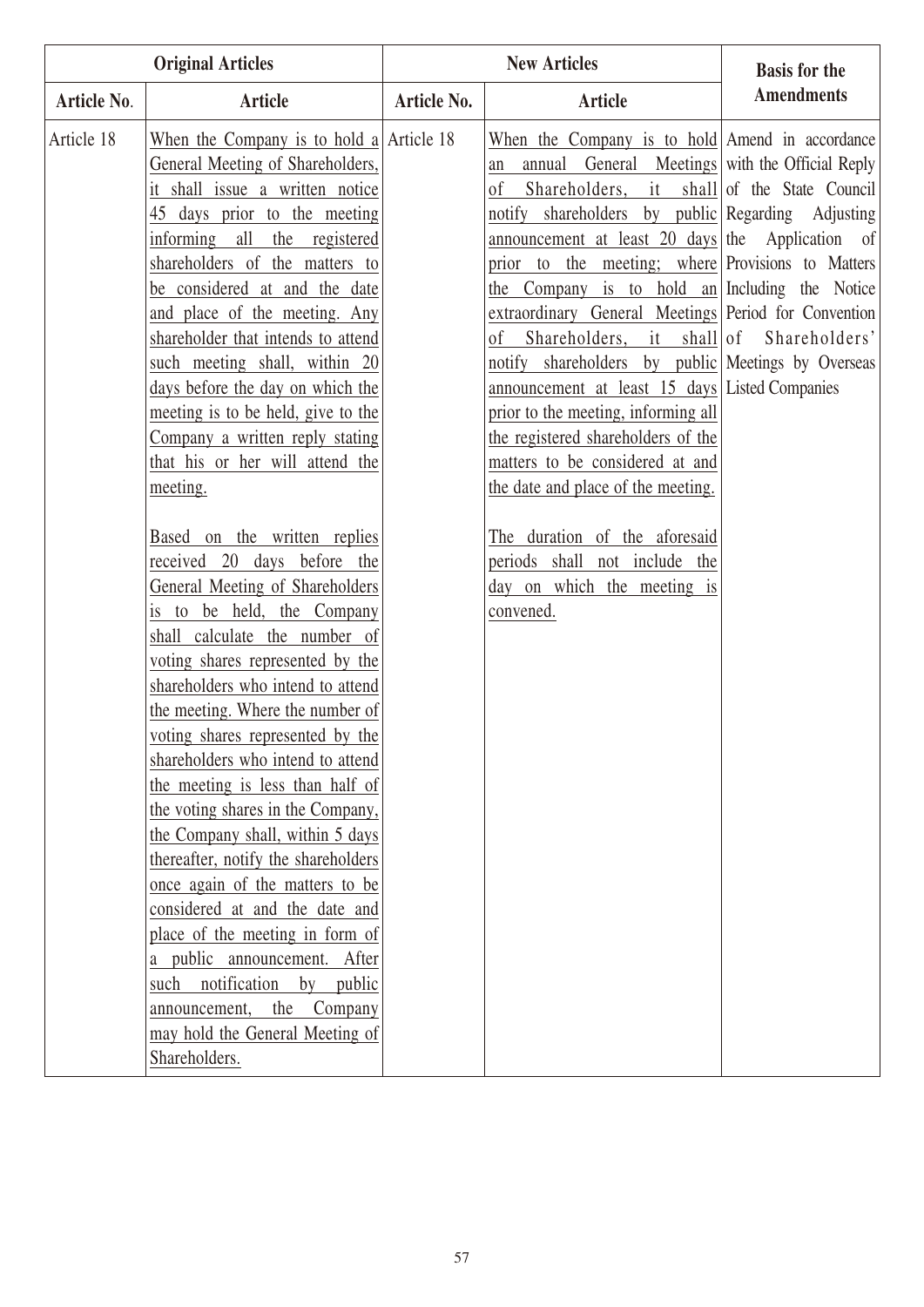| <b>Original Articles</b> |                                  |                    | <b>New Articles</b>                                     | <b>Basis for the</b>                           |
|--------------------------|----------------------------------|--------------------|---------------------------------------------------------|------------------------------------------------|
| <b>Article No.</b>       | <b>Article</b>                   | <b>Article No.</b> | <b>Article</b>                                          | <b>Amendments</b>                              |
| Article 21               |                                  | Article 21         | .                                                       | Amend in accordance<br>with the Official Reply |
|                          | The "Public Announcement"        |                    | "Public Announcement" of the State Council<br>The       |                                                |
|                          | referred to in the preceding     |                    | referred to in the preceding Regarding Adjusting        |                                                |
|                          | paragraph shall be published     |                    | paragraph shall be published the Application of         |                                                |
|                          | in one or more newspapers        |                    | in one or more newspapers Provisions to Matters         |                                                |
|                          | designated by the CSRC during    |                    | designated by the CSRC; once the Including the Notice   |                                                |
|                          | the period between 45 to 50      |                    | announcement is published, all Period for Convention    |                                                |
|                          | days prior to the meeting to be  |                    | the domestic shareholders shall be $ $ of Shareholders' |                                                |
|                          | held; once the announcement      |                    | deemed to have received notice of Meetings by Overseas  |                                                |
|                          | is published, all the domestic   |                    | the relevant notice of the General Listed Companies     |                                                |
|                          | shareholders shall be deemed     |                    | Meeting of Shareholders.                                |                                                |
|                          | to have received notice of the   |                    |                                                         |                                                |
|                          | relevant notice of the General   |                    | The notice, as well as materials                        |                                                |
|                          | Meeting of Shareholders.         |                    | and written statements, of the                          |                                                |
|                          |                                  |                    | General Meeting of Shareholders                         |                                                |
|                          | The notice, as well as materials |                    | for the shareholders of foreign                         |                                                |
|                          | and written statements, of the   |                    | shares in the Company shall be                          |                                                |
|                          | General Meeting of Shareholders  |                    | given by:                                               |                                                |
|                          | for the shareholders of foreign  |                    |                                                         |                                                |
|                          | shares in the Company shall be   |                    | .                                                       |                                                |
|                          | given 45 days before the meeting |                    |                                                         |                                                |
|                          | to be held by:                   |                    |                                                         |                                                |
|                          |                                  |                    |                                                         |                                                |
|                          | .                                |                    |                                                         |                                                |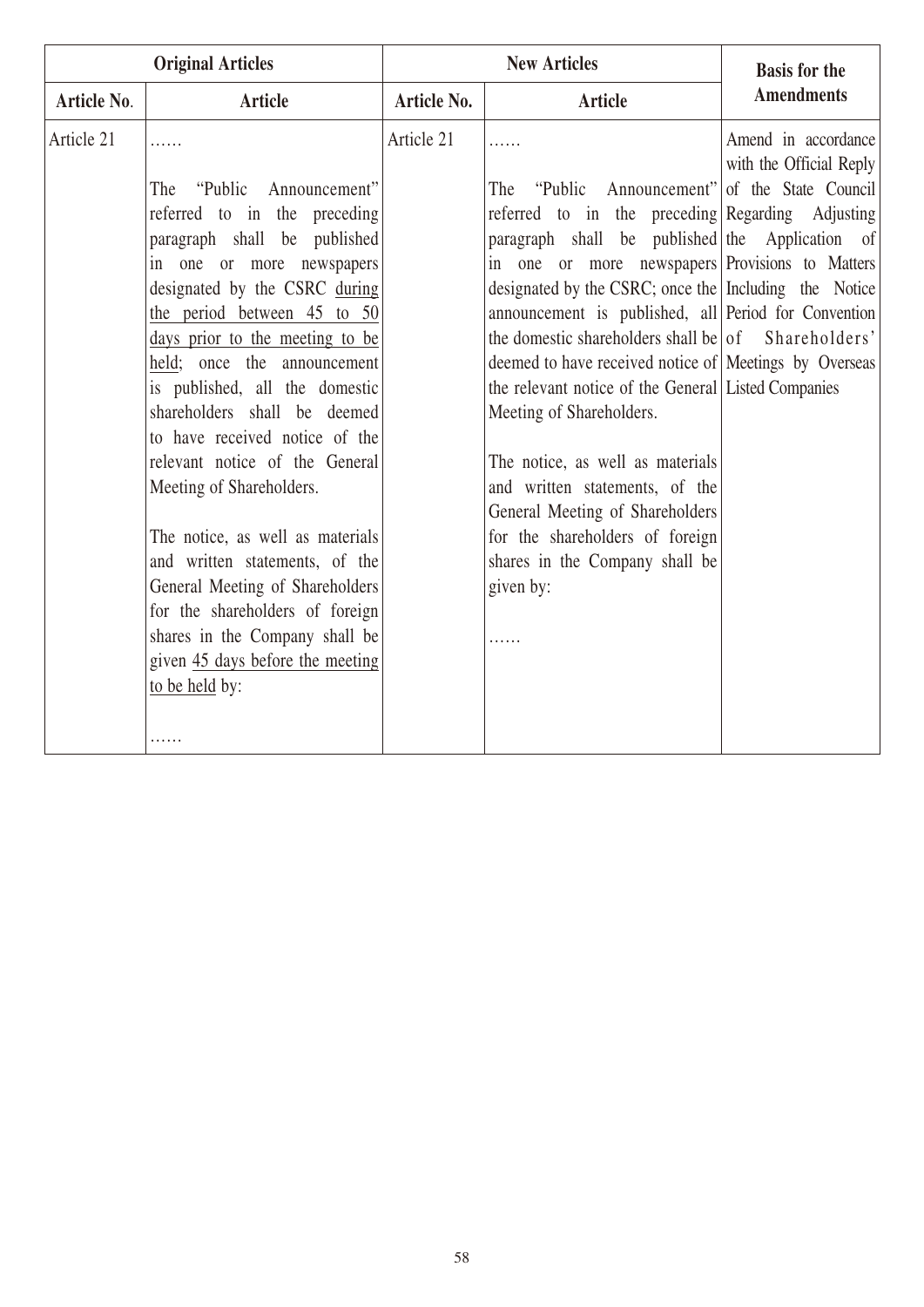| <b>Original Articles</b> |                                     |                    | <b>New Articles</b>                        | <b>Basis for the</b>   |
|--------------------------|-------------------------------------|--------------------|--------------------------------------------|------------------------|
| Article No.              | Article                             | <b>Article No.</b> | <b>Article</b>                             | <b>Amendments</b>      |
| Article 39               | .                                   | Article 39         |                                            | Amend in accordance    |
|                          |                                     |                    |                                            | with Article 90 of the |
|                          | The Board of Directors, the         |                    | The Board of Directors, the Securities Law |                        |
|                          | independent director and qualified  |                    | independent directors, and the             |                        |
|                          | shareholders of the Company         |                    | shareholders holding more than             |                        |
|                          | have the right to publicly solicit  |                    | one percent of the voting shares           |                        |
|                          | votes from shareholders.            |                    | of the Company or investor                 |                        |
|                          |                                     |                    | protection agencies established in         |                        |
|                          | While soliciting votes<br>of        |                    | accordance with laws, regulations          |                        |
|                          | shareholders, sufficient disclosure |                    | or the provisions of the securities        |                        |
|                          | of information such as the          |                    | regulatory agency of the State             |                        |
|                          | specific voting preference shall    |                    | Council may act as solicitor               |                        |
|                          | be made to the shareholders from    |                    | either on their own or through             |                        |
|                          | whom voting rights are solicited.   |                    | securities companies or securities         |                        |
|                          | No consideration or other form      |                    | service agencies, and publicly             |                        |
|                          | of de facto consideration shall     |                    | request shareholders of listed             |                        |
|                          | be involved in the solicitation of  |                    | companies to entrust them to               |                        |
|                          | voting rights from shareholders.    |                    | attend the General Meeting of              |                        |
|                          | The Company and the convener        |                    | Shareholders and exercise rights           |                        |
|                          | of the General Meeting of           |                    | from shareholders such as the              |                        |
|                          | Shareholders shall not impose       |                    | right to propose and vote on their         |                        |
|                          | minimum shareholding<br>any         |                    | behalf.                                    |                        |
|                          | percentage limitation on<br>the     |                    |                                            |                        |
|                          | solicitation of voting rights.      |                    | the rights<br>from<br>Where                |                        |
|                          |                                     |                    | shareholders are solicited in              |                        |
|                          |                                     |                    | accordance with the preceding              |                        |
|                          |                                     |                    | the solicitor shall<br>paragraph,          |                        |
|                          |                                     |                    | disclose<br>the<br>solicitation            |                        |
|                          |                                     |                    | document(s)<br>and the Company             |                        |
|                          |                                     |                    | shall cooperate.                           |                        |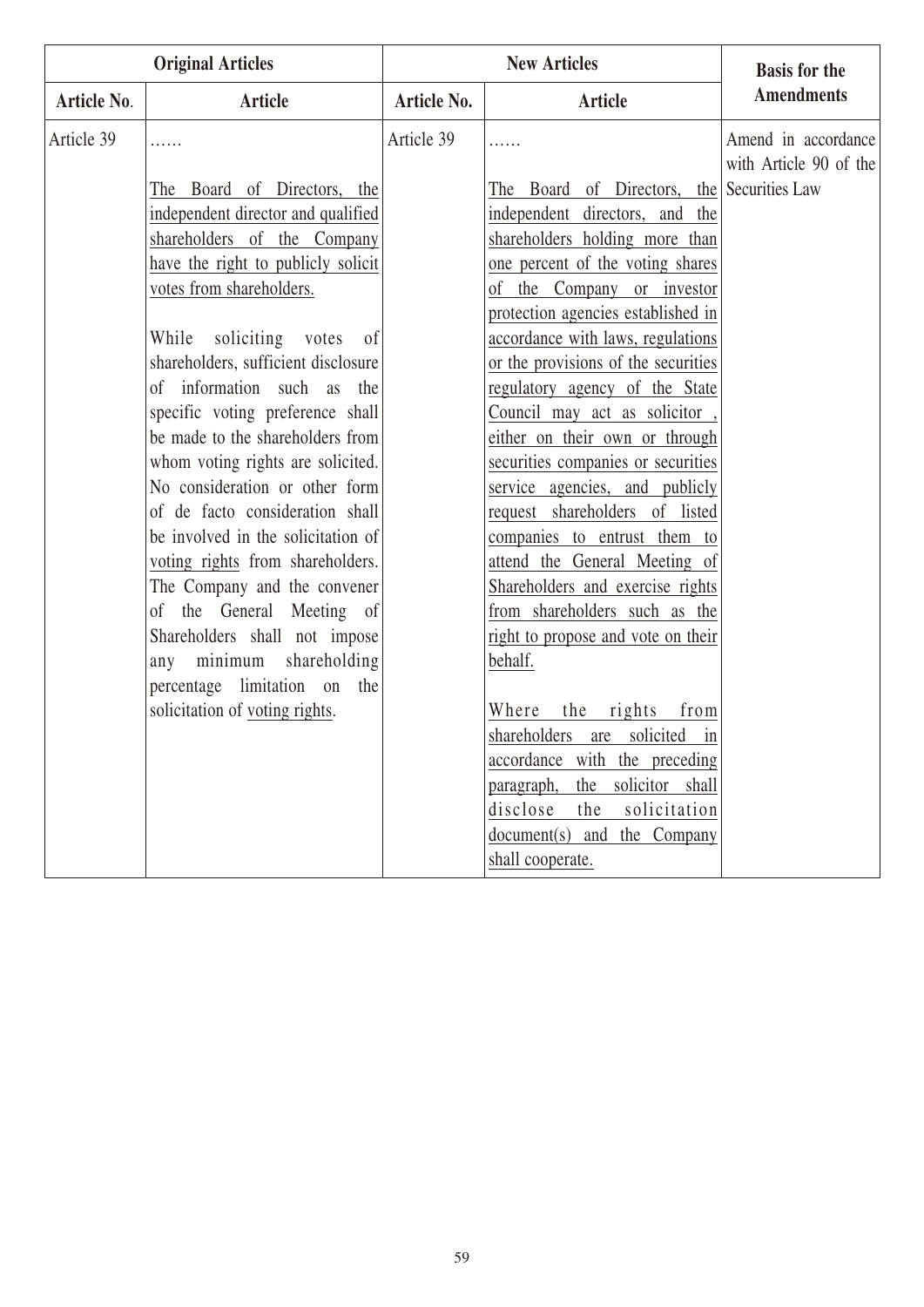| <b>Original Articles</b> |                | <b>New Articles</b> |                                                                                                                                                                                                                                                                                                                                                                                                                                                                                                                                                                                     | <b>Basis for the</b> |
|--------------------------|----------------|---------------------|-------------------------------------------------------------------------------------------------------------------------------------------------------------------------------------------------------------------------------------------------------------------------------------------------------------------------------------------------------------------------------------------------------------------------------------------------------------------------------------------------------------------------------------------------------------------------------------|----------------------|
| Article No.              | <b>Article</b> | Article No.         | <b>Article</b>                                                                                                                                                                                                                                                                                                                                                                                                                                                                                                                                                                      | <b>Amendments</b>    |
|                          |                |                     | soliciting<br>While<br>of<br>votes<br>shareholders, sufficient disclosure<br>information such<br><b>as</b><br>of<br>the<br>specific voting preference shall<br>be made to the shareholders from<br>whom voting rights are solicited.<br>No consideration or other form<br>of de facto consideration shall<br>be involved in the solicitation<br>of rights from shareholders. The<br>Company and the convener of the<br>General Meeting of Shareholders<br>shall not impose any minimum<br>shareholding percentage limitation<br>on the solicitation of rights from<br>shareholders. |                      |
|                          |                |                     | If the public solicitation of rights<br>from shareholders violates the<br>laws, regulations or the relevant<br>provisions<br>of<br>the<br>securities<br>regulatory agency of the State<br>Council and causes the listed<br>company or its shareholders to<br>suffer losses, the solicitor shall<br>be liable for compensation in<br>accordance with the laws.                                                                                                                                                                                                                       |                      |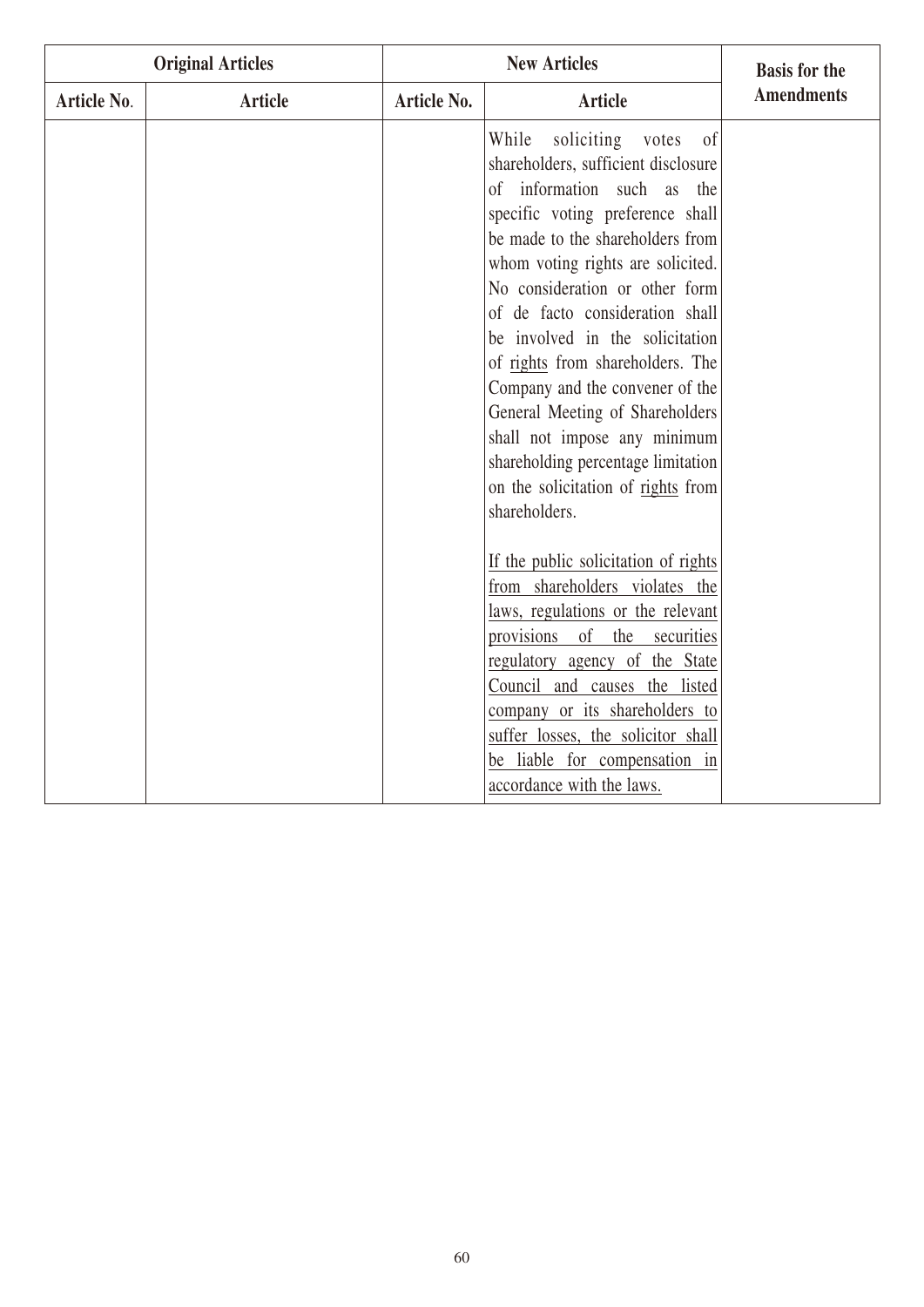| <b>Original Articles</b> |                                    | <b>New Articles</b> |                                    | <b>Basis for the</b>                |  |
|--------------------------|------------------------------------|---------------------|------------------------------------|-------------------------------------|--|
| Article No.              | <b>Article</b>                     | <b>Article No.</b>  | Article                            | <b>Amendments</b>                   |  |
| Article 76               | .                                  | Article 76          | .                                  | Update of<br>Article<br>referred to |  |
|                          | $(1)$ if the Company is to         |                     | $(1)$ if the Company is to         |                                     |  |
|                          | issue a buyback offer to all of    |                     | issue a buyback offer to all of    |                                     |  |
|                          | the shareholders in the same       |                     | the shareholders in the same       |                                     |  |
|                          | proportion or is to buy back       |                     | proportion or is to buy back       |                                     |  |
|                          | its own shares through open        |                     | its own shares through open        |                                     |  |
|                          | transactions on a stock exchange   |                     | transactions on a stock exchange   |                                     |  |
|                          | in accordance with Article 29      |                     | in accordance with Article 34      |                                     |  |
|                          | of this AOA, the controlling       |                     | of this AOA, the controlling       |                                     |  |
|                          | shareholder as defined in Article  |                     | shareholder as defined in Article  |                                     |  |
|                          | 326 of this AOA shall be an        |                     | 322 of this AOA shall be an        |                                     |  |
|                          | "interested shareholder";          |                     | "interested shareholder";          |                                     |  |
|                          | (2) if the Company is to buy back  |                     | (2) if the Company is to buy back  |                                     |  |
|                          | its own shares by agreements       |                     | its own shares by agreements       |                                     |  |
|                          | outside a stock exchange in        |                     | outside a stock exchange in        |                                     |  |
|                          | accordance with Article 29 of this |                     | accordance with Article 33 of this |                                     |  |
|                          | AOA, holders of shares to which    |                     | AOA, holders of shares to which    |                                     |  |
|                          | such agreements relate shall be    |                     | such agreements relate shall be    |                                     |  |
|                          | "interested shareholders";         |                     | "interested shareholders";         |                                     |  |
|                          |                                    |                     |                                    |                                     |  |
|                          | .                                  |                     |                                    |                                     |  |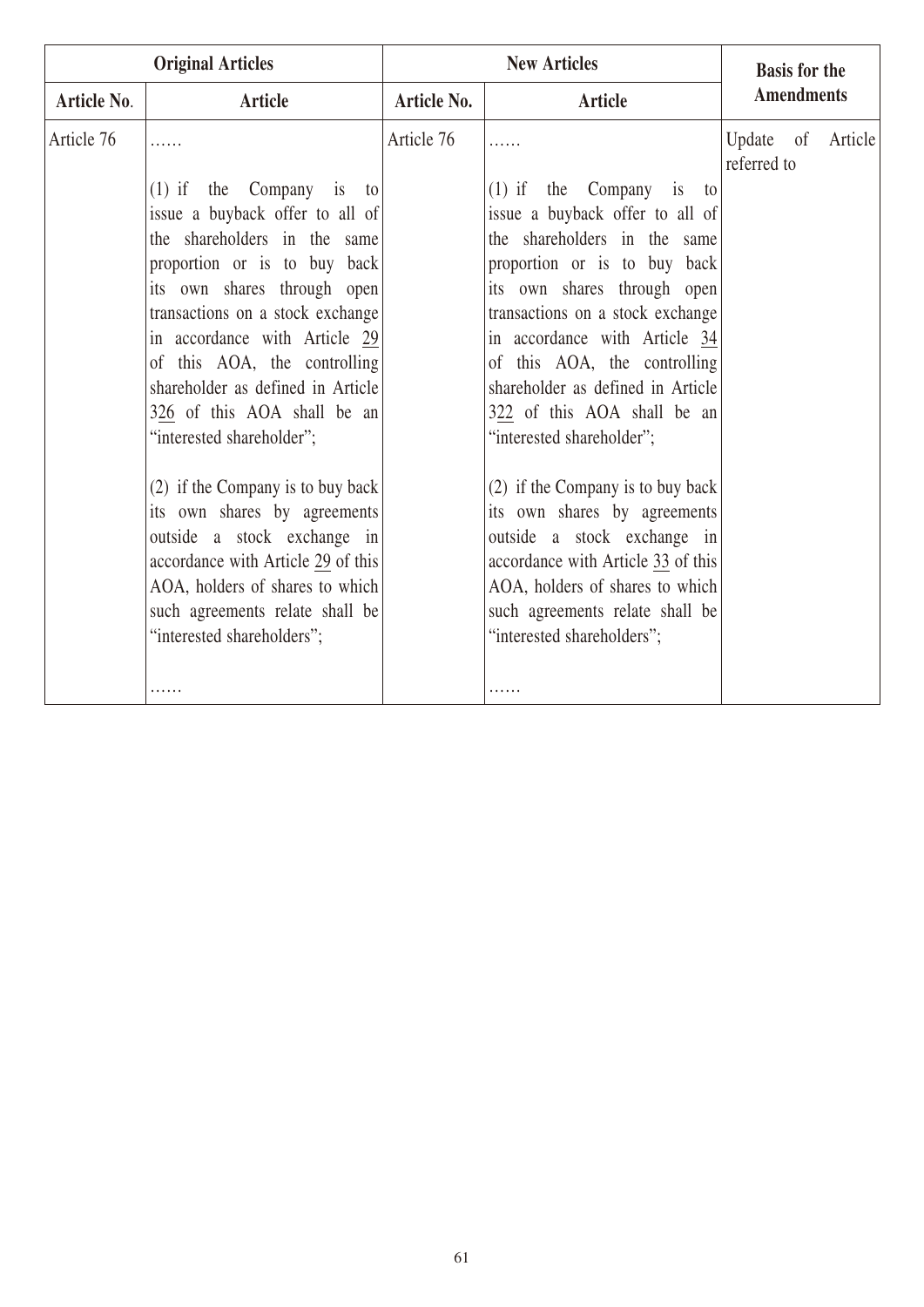| <b>Original Articles</b> |                                                                                                                                                                                                                                                                                                                                                                                                                                                                                                                                                                                                                                                                                                                                                                                                                                                                                                                                                                                                                                                                                                                                                                       | <b>New Articles</b> |                                                                                                                                                                                                                                                                                                                                                                                                                                                                                                                                                                                                   | <b>Basis for the</b>    |
|--------------------------|-----------------------------------------------------------------------------------------------------------------------------------------------------------------------------------------------------------------------------------------------------------------------------------------------------------------------------------------------------------------------------------------------------------------------------------------------------------------------------------------------------------------------------------------------------------------------------------------------------------------------------------------------------------------------------------------------------------------------------------------------------------------------------------------------------------------------------------------------------------------------------------------------------------------------------------------------------------------------------------------------------------------------------------------------------------------------------------------------------------------------------------------------------------------------|---------------------|---------------------------------------------------------------------------------------------------------------------------------------------------------------------------------------------------------------------------------------------------------------------------------------------------------------------------------------------------------------------------------------------------------------------------------------------------------------------------------------------------------------------------------------------------------------------------------------------------|-------------------------|
| Article No.              | <b>Article</b>                                                                                                                                                                                                                                                                                                                                                                                                                                                                                                                                                                                                                                                                                                                                                                                                                                                                                                                                                                                                                                                                                                                                                        | Article No.         | <b>Article</b>                                                                                                                                                                                                                                                                                                                                                                                                                                                                                                                                                                                    | <b>Amendments</b>       |
| Article 78               | The notice of a meeting of Article 78<br>classified<br>shareholders shall<br>be given in writing to all the<br>registered shareholders of the<br>class concerned, 45 days before<br>the date of the meeting, informing<br>the resolutions on the agenda, and<br>the place and time of the meeting.<br>The shareholder that intends to<br>attend the meeting shall give his<br>or her written reply concerning<br>his or her attendance to the<br>Company 20 days before the date<br>of the meeting.<br>If the number of shares carrying<br>the right to vote at the meeting<br>represented by the shareholders<br>intending to attend the meeting<br>is more than half of the total<br>number of shares of that class<br>carrying the right to vote at the<br>meeting, the Company may hold<br>the class shareholders' meeting.<br>If not, the Company shall, within<br>five days, inform the shareholders<br>once again of the matters to<br>be considered at and the date<br>and place of the meeting in the<br>form of a public announcement.<br>After such notification by public<br>the Company<br>announcement,<br>may hold the class shareholders'<br>meeting. |                     | The notice of a meeting of Amend in accordance<br>classified shareholders shall with the Official Reply<br>be given in writing to all the of the State Council<br>registered shareholders of the Regarding Adjusting<br>class concerned, by reference to the Application of<br>the time limit for notice required Provisions to Matters<br>by the AOA of the Company for Including the Notice<br>convening a General Meeting Period for Convention<br>Shareholders, informing of Shareholders'<br>οf<br>resolutions on the agenda, and the Meetings by Overseas<br>place and time of the meeting. | <b>Listed Companies</b> |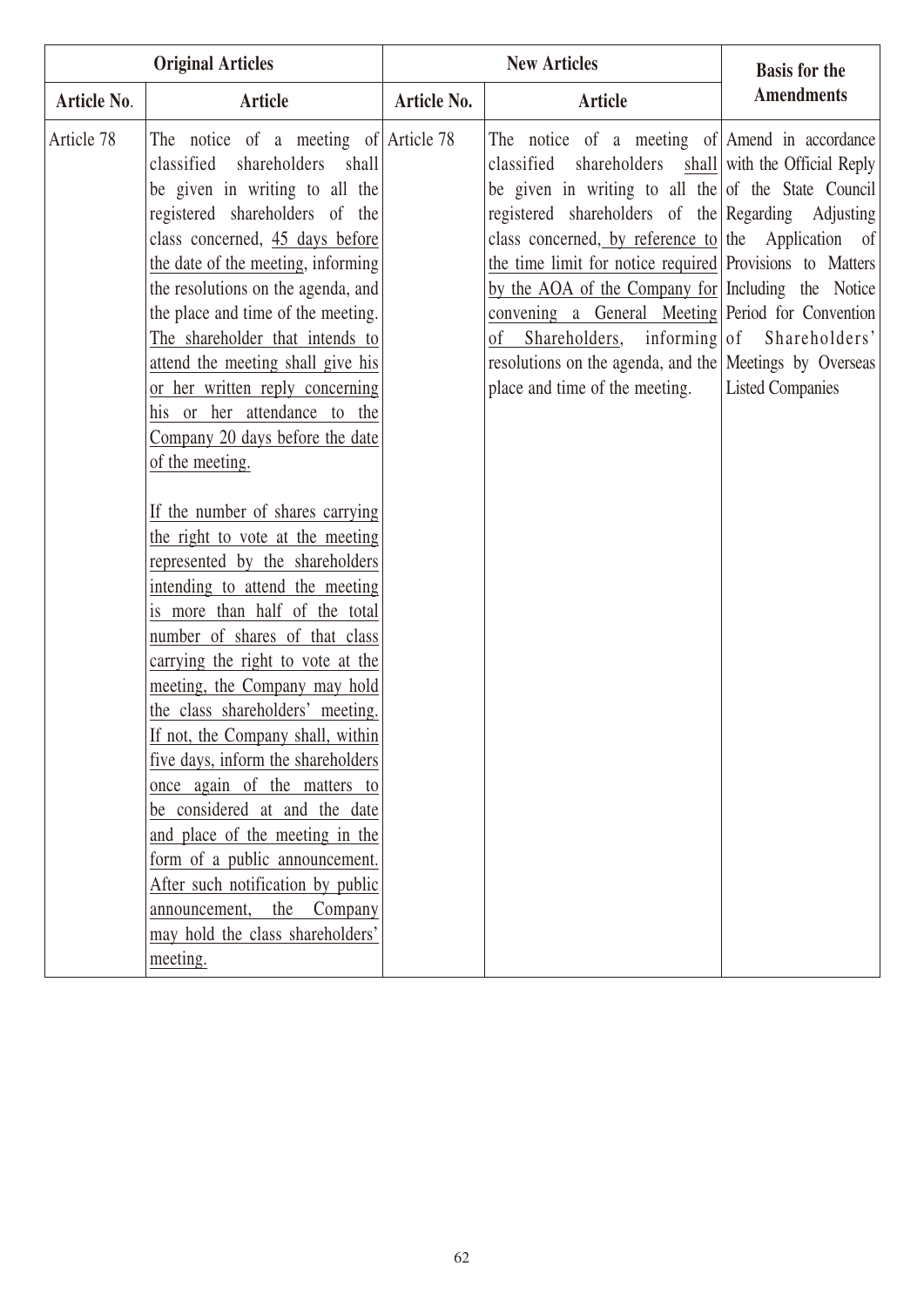| <b>Original Articles</b> |                                                                                                                                                                                                                                                                                                                                                                                                                                                                                                                                                                                                                                                                                                                                                                                                                                                                            | <b>New Articles</b> |                                                                                                                                                                                                                                                                                                                                                                                                                                                                                                                                                                                                                                                                                                                                                                                                                                                                                                                                                                                                                            | <b>Basis of</b>                                  |
|--------------------------|----------------------------------------------------------------------------------------------------------------------------------------------------------------------------------------------------------------------------------------------------------------------------------------------------------------------------------------------------------------------------------------------------------------------------------------------------------------------------------------------------------------------------------------------------------------------------------------------------------------------------------------------------------------------------------------------------------------------------------------------------------------------------------------------------------------------------------------------------------------------------|---------------------|----------------------------------------------------------------------------------------------------------------------------------------------------------------------------------------------------------------------------------------------------------------------------------------------------------------------------------------------------------------------------------------------------------------------------------------------------------------------------------------------------------------------------------------------------------------------------------------------------------------------------------------------------------------------------------------------------------------------------------------------------------------------------------------------------------------------------------------------------------------------------------------------------------------------------------------------------------------------------------------------------------------------------|--------------------------------------------------|
| <b>Article No.</b>       | <b>Article</b>                                                                                                                                                                                                                                                                                                                                                                                                                                                                                                                                                                                                                                                                                                                                                                                                                                                             | Article No.         | <b>Article</b>                                                                                                                                                                                                                                                                                                                                                                                                                                                                                                                                                                                                                                                                                                                                                                                                                                                                                                                                                                                                             | <b>Amendments</b>                                |
| Article 3                | (V) The Board of Directors<br>authorizes the management of<br>the Company to grant approvals<br>on the following transactions<br>(excluding related party/<br>connected transactions):<br>1. investments in third parties<br>with a single<br>amount<br>not<br>exceeding RMB500 million;<br>2. asset purchases and disposals<br>and assets disposals of the<br>Company with a single amount<br>not exceeding RMB500 million;<br>3. writing-off of non-performing<br>debts with a single amount not<br>exceeding RMB500 million;<br>4. lease of assets or assets<br>leased with a single amount not<br>exceeding RMB500 million;<br>5. asset donations or receipt of<br>asset donations with a single<br>amount not exceeding RMB30<br>million;<br>6. other transactions approved<br>by the management within the<br>authorization granted by<br>the<br>Board of Directors. | Article 3           | .<br>(V) The Board of Directors accordance with the<br>authorizes the management of Company's operational<br>the Company to grant approvals needs<br>on the following transactions<br>(excluding related party/<br>connected transactions):<br>1. investments in third parties<br>single amount not<br>with a<br>exceeding $0.5\%$ of the Company's<br>audited net assets for the previous<br>year or RMB1 billion (whichever<br>is lower);<br>2. asset purchases and disposals<br>and assets disposals of the<br>Company with a single amount<br>not exceeding RMB500 million;<br>3. writing-off of non-performing<br>debts with a single amount not<br>exceeding RMB500 million;<br>4. lease of assets or assets<br>leased with a single amount not<br>exceeding RMB500 million;<br>5. asset donations or receipt of<br>asset donations with a single<br>amount not exceeding RMB30<br>million;<br>6. other transactions approved<br>by the management within the<br>authorization granted by the<br>Board of Directors. | Adjust the authorization<br>to the management in |
|                          |                                                                                                                                                                                                                                                                                                                                                                                                                                                                                                                                                                                                                                                                                                                                                                                                                                                                            |                     | .                                                                                                                                                                                                                                                                                                                                                                                                                                                                                                                                                                                                                                                                                                                                                                                                                                                                                                                                                                                                                          |                                                  |

### **III. Comparative Table of the Amendments to the Appendix (Rules of Procedure for the Board of Directors) to the Articles of Association**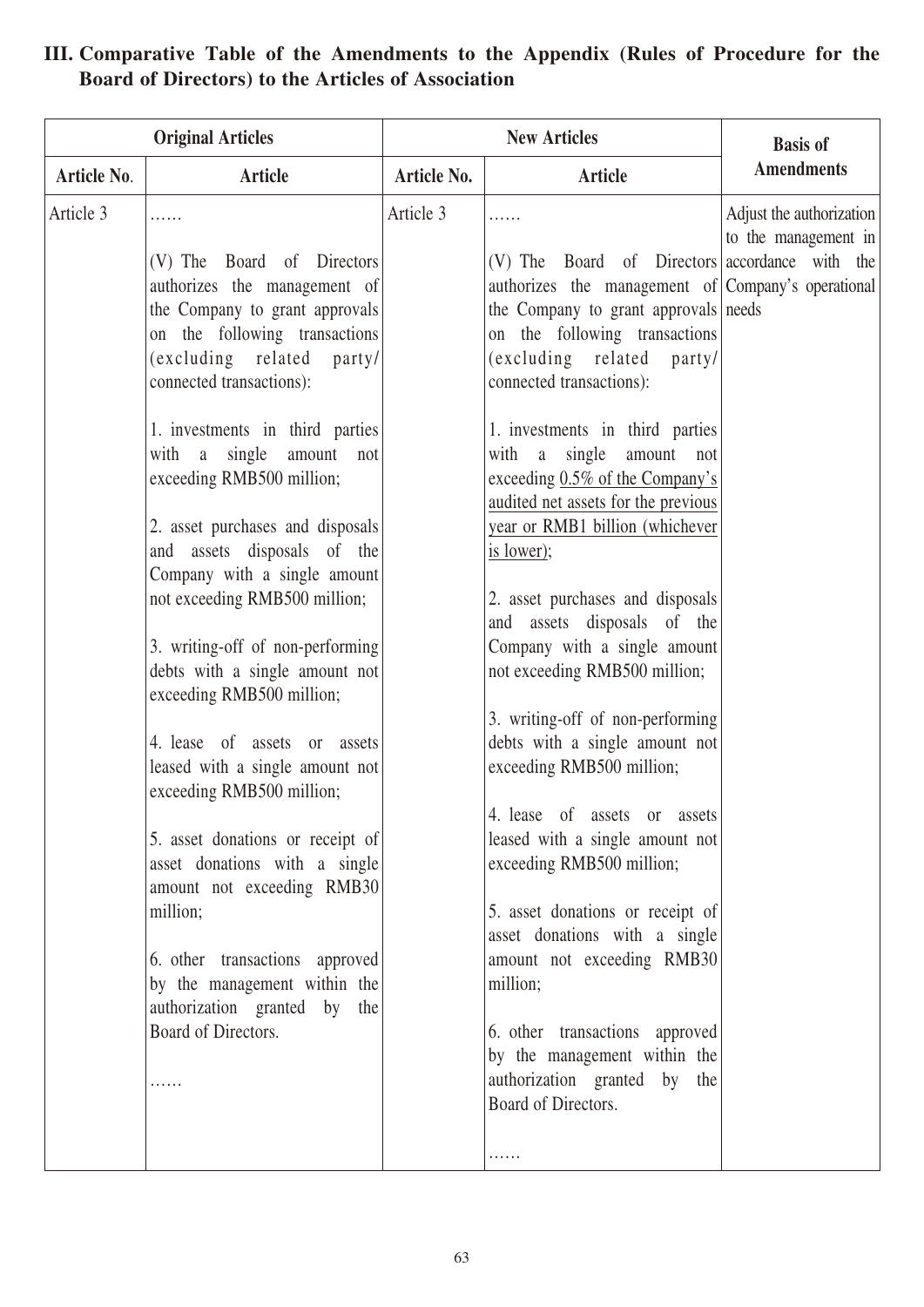| <b>Original Articles</b> |                                                                                                                                                                                                                                                                                                                                                                                                                                                                                                                                      | <b>New Articles</b> |                                                                                                                                                                                                                                                                                                                                                                                                                                                                                                                                               | <b>Basis of</b>   |
|--------------------------|--------------------------------------------------------------------------------------------------------------------------------------------------------------------------------------------------------------------------------------------------------------------------------------------------------------------------------------------------------------------------------------------------------------------------------------------------------------------------------------------------------------------------------------|---------------------|-----------------------------------------------------------------------------------------------------------------------------------------------------------------------------------------------------------------------------------------------------------------------------------------------------------------------------------------------------------------------------------------------------------------------------------------------------------------------------------------------------------------------------------------------|-------------------|
| Article No.              | <b>Article</b>                                                                                                                                                                                                                                                                                                                                                                                                                                                                                                                       | <b>Article No.</b>  | <b>Article</b>                                                                                                                                                                                                                                                                                                                                                                                                                                                                                                                                | <b>Amendments</b> |
| Article 4                | The Board of Directors shall set Article 4<br>up an Office, which deals with the<br>daily operations of the Board of<br>Directors.<br>The Secretary to the Board of<br>Directors or the representative<br>of securities-related affairs shall<br>serve as the head of the Office.<br>The seals of the Office of the<br>Board of Directors shall be<br>under unified management of the<br>Company.                                                                                                                                    |                     | The Board of Directors shall set Amend in accordance<br>up an Office, which deals with the $ \text{with the Company's} $<br>daily operations of the Board of internal governance<br>Directors.                                                                                                                                                                                                                                                                                                                                                |                   |
| Article 19               | Proposals considered by the Article 19<br>Board of Directors may only<br>be adopted and translated into<br>resolutions if voted in favor by<br>more than half of the directors,<br>unless in circumstances specified<br>in Article $19$ . Where the consent<br>of more directors is required<br>under the provisions of any<br>laws, administrative rules and<br>regulations and the AOA, these<br>provisions shall prevail.                                                                                                         |                     | Proposals considered by the Update of<br>Board of Directors may only referred to<br>be adopted and translated into<br>resolutions if voted in favor by<br>more than half of the directors,<br>unless in circumstances specified<br>in Article 20. Where the consent<br>of more directors is required<br>under the provisions of any<br>laws, administrative rules and<br>regulations and the AOA, these<br>provisions shall prevail.                                                                                                          | Article           |
|                          | Subject to the provisions of the<br>AOA and to the extent that they<br>fall within the terms of reference<br>of the Board of Directors,<br>resolutions of the Board of<br>Directors on guarantee-related<br>matters may only be adopted if<br>voted in favor by more than half<br>of all the directors and more than<br>two-thirds of the directors present<br>at the meeting.<br>resolutions<br>Where<br>two<br>are<br>inconsistent with each other in<br>content or meaning, the resolution<br>that is formed later shall prevail. |                     | Subject to the provisions of the<br>AOA and to the extent that they<br>fall within the terms of reference<br>the Board of Directors,<br>$\sigma$<br>resolutions of the Board of<br>Directors on guarantee-related<br>matters may only be adopted if<br>voted in favor by more than half<br>of all the directors and more than<br>two-thirds of the directors present<br>at the meeting.<br>resolutions<br>Where<br>two<br>are<br>inconsistent with each other in<br>content or meaning, the resolution<br>that is formed later shall prevail. |                   |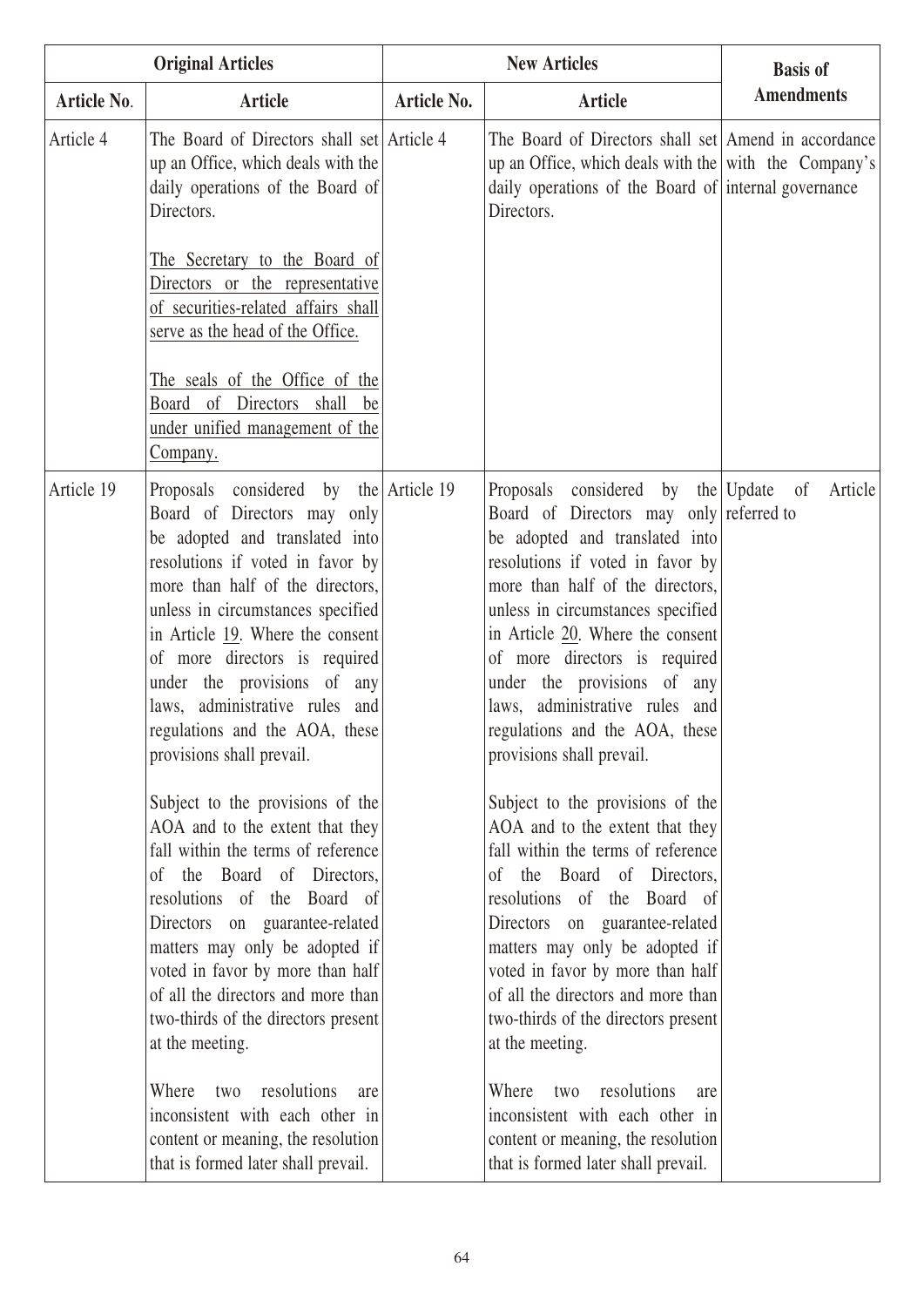| <b>Original Articles</b> |                                                                                                                                                                                                                                                                                                                                                                                                                                                                                                                                                                                                                                                                                                                                                | <b>New Articles</b> |                                                                                                                                                                                                                                                                                                                                                                                                                                                                                                                                                                                                                                                                                                                                                                                                                                                                                                                                                                                                                                                                                                                                                                             | <b>Basis of</b>             |
|--------------------------|------------------------------------------------------------------------------------------------------------------------------------------------------------------------------------------------------------------------------------------------------------------------------------------------------------------------------------------------------------------------------------------------------------------------------------------------------------------------------------------------------------------------------------------------------------------------------------------------------------------------------------------------------------------------------------------------------------------------------------------------|---------------------|-----------------------------------------------------------------------------------------------------------------------------------------------------------------------------------------------------------------------------------------------------------------------------------------------------------------------------------------------------------------------------------------------------------------------------------------------------------------------------------------------------------------------------------------------------------------------------------------------------------------------------------------------------------------------------------------------------------------------------------------------------------------------------------------------------------------------------------------------------------------------------------------------------------------------------------------------------------------------------------------------------------------------------------------------------------------------------------------------------------------------------------------------------------------------------|-----------------------------|
| Article No.              | <b>Article</b>                                                                                                                                                                                                                                                                                                                                                                                                                                                                                                                                                                                                                                                                                                                                 | <b>Article No.</b>  | <b>Article</b>                                                                                                                                                                                                                                                                                                                                                                                                                                                                                                                                                                                                                                                                                                                                                                                                                                                                                                                                                                                                                                                                                                                                                              | <b>Amendments</b>           |
| Article 2                | Supervisory Committee Article 2<br>The<br>shall be responsible to all<br>the shareholders, and shall<br>supervise the legality<br>and<br>compliance of the financial<br>officers, directors and senior<br>management members in the<br>discharge of their duties, and<br>protect the legal rights and<br>interests of the Company and its<br>shareholders.<br>The supervisors shall have<br>the right to solicit information<br>about the operation of the<br>Company, and the obligation<br>the information<br>keep<br>to<br>confidential. The Supervisory<br>Committee<br>separately<br>may<br>engage the service of<br>an<br>agency to provide professional<br>opinions, and the cost<br>- of<br>doing so shall be borne by the<br>Company. |                     | Supervisory Committee Articles 46 and 47 of<br>The<br>shall inspect the Company's Code of Corporate<br>financial<br>affairs,<br>the legality and compliance Listed Companies<br>the directors and senior<br>of<br>management members<br>1n<br>the discharge of their duties,<br>exercise other functions and<br>powers as stipulated in<br>the<br>Articles of Association, and<br>protect the legal rights and<br>interests of the Company and<br>its shareholders in accordance<br>with the law. The Supervisory<br>Committee may independently<br>engage the service of an<br>agency to provide professional<br>opinions.<br>The supervisors shall have<br>the right to solicit information<br>about the operation of the<br>Company. The listed company<br>shall take measures to protect<br>the supervisors' right to<br>information and<br>provide<br>necessary assistance to the<br>supervisors in the<br>normal<br>performance of their duties.<br>No one shall interfere with<br>or obstruct them in their<br>performance of duties.<br>The<br>relevant expenses necessary for<br>the supervisors to perform their<br>duties shall be borne by the<br>Company.<br>. | $supervised Government$ for |

#### **IV. Comparative Table of the Amendments to the Appendix (Rules of Procedure for the Supervisory Committee) to the Articles of Association**

The Proposed Amendments are subject to the approval by the Shareholders of the Company at the general meeting of the Company by way of special resolution.